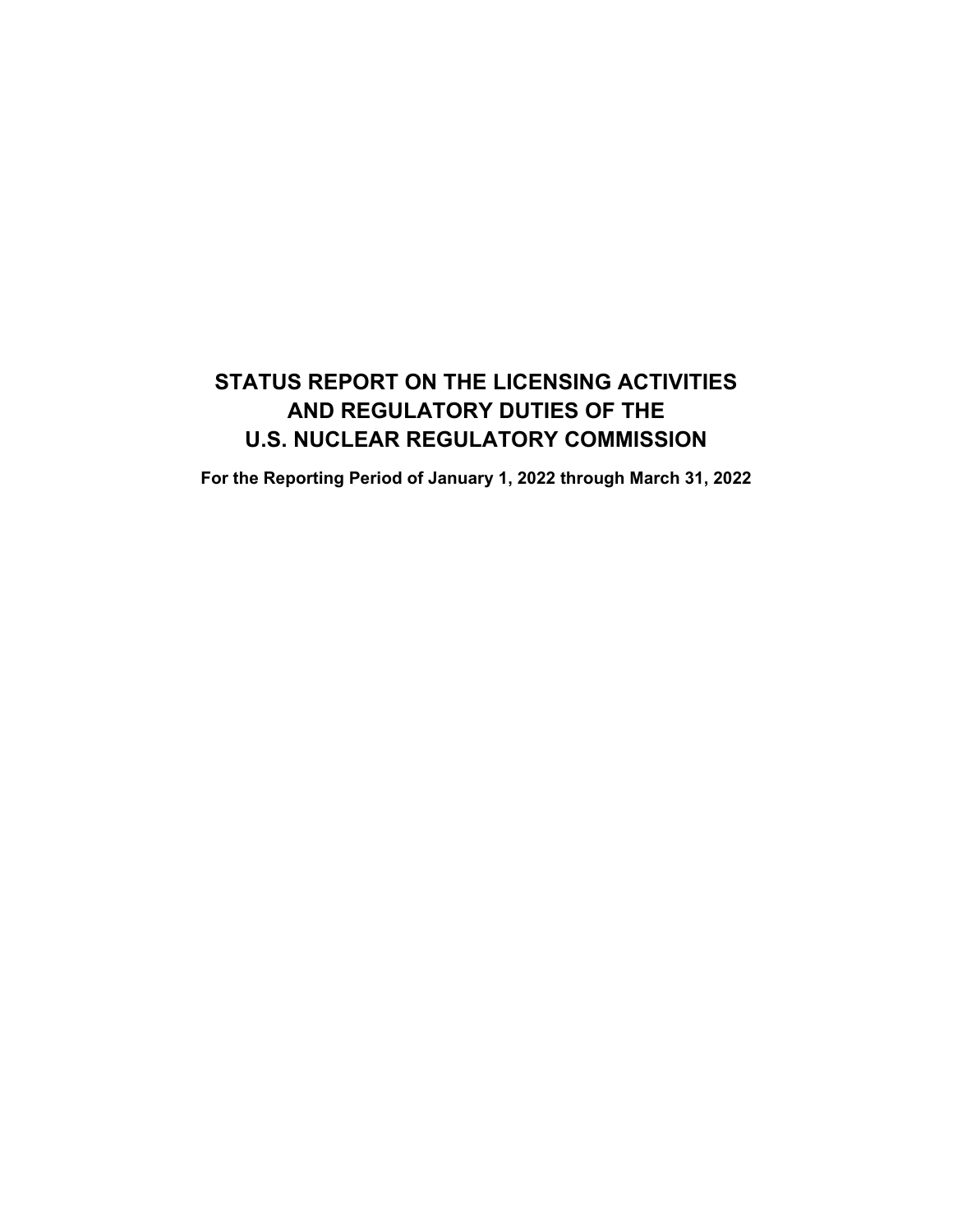# **Table of Contents**

| $1 - 1$  | Average Timeliness Percentage for Licensing Actions Categorized Under the Nuclear Energy |  |
|----------|------------------------------------------------------------------------------------------|--|
| $1 - 2$  |                                                                                          |  |
| $1 - 3$  |                                                                                          |  |
| $1 - 4$  |                                                                                          |  |
|          |                                                                                          |  |
| $2 - 1$  |                                                                                          |  |
| $2 - 2$  |                                                                                          |  |
| $2 - 3$  |                                                                                          |  |
| $2 - 4$  |                                                                                          |  |
| $2 - 5$  |                                                                                          |  |
| $2 - 6$  |                                                                                          |  |
| $2 - 7$  |                                                                                          |  |
| $2 - 8$  |                                                                                          |  |
| $2 - 9$  |                                                                                          |  |
| $2 - 10$ |                                                                                          |  |
| $2 - 11$ |                                                                                          |  |
| $2 - 12$ |                                                                                          |  |
|          |                                                                                          |  |
| $3 - 1$  |                                                                                          |  |
| $3 - 2$  |                                                                                          |  |
| $3-3$    |                                                                                          |  |
| $3 - 4$  |                                                                                          |  |
| $3 - 5$  |                                                                                          |  |
| $3-6$    |                                                                                          |  |
| $3 - 7$  |                                                                                          |  |
| $3 - 8$  |                                                                                          |  |
| $3-9$    |                                                                                          |  |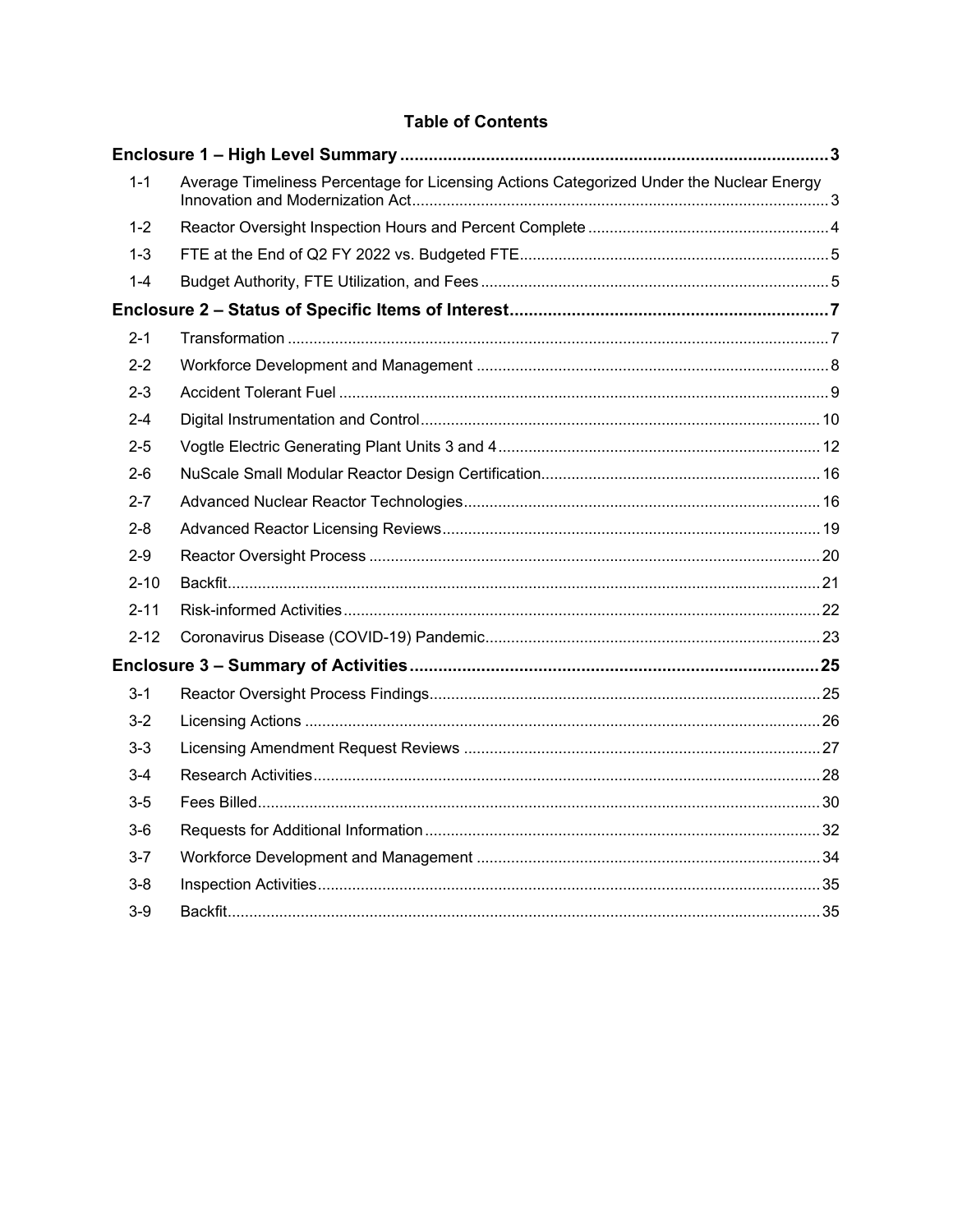**Enclosure 1 – High Level Summary** 



**1-1 Average Timeliness Percentage for Licensing Actions Categorized Under the Nuclear Energy Innovation and Modernization Act** 

1, 2

<sup>&</sup>lt;sup>1</sup> No licensing actions categorized under the Nuclear Energy Innovation and Modernization Act were completed in Quarter  $(Q)$  2 fiscal year  $(FY)$  2021 for the new reactor business line.

<sup>&</sup>lt;sup>2</sup> The FY 2022 Q1 average timeliness percentage for the new reactor business line was erroneously reported as 97% in the last report. The data has been adjusted to reflect the correct percentage of 91% for FY 2022 Q1.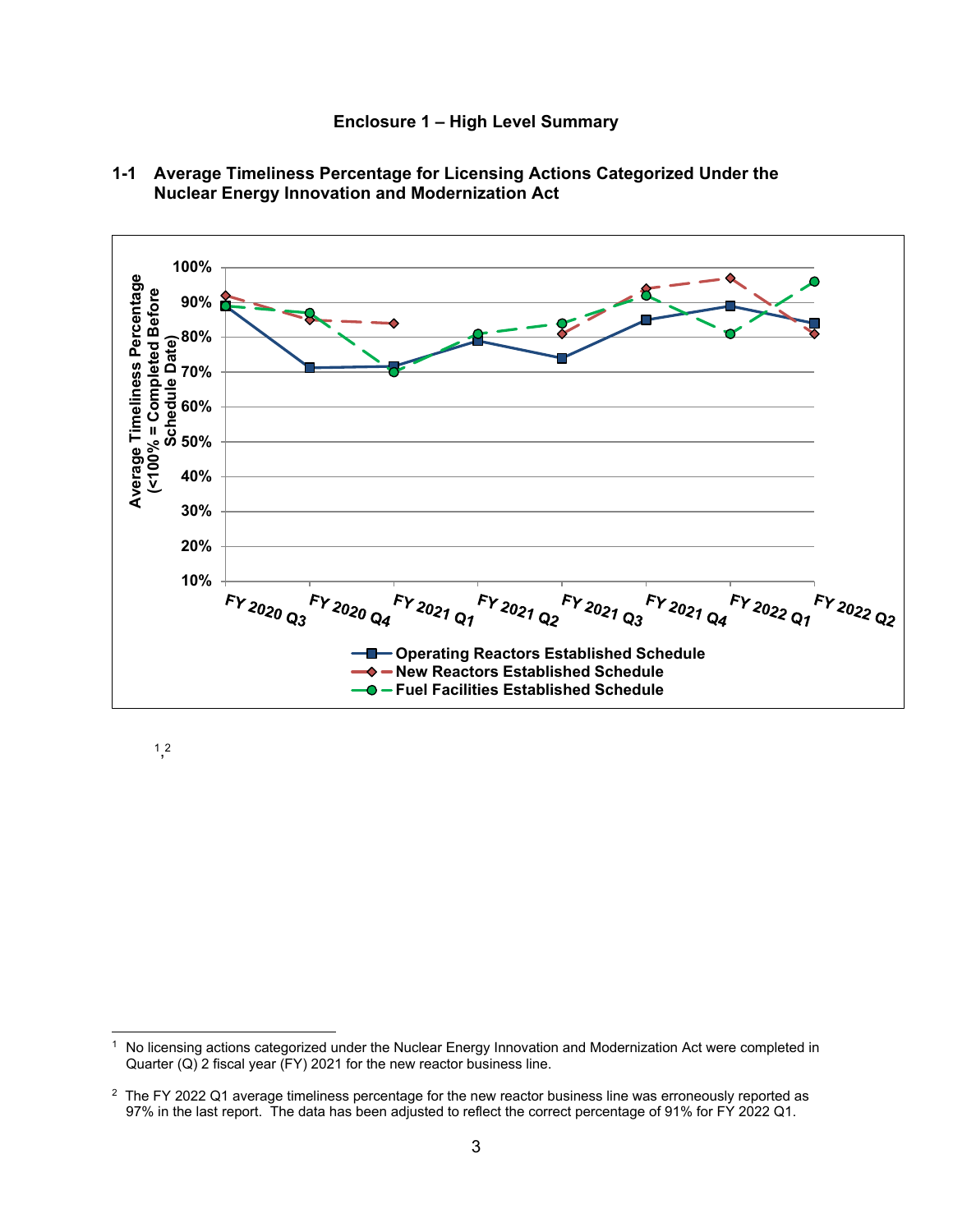

### **1-2 Reactor Oversight Inspection Hours and Percent Complete**

3

<sup>&</sup>lt;sup>3</sup> "Planned direct inspection hours" refers to the number of hours associated with completion of the U.S. Nuclear Regulatory Commission's (NRC's) "nominal" number of inspection samples established for the baseline inspection program, which is a conservative target. This contrasts with the "minimum" number of hours that would be necessary to complete the set of inspection activities that constitutes completion of the Reactor Oversight Process (ROP) baseline inspection program for the calendar year.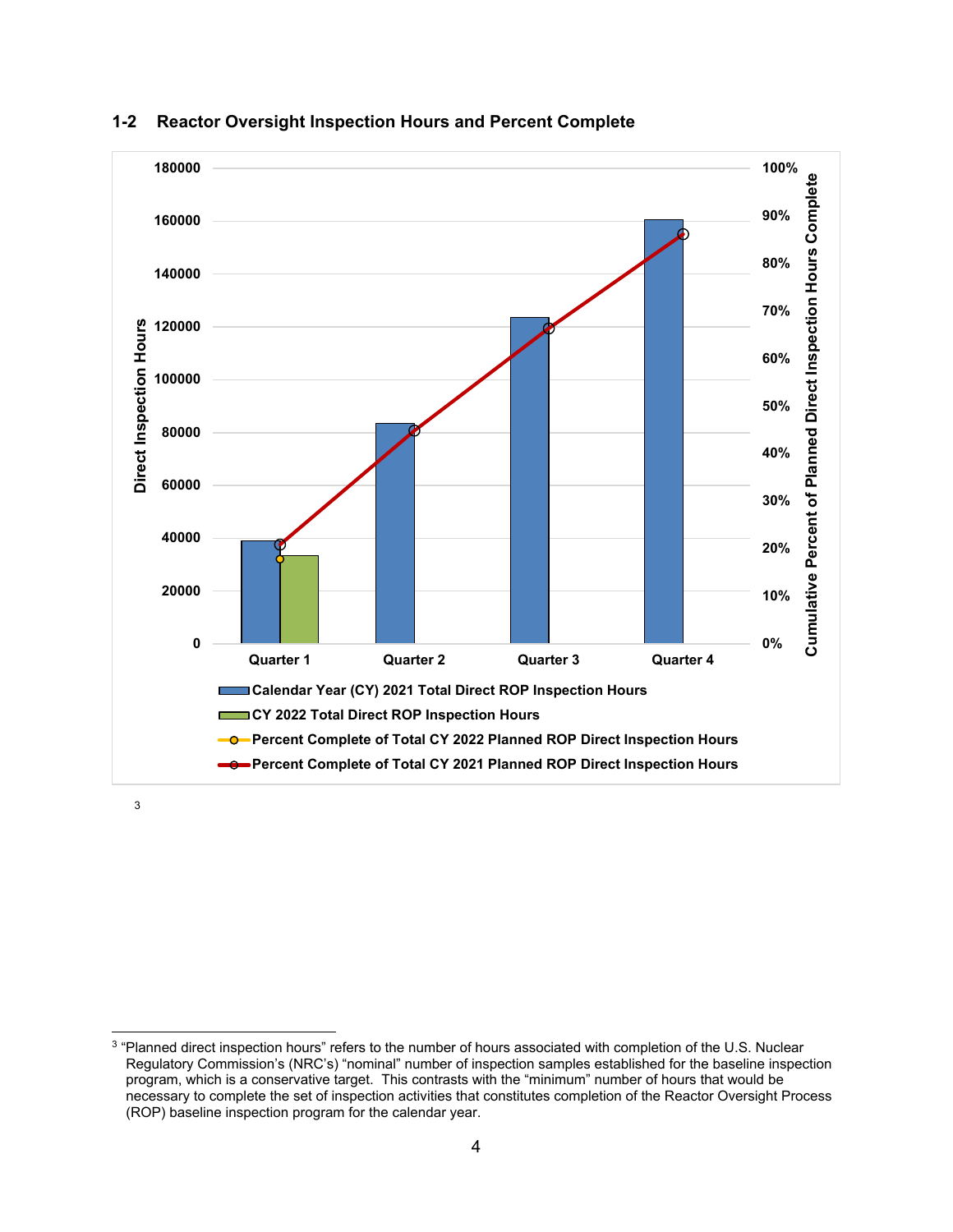### **1-3 FTE at the End of Q2 FY 2022 vs. Budgeted FTE**



### **1-4 Budget Authority, FTE Utilization, and Fees**

| <b>Fund Sources</b>                                                                          | FY 2022 Budget <sup>4</sup> | <b>Percent Obligated</b> | <b>Percent Expended</b> |
|----------------------------------------------------------------------------------------------|-----------------------------|--------------------------|-------------------------|
| <b>Advanced Reactors</b>                                                                     | \$17,709                    | 43%                      | 36%                     |
| <b>Commission Funds</b>                                                                      | \$12,843                    | 20%                      | 20%                     |
| <b>Fee-Based Funds</b>                                                                       | \$789,314                   | 43%                      | 37%                     |
| General Funds <sup>5</sup>                                                                   | \$1,158                     | 27%                      | 27%                     |
| <b>International Activities</b>                                                              | \$13,449                    | 45%                      | 38%                     |
| <b>University Nuclear</b><br>Leadership Program /<br><b>Integrated University</b><br>Program | \$13,153                    | 33%                      | $0\%$                   |
| <b>Official Representation</b>                                                               | \$27                        | 13%                      | 13%                     |
| Total                                                                                        | \$847,653                   | 43%                      | 36%                     |
| <b>NRC Control Points</b>                                                                    | FY 2022 Budget              | <b>Percent Obligated</b> | <b>Percent Expended</b> |
| <b>Nuclear Reactor Safety</b>                                                                | \$435,261                   | 44%                      | 40%                     |
| <b>Nuclear Materials and</b><br><b>Waste Safety</b>                                          | \$101,898                   | 46%                      | 42%                     |

#### NRC FY 2022 Budget Authority March 31, 2022 (Dollars in Thousands)

<sup>4</sup> The agency was operating under the Further Continuing Appropriations Act, 2022 (as amended) during the reporting period; therefore, this table reflects the FY 2021 total annualized rate (i.e., the FY 2021 enacted levels). This table also includes the carryover allocated during Q2 FY 2022. The next report will reflect the enactment of

the Consolidated Appropriations Act, 2022.<br><sup>5</sup> Consistent with previous reports, this row represents waste incidental to reprocessing activities excluded from the fee-recovery requirement.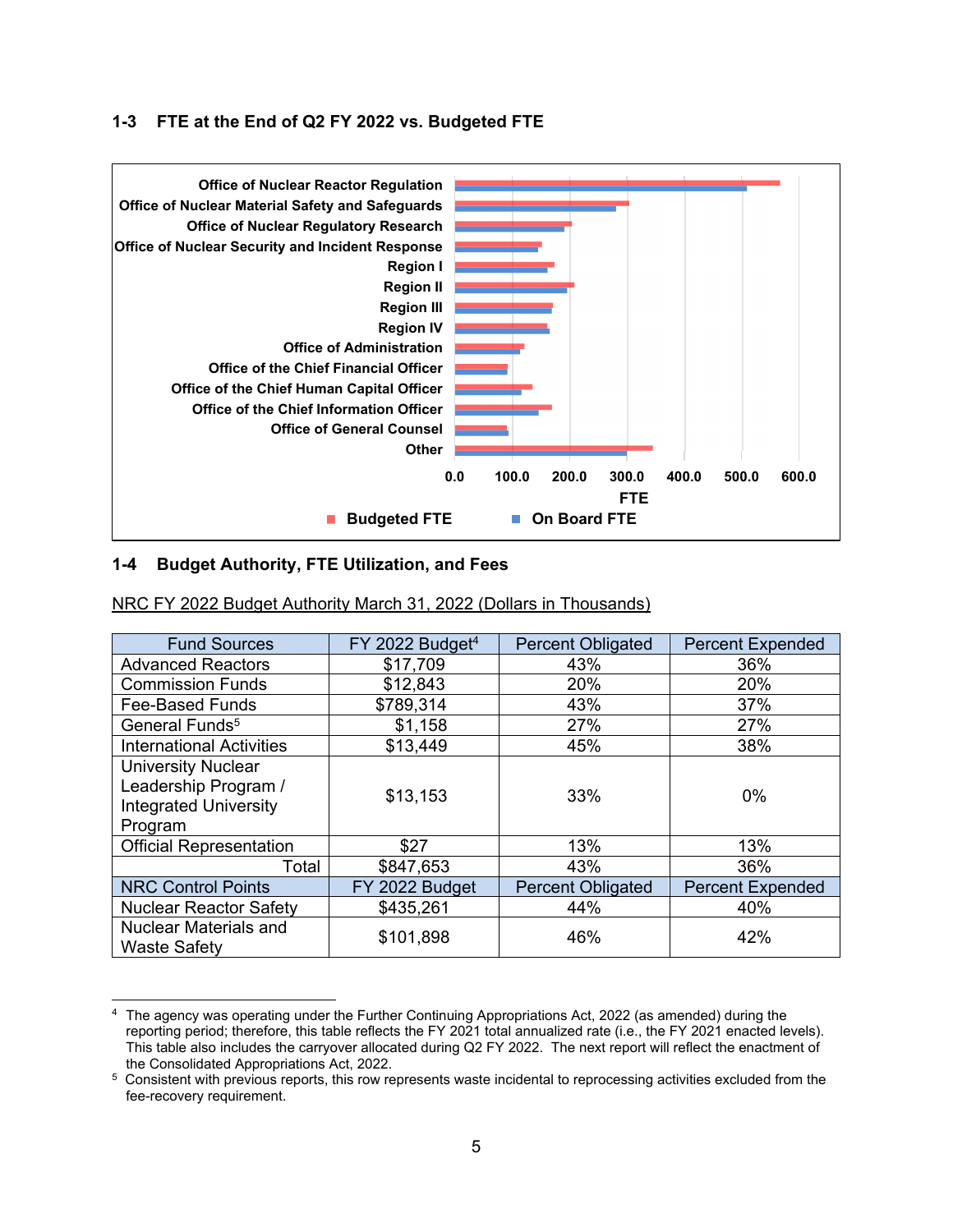| <b>Fund Sources</b>                                                                                       | FY 2022 Budget <sup>4</sup> | <b>Percent Obligated</b> | <b>Percent Expended</b> |
|-----------------------------------------------------------------------------------------------------------|-----------------------------|--------------------------|-------------------------|
| Decommissioning and<br>Low-Level Waste                                                                    | \$22,580                    | 43%                      | 39%                     |
| <b>Corporate Support</b>                                                                                  | \$274,761                   | 41%                      | 28%                     |
| <b>University Nuclear</b><br>Leadership Program /<br><b>Integrated University</b><br>Program <sup>6</sup> | \$13,153                    | 33%                      | $0\%$                   |
| Total                                                                                                     | \$847,653                   | 43%                      | 36%                     |

# FTE Utilization, Hiring, and Attrition

| Total Year to Date<br>(YTD) FTE<br>Utilization | Projected End of Year<br><b>FTE Total Utilization</b> | Quarter 2   Quarter 2<br>Hiring | <b>Attrition</b> | YTD<br>Hirina | YTD<br><b>Attrition</b> |
|------------------------------------------------|-------------------------------------------------------|---------------------------------|------------------|---------------|-------------------------|
| 1347.4                                         | 2734.4                                                | 51                              | 102              | 74            | 142                     |

# FY 2022 Fees Estimated, Fees Billed, and Fees Collected Through Q2



#### Total 10 CFR Part 170 Fees Billed (Dollars in Millions)

| 0.000<br>-1 | 0.004 | $\cap$<br>$-$<br><u>LVLL</u> |
|-------------|-------|------------------------------|
| u)z         | ۰D    | -<br>১৬                      |

<sup>6</sup> This row is labeled as "University Nuclear Leadership Program / Integrated University Program" because the FY 2021 Explanatory Statement identified this control point as the "Integrated University Program," but Division Z of the Consolidated Appropriations Act, 2021 replaced the Integrated University Program with the University Nuclear Leadership Program.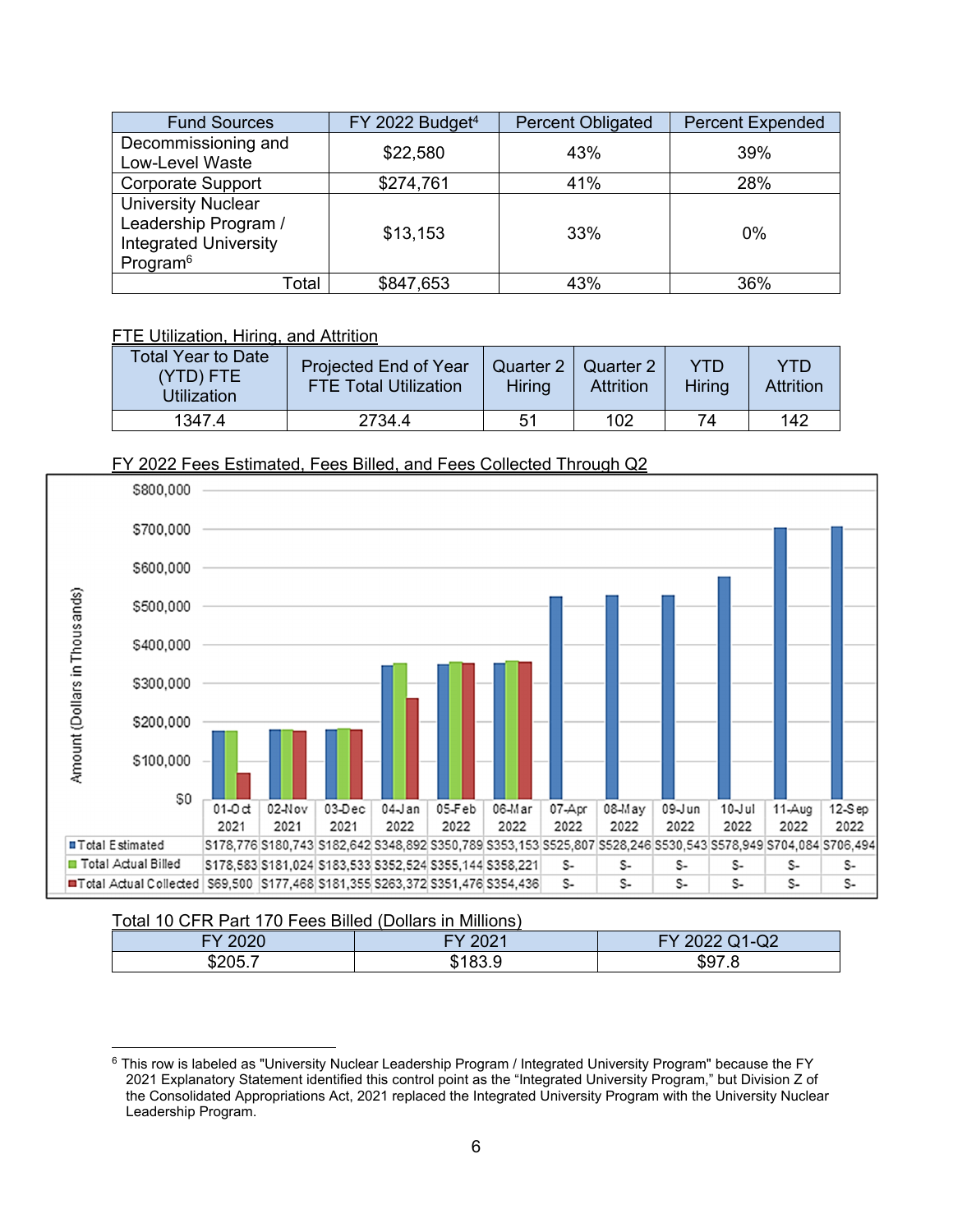# **Enclosure 2 – Status of Specific Items of Interest**

Enclosure 2 provides the status of specific items of interest including a summary of the item, the activities planned and accomplished under each item within the reporting period, and projected activities under each item for the next two reporting periods.

# **2-1 Transformation**

The NRC is becoming a more modern, risk-informed regulator, open to new technologies and ways of implementing our safety and security mission. Over the past three years, the NRC has made significant progress in four focus areas: (1) recruiting, developing, and retaining a strong workforce; (2) improving decision-making through the acceptance of an appropriate level of risk without compromising the NRC's mission; (3) establishing a culture that embraces innovation; and (4) adopting new and existing information technology resources. The agency has completed all but one of our initial agencywide initiatives associated with the four focus areas.

To sustain progress and meet the agency's transformation goals, the NRC will use a variety of tools, including "objectives and key results" that relate to the current four focus areas (i.e., Our People, Be riskSMART, Using Technology, and Innovation). The NRC continues to leverage available technologies, increase opportunities for staff to gain new skills, attract talented new staff, and foster a culture of safety and innovation that accounts for differing viewpoints and risk insights in our decision-making. Planned future activities will focus on incorporating positive transformational changes into the agency's culture and processes.

| <b>Transformation Activities</b>                                                                                                                                                                                                                                          | <b>Projected</b><br><b>Completion Date</b> | <b>Completion Date</b> |
|---------------------------------------------------------------------------------------------------------------------------------------------------------------------------------------------------------------------------------------------------------------------------|--------------------------------------------|------------------------|
| Launched the Mission Analytics Portal Event<br>Reporting module. This module will provide NRC<br>licensees an alternative electronic submission<br>method for reports required under Title 10 of the<br>Code of Federal Regulations (10 CFR) 50.72.                       | 02/28/22                                   | 01/20/22               |
| Conducted a series of first-line supervisor<br>workshops to engage in dialogue on the agency's<br>progress on transformation and identify actions<br>supervisors can take to encourage use of<br>transformation tools, while mitigating the effects of<br>change fatigue. | 02/01/22                                   | 02/01/22               |
| Established calendar year (CY) 2022 Objectives<br>and Key Results (Agencywide Documents Access<br>and Management System (ADAMS) Package No.<br>ML22049A084).                                                                                                              | 02/28/22                                   | 04/01/227              |

### Activities Planned and Completed for the Reporting Period (Q2 FY 2022)

| <b>Projected Transformation Activities</b>                                                                        | <b>Projected</b><br><b>Completion Date</b> |
|-------------------------------------------------------------------------------------------------------------------|--------------------------------------------|
| Conduct final assessment of survey of external stakeholder views on<br>NRC transformation activities for CY 2021. | 05/31/22                                   |

 $7$  Completion of this activity was delayed from the projected date of February 28, 2022, to April 1, 2022.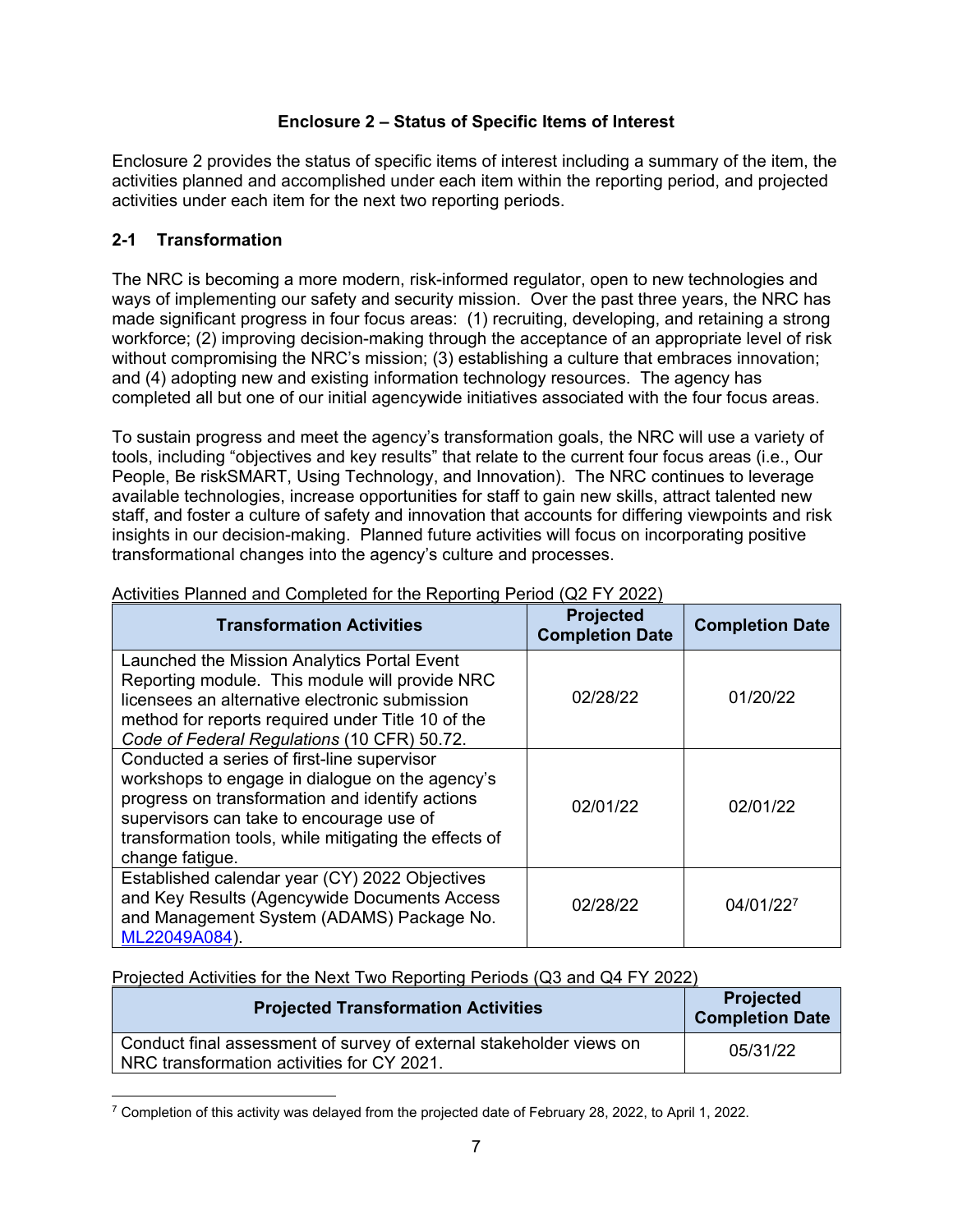| <b>Projected Transformation Activities</b>                                                                                                                                                                                                                                                                                             | <b>Projected</b><br><b>Completion Date</b> |
|----------------------------------------------------------------------------------------------------------------------------------------------------------------------------------------------------------------------------------------------------------------------------------------------------------------------------------------|--------------------------------------------|
| Brief the Commission on the staff's transformation activities (public<br>$meeting$ ).                                                                                                                                                                                                                                                  | 06/30/22                                   |
| Implement a staff-led effort to recognize NRC employees who make<br>notable and innovative contributions towards attaining agency goals<br>through business improvements, applying risk insights, using data in<br>decision-making, realizing culture, enhancing the work environment, or<br>advancing knowledge management practices. | 07/31/22                                   |
| Launch a follow-on survey of external stakeholder views on NRC<br>transformation activities during CY 2022.                                                                                                                                                                                                                            | 08/31/22                                   |

# **2-2 Workforce Development and Management**

Each fiscal year, the NRC engages in a five-step Strategic Workforce Planning (SWP) process to improve workforce development to meet its near- and long-term work demands. The first step in this process is an Agency Environmental Scan that projects the amount and type of work anticipated in the next five years and identifies the workforce needs in order to perform that work. By analyzing the current workforce and comparing it to future needs, skill gaps can be identified. In the final step of the process, both short- and long-term strategies are developed to enable the agency to recruit, retain, and develop a skilled and diverse workforce with the competencies and agility to address both current and emerging needs and workload fluctuations.

During the reporting period, the agency began implementing a strategy to recruit approximately 300 new employees to conduct mission-critical work identified through the SWP process. This recruitment effort will position the agency to fulfill its important safety and security mission well into the future.

| <b>Workforce Development and Management</b><br><b>Activities</b>                                                                                                                                                                                                              | <b>Projected</b><br><b>Completion Date</b> | <b>Completion Date</b> |
|-------------------------------------------------------------------------------------------------------------------------------------------------------------------------------------------------------------------------------------------------------------------------------|--------------------------------------------|------------------------|
| Completed Steps 2 (Workload Forecasting and<br>Workforce Demand) and 3 (Workforce Supply<br>Analysis) to support FY 2022 SWP activities.                                                                                                                                      | 03/31/22                                   | 03/31/22               |
| Conducted pre-employment hiring activities<br>(security clearance) for Nuclear Regulator<br>Apprenticeship Network and Summer Student Intern<br>program selectees to facilitate timely onboarding<br>when student's complete the semester and are<br>available to begin work. | 03/31/22                                   | 03/31/22               |
| Began implementing hiring strategy, onboarding 79<br>new employees by the end of the reporting period.                                                                                                                                                                        | 03/31/22                                   | 03/31/22               |

#### Activities Planned and Completed for the Reporting Period (Q2 FY 2022)

| <b>Projected Workforce Development and Management Activities</b> | <b>Projected</b><br><b>Completion Date</b> |
|------------------------------------------------------------------|--------------------------------------------|
| Onboard Summer 2022 Student Interns.                             | 06/30/22                                   |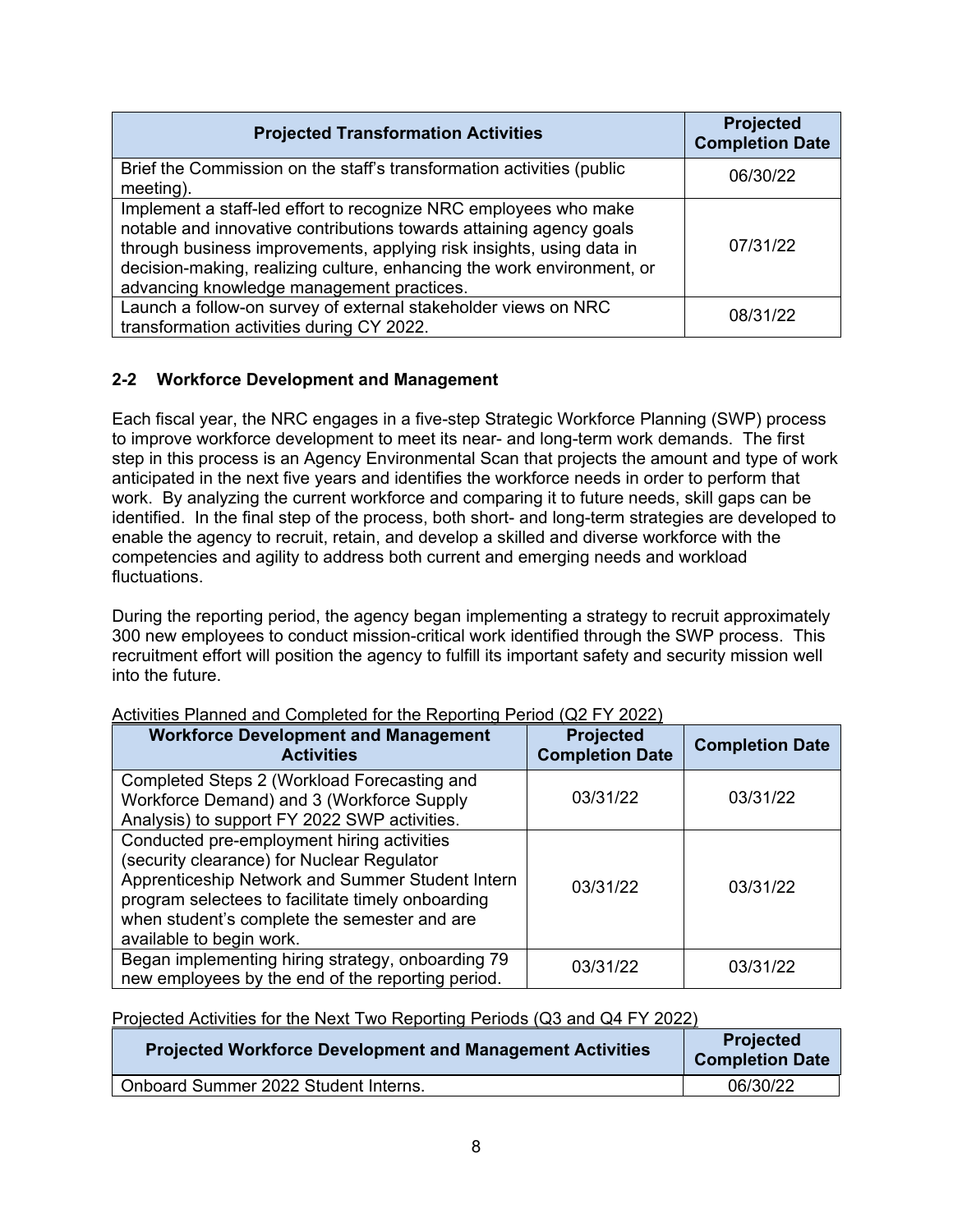| Complete Steps 4 (Gap Analysis and Risk Assessment) and 5<br>(Strategies and Action Plans) to support FY 2022 SWP activities. | 06/30/22 |
|-------------------------------------------------------------------------------------------------------------------------------|----------|
| Continue implementation of the recruitment strategy to hire a total of<br>approximately 300 new employees in FY 2022.         | 09/30/22 |

# **2-3 Accident Tolerant Fuel**

While the NRC is ready to review and license Accident Tolerant Fuel (ATF), higher burnup, and increased enrichment submittals under the current regulatory framework, the NRC continues to take steps to make agency processes more efficient and effective. The NRC staff is executing the ATF project plan (Agencywide Documents Access and Management System (ADAMS) Accession No. ML21243A298), which was revised to include an increased focus on higher burnup and increased enrichment fuels. During this reporting period, the NRC accepted for review a submission with three additional ATF fuel vendor topical reports (ADAMS Accession No. ML22042A679). These topical reports are related to updating nuclear methods to support increased enrichment fuels (ADAMS Accession No. ML21351A266). In addition, the NRC staff continues to review five other ATF fuel vendor topical reports. The NRC staff is on track to complete review of these topical reports by FY 2025.

The NRC staff approved an amendment request from Framatome to amend the certificate of compliance for the MAP transportation package authorizing Framatome to ship 17x17 fuel assemblies with enrichments above 5 weight percent uranium-235 (ADAMS Package No. ML21343A229). The NRC staff is reviewing two additional transportation package amendments (ADAMS Accession Nos. ML21216A322 and ML21181A001), that are seeking increased enrichment above 5 weight percent uranium-235; the NRC staff's review of these applications is expected to be completed between early- to mid- CY 2022. The NRC expects to receive a number of license amendment requests (LARs) in CY 2022 from enrichment facilities and fuel fabricators to directly support increased enrichment above 5 weight percent uranium-235.

| <b>ATF Activities</b>                                                                                                                                                                                                                                                                                                                                                                                                                                                                                                                                                                         | <b>Projected</b><br><b>Completion Date</b> | <b>Completion Date</b> |
|-----------------------------------------------------------------------------------------------------------------------------------------------------------------------------------------------------------------------------------------------------------------------------------------------------------------------------------------------------------------------------------------------------------------------------------------------------------------------------------------------------------------------------------------------------------------------------------------------|--------------------------------------------|------------------------|
| Issued a letter to the Nuclear Energy Institute (NEI)<br>and other industry stakeholders to provide a generic<br>schedule for the NRC staff's review of topical<br>reports and site-specific licensing actions for<br>deployment of ATF concepts, higher burnup, and<br>increased enrichment fuels. The letter provides the<br>staff's planning assumptions to encourage further<br>pre-application engagement with the staff on any<br>intended specific topical report or site-specific<br>licensing action targeted for deployment by the mid-<br>2020s (ADAMS Accession No. ML22003A168). | $N/A^8$                                    | 01/11/22               |

Activities Planned and Completed for the Reporting Period (Q2 FY 2022)

<sup>&</sup>lt;sup>8</sup> This letter was not identified as a projected activity in the previous report. The NRC staff issued the letter in response to stakeholder feedback requesting clarity on staff expectations for the licensing of ATF-concept, higher burnup, and increased enrichment fuels.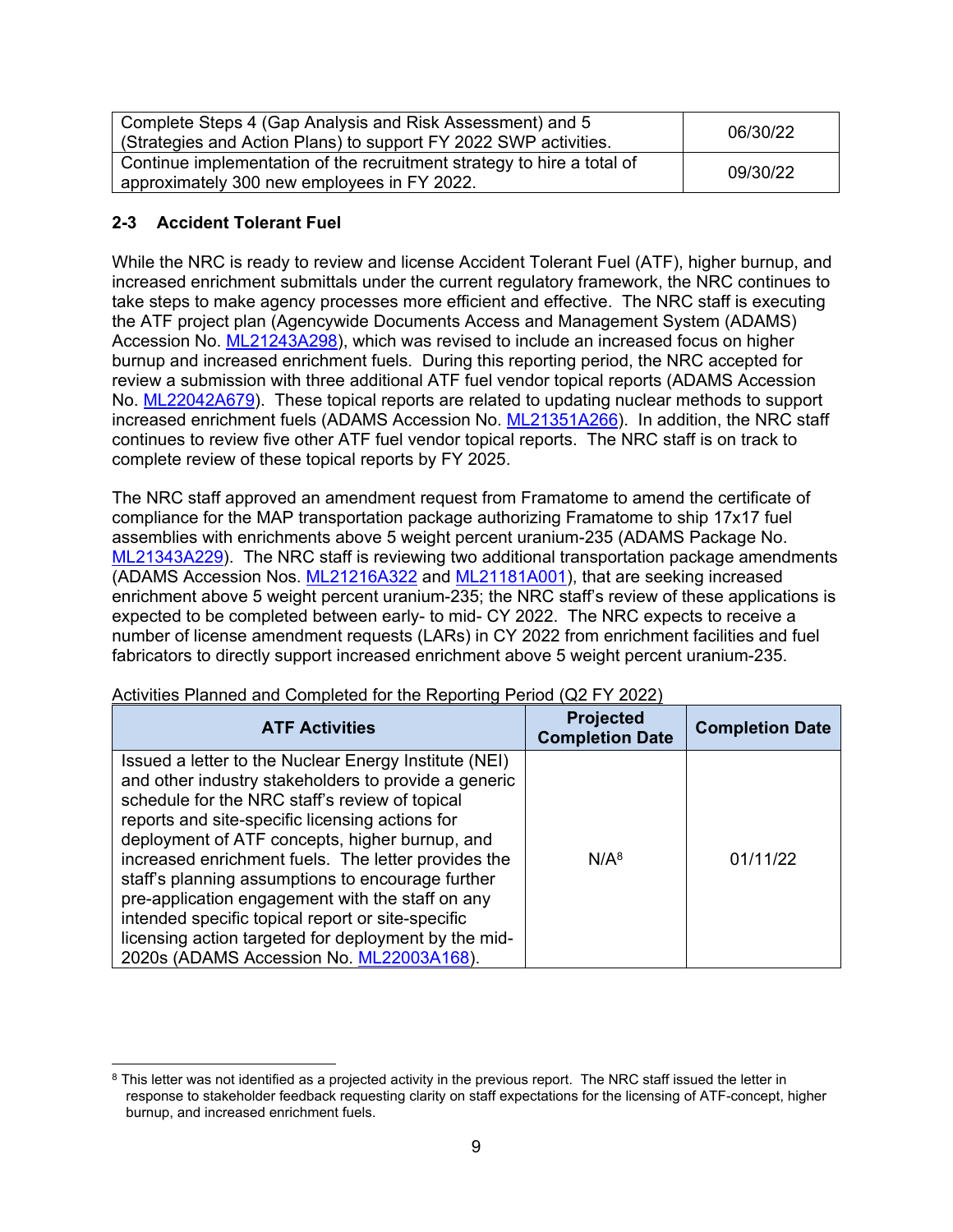| <b>ATF Activities</b>                                                                                                                                                                                                                                                                                                                                                                                                                                                                                                                                                                                                    | <b>Projected</b><br><b>Completion Date</b> | <b>Completion Date</b> |
|--------------------------------------------------------------------------------------------------------------------------------------------------------------------------------------------------------------------------------------------------------------------------------------------------------------------------------------------------------------------------------------------------------------------------------------------------------------------------------------------------------------------------------------------------------------------------------------------------------------------------|--------------------------------------------|------------------------|
| Hosted an NRC Regulatory Information Conference<br>(RIC) session on ATF. The session provided<br>stakeholders an opportunity to learn about the<br>progress of ATF, increased enrichment, and higher<br>burnup licensing activities and technologies to date<br>and the activities that support efficient licensing of<br>ATF concepts, increased enrichment, and higher<br>burnup fuels. The panel discussion focused on<br>completed ATF readiness activities, plans for the<br>remaining stakeholder activities as well as the<br>NRC's projected licensing timelines, and challenges<br>to ATF deployment timelines. | 03/09/22                                   | 03/09/22               |

# Projected Activities for the Next Two Reporting Periods (Q3 and Q4 FY 2022)

| <b>Projected ATF Activities</b>                                                                                                                                                                                                                                                                                                                                                                                                                                         | <b>Projected</b><br><b>Completion Date</b> |
|-------------------------------------------------------------------------------------------------------------------------------------------------------------------------------------------------------------------------------------------------------------------------------------------------------------------------------------------------------------------------------------------------------------------------------------------------------------------------|--------------------------------------------|
| Issue the Regulatory Framework Applicability Assessment and<br>associated Licensing Pathways. The Regulatory Framework<br>Applicability Assessment contains the NRC staff's analysis of the<br>applicability of regulations and guidance for coated cladding, doped<br>pellets, higher burnup, and increased enrichment fuels. The licensing<br>pathway diagram shows a potential plan or path forward, given the<br>current state of technical and regulatory process. | 06/30/22 <sup>9</sup>                      |
| Hold a third Higher Burnup workshop. This workshop will discuss the<br>state of development of higher burnup and increased enrichment<br>technical and regulatory issues. It will also provide a public forum for<br>discussions between the NRC, industry, and other stakeholders.                                                                                                                                                                                     | 06/30/22                                   |

# **2-4 Digital Instrumentation and Control**

The NRC staff continues to complete digital instrumentation and control (I&C) infrastructure improvements to address commercial grade dedication of digital equipment and protection against common cause failure (CCF). Further, the NRC staff continues to review and prepare for anticipated digital modernization LARs. While some infrastructure improvement activities continue, the staff is transitioning to using the improved infrastructure to support the review of licensees' digital I&C modernization LARs. These activities support the NRC's vision to establish a modern, risk-informed regulatory structure with reduced uncertainty that will enable the expanded safe use of digital technologies.

During the reporting period, the NRC staff continued to review NEI 17-06, "Guidance on Using IEC 61508 SIL Certification to Support the Acceptance of Commercial Grade Digital Equipment for Nuclear Safety Related Applications." The NRC staff also continued to consider the implications of new approaches to address digital I&C CCF (including the approach contained in NEI 20-07, "Guidance for Addressing Software Common Cause Failure in High Safety

<sup>&</sup>lt;sup>9</sup> The projected completion date was modified from February 28, 2022, to June 30, 2022, to leverage additional stakeholder interactions such as the RIC and the industry ATF and higher burnup workshops, prior to finalizing the document.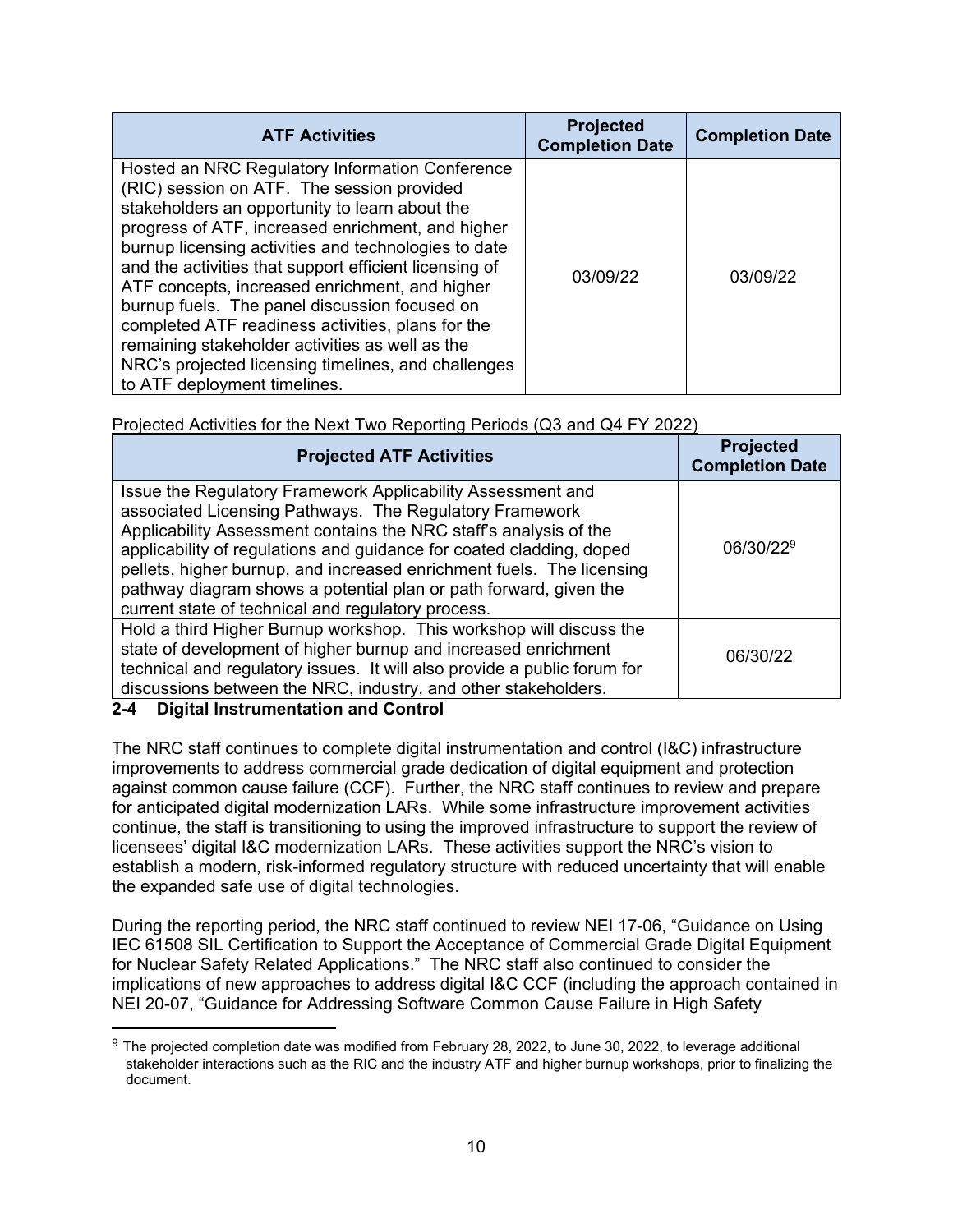Significant Safety Related Digital I&C Systems") on the current NRC digital I&C policy contained in the Staff Requirements Memorandum (SRM) to SECY-93-087 (ADAMS Accession No. ML003708056). Specifically, the staff conducted a public meeting on February 15, 2022, to gather stakeholder input on potential revisions to the existing policy to better accommodate broader risk-informed approaches.

Several licensees are now planning for digital upgrades. The NRC staff has communicated to industry that pre-application engagement can be vital to enabling efficient and effective reviews of LARs. The staff continues to conduct pre-application meetings to better understand the scope and schedule for LARs for two upcoming major digital modifications: 1) Turkey Point Power Plant Units 3 and 4 planned for April 2022, and 2) Limerick Generating Station Units 1 and 2 planned for August 2022. In advance of its planned Limerick digital I&C LAR, Constellation submitted the defense-in-depth and diversity analysis for the LAR on February 14, 2022 (ADAMS Accession No. ML22046A074), as supplemented on March 25, 2022 (ADAMS Accession No. ML22084A114), for NRC staff review. To support these and other anticipated applications, the NRC staff hosted a public workshop with external stakeholders to discuss the lessons learned from the first application of the alternate review process for digital I&C LARs described in interim staff guidance DI&C-ISG-06, Revision 2, "Licensing Process."

| <b>Digital Instrumentation and Control Activities</b>                                                                                                                                                                                                  | <b>Projected</b><br><b>Completion Date</b> | <b>Completion Date</b> |
|--------------------------------------------------------------------------------------------------------------------------------------------------------------------------------------------------------------------------------------------------------|--------------------------------------------|------------------------|
| Review NEI 17-06, "Guidance on Using IEC 61508 SIL Certification to Support the Acceptance<br>of Commercial Grade Digital Equipment for Nuclear Safety Related Applications," and consider<br>endorsement through issuance of a regulatory guide (RG). |                                            |                        |
| Published draft regulatory guide DG-1402,<br>$\bullet$<br>"Dedication of Commercial-Grade Digital<br>Instrumentation and Control Items for Use in<br>Nuclear Power Plants," for public comment<br>(ADAMS Accession No. ML22003A180).                   | 05/31/22                                   | 03/18/22               |
| Consideration of Current CCF Policy in SRM to SECY-93-087                                                                                                                                                                                              |                                            |                        |
| Conducted public meeting to gather<br>stakeholder input (ADAMS Accession No.<br>ML22043A002).                                                                                                                                                          | 02/28/22                                   | 02/15/22               |
| Digital Modernization LAR Using the Improved Digital Regulatory Infrastructure <sup>10</sup>                                                                                                                                                           |                                            |                        |
| Conducted sixth pre-application meeting<br>with Constellation on the planned digital I&C<br>LAR for Limerick Generating Station Units 1<br>and 2 (ADAMS Accession No.<br>ML22038A099).                                                                 | 01/11/22                                   | 01/11/22               |
| Conducted sixth pre-application meeting<br>$\bullet$<br>with NextEra/Florida Power & Light (FPL) on<br>the planned digital I&C LAR for Turkey Point<br>Power Plant Units 3 and 4 (ADAMS<br>Accession No. ML22019A222).                                 | 01/31/22                                   | 02/02/2211             |

Activities Planned and Completed for the Reporting Period (Q2 FY 2022)

 $10$  Activities reported in this section are related to planned or submitted digital changes for which the licensee is using some portion of the modernized digital regulatory infrastructure.<br><sup>11</sup> The meeting was conducted two business days after the previous projected completion date of January 31, 2022,

to accommodate the licensee's schedule.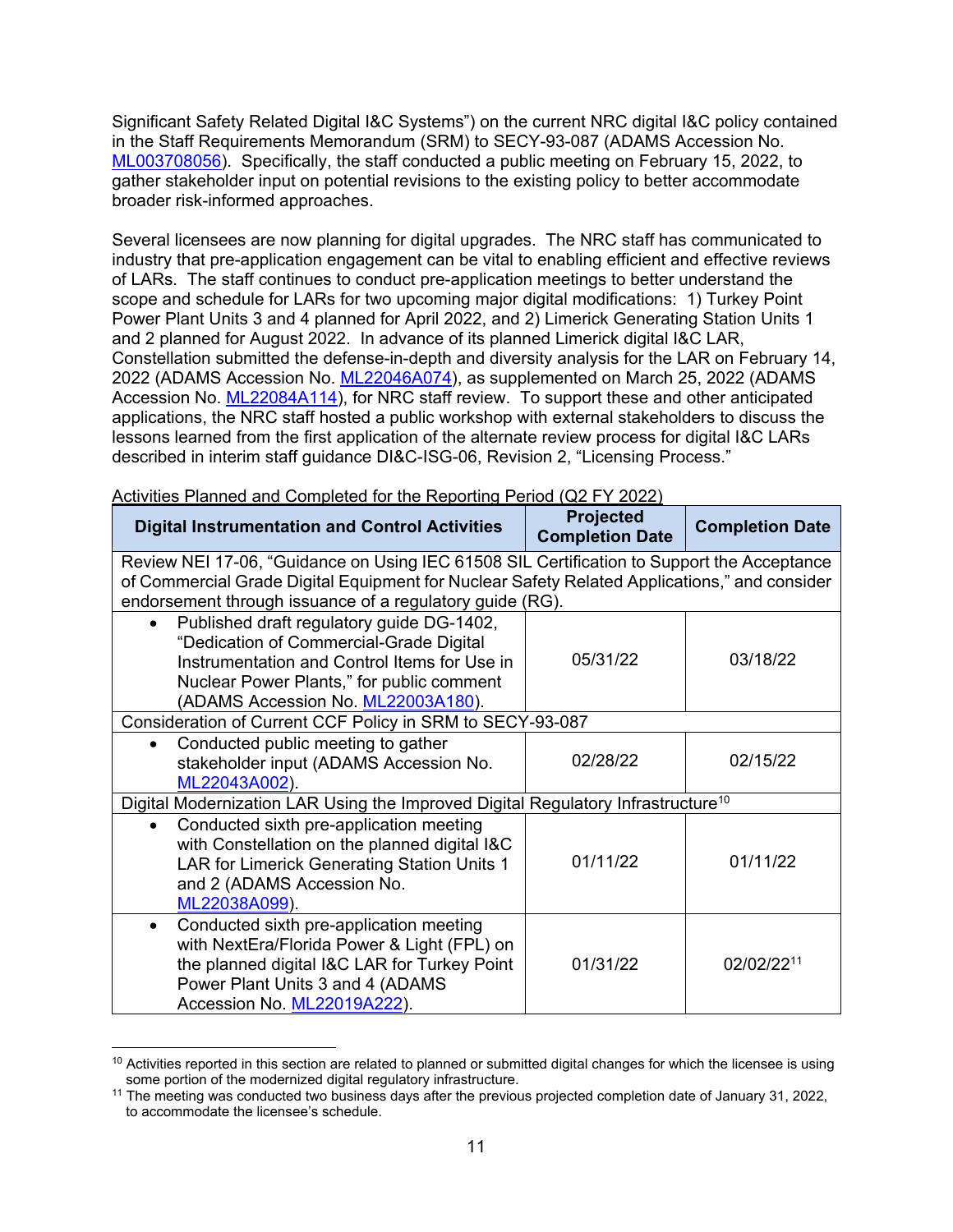| <b>Digital Instrumentation and Control Activities</b>                                                                                                                                    | <b>Projected</b><br><b>Completion Date</b> | <b>Completion Date</b> |
|------------------------------------------------------------------------------------------------------------------------------------------------------------------------------------------|--------------------------------------------|------------------------|
| Conducted seventh pre-application meeting<br>with NextEra/FPL on the planned digital I&C<br>LAR for Turkey Point Power Plant Units 3<br>and 4 (ADAMS Accession No.<br>ML22056A054).      | 03/07/22                                   | 03/07/22               |
| Conducted workshop with external<br>stakeholders on lessons learned from the<br>first application of the alternate review<br>process (ADAMS Accession No.<br>ML22080A153).               | 03/31/22                                   | 03/23/22               |
| Conducted seventh pre-application meeting<br>with Constellation on the planned digital I&C<br>LAR for Limerick Generating Station Units 1<br>and 2 (ADAMS Accession No.<br>ML22056A021). | 03/31/22                                   | 03/31/22               |

|  |  | Projected Activities for the Next Two Reporting Periods (Q3 and Q4 FY 2022) |
|--|--|-----------------------------------------------------------------------------|
|  |  |                                                                             |

| <b>Projected Digital Instrumentation and Control Activities</b>                              | <b>Projected</b><br><b>Completion Date</b> |  |
|----------------------------------------------------------------------------------------------|--------------------------------------------|--|
| Review NEI 17-06, "Guidance on Using IEC 61508 SIL Certification to Support the              |                                            |  |
| Acceptance of Commercial Grade Digital Equipment for Nuclear Safety Related Applications,"   |                                            |  |
| and consider endorsement through issuance of an RG.                                          |                                            |  |
| Conduct public meeting with stakeholders on DG-1402,<br>$\bullet$                            | 04/18/22                                   |  |
| following its March 2022 issuance for public comment.                                        |                                            |  |
| Brief Advisory Committee on Reactor Safeguards (ACRS)<br>$\bullet$                           | 08/31/22                                   |  |
| Subcommittee on Digital I&C on DG-1402.                                                      |                                            |  |
| Consideration of Current CCF Policy in SRM to SECY-93-087                                    |                                            |  |
| Brief ACRS Subcommittee on Digital I&C to discuss CCF policy<br>$\bullet$                    | 05/20/22                                   |  |
| considerations.                                                                              |                                            |  |
| Digital Modernization LAR Using the Improved Digital Regulatory Infrastructure <sup>12</sup> |                                            |  |
| Issue a staff decision on acceptability for review of the<br>$\bullet$                       |                                            |  |
| 08/30/2213<br>NextEra/FPL LAR for digital modernization project at Turkey                    |                                            |  |
| Point Units 3 and 4 within 60 days of submission by licensee.                                |                                            |  |

# **2-5 Vogtle Electric Generating Plant Units 3 and 4**

The NRC issued two combined licenses (COLs) to Southern Nuclear Operating Company (SNC) and its financial partners on February 10, 2012, for two AP1000 units to be built and operated at the Vogtle site near Augusta, GA. As a result of the COVID-19 pandemic and the dynamic nature of the Vogtle construction project, SNC now projects the start of commercial operations for Vogtle Unit 3 in Q4 FY 2022 or Q1 FY 2023. SNC projects Vogtle Unit 4 to begin commercial operations in Q3 FY 2023 or Q4 FY 2023. The NRC staff adjusted the agency's activities and associated milestone dates to reflect the revised schedule.

 $12$  Activities reported in this section are related to planned or submitted digital changes for which the licensee is using some portion of the modernized digital regulatory infrastructure.

 $13$  The projected completion date is an estimate. The actual date will depend on when the application is received. The date has changed because the licensee is delaying the submittal of this LAR.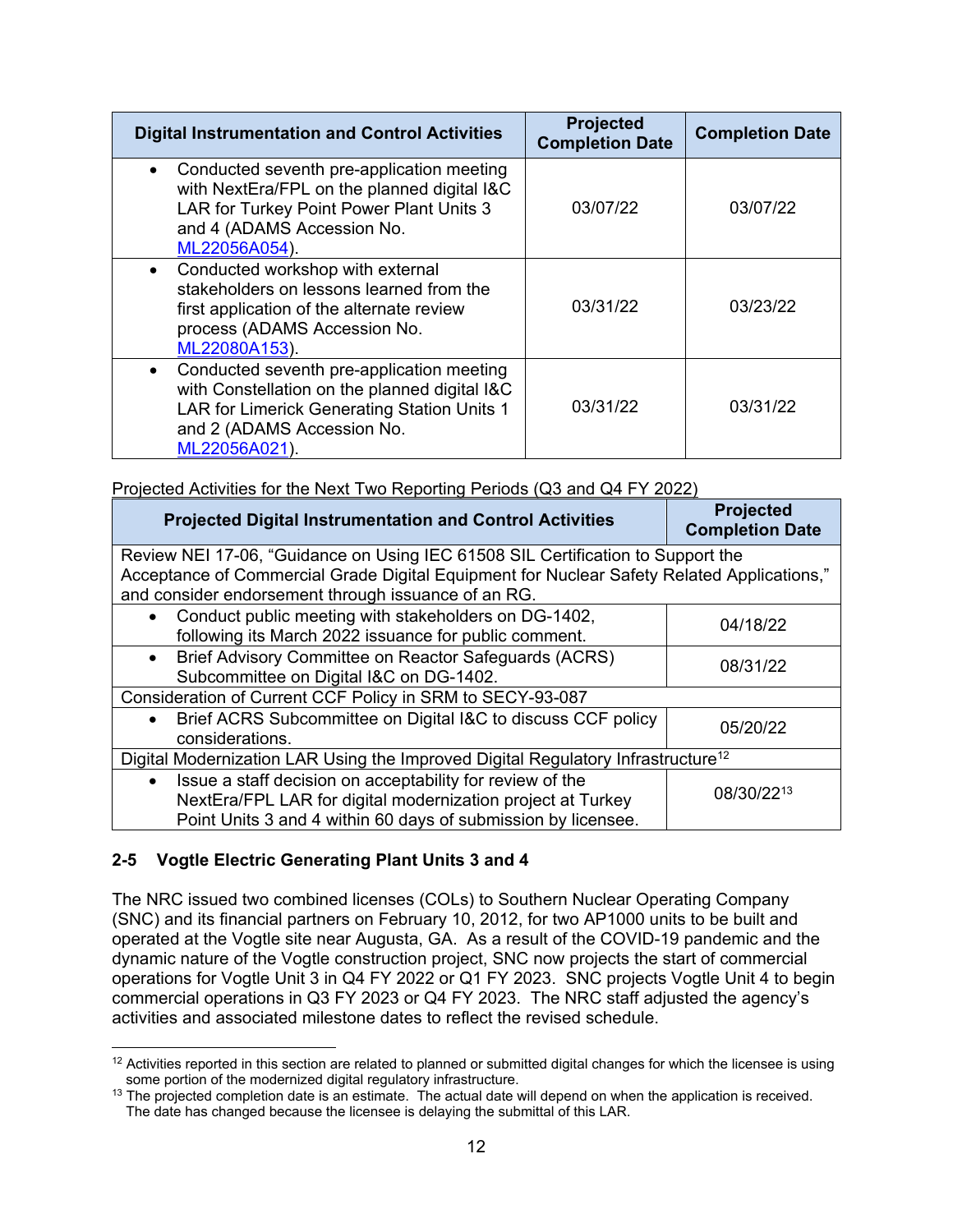During this reporting period, the NRC staff focused on the licensee's response to quality issues, particularly those associated with installation of electrical components. The NRC staff issued two White findings, which are of low to moderate safety significance, to SNC in a letter dated November 17, 2021 (ADAMS Accession No. ML21312A412). The first White finding was for the failure to promptly identify and correct conditions adverse to quality for the installation of safetyrelated cables and associated raceways. The second White finding was for the failure to adequately separate safety-related electrical systems. The NRC staff conducted a supplemental inspection in March 2022 to ensure that SNC had taken adequate corrective actions to resolve those issues. The inspection was completed on March 25, 2022, and the NRC staff will document the results of the inspection in a publicly available report within 45 days of the inspection completion date.

Due to the COVID-19 pandemic, the NRC staff performed mission-critical inspections through a combination of remote inspections and targeted onsite inspections. The NRC maintains its inspection agility through consistent communication with the licensee and resource planning to ensure that the NRC can adapt to changes in the dynamic construction schedule.

| Activities Flatified and Completed for the Reporting Ferrod (QZ FT 2022)                                                                                                                                                                                      |                                            |                        |
|---------------------------------------------------------------------------------------------------------------------------------------------------------------------------------------------------------------------------------------------------------------|--------------------------------------------|------------------------|
| <b>Vogtle Electric Generating Plant Units 3 and 4</b><br><b>Activities</b>                                                                                                                                                                                    | <b>Projected</b><br><b>Completion Date</b> | <b>Completion Date</b> |
| Published a notice of the licensee's intent to operate<br>Vogtle Unit 4 in the Federal Register (FR) to<br>announce the opportunity for the public to request a<br>hearing on the licensee's conformance with<br>acceptance criteria in the COL (87 FR 5851). | 02/02/22                                   | 02/02/22               |

Activities Planned and Completed for the Reporting Period (Q2 FY 2022)

| Projected Vogtle Electric Generating Plant Units 3 and 4 Activities                                                                                                                                                                                                                                            | <b>Projected</b><br><b>Completion Date</b> |
|----------------------------------------------------------------------------------------------------------------------------------------------------------------------------------------------------------------------------------------------------------------------------------------------------------------|--------------------------------------------|
| Issue a letter regarding Vogtle Unit 3's transition to the operating reactor<br>assessment program.                                                                                                                                                                                                            | 06/30/2214                                 |
| If the NRC determines that all ITAAC are met, issue the finding that all<br>acceptance criteria contained in the Vogtle Unit 3 license are met in<br>accordance with 10 CFR 52.103 $(g)$ , after which the licensee may<br>operate the facility in accordance with the terms and conditions of the<br>license. | 06/30/2215                                 |

Projected Activities for the Next Two Reporting Periods (Q3 and Q4 FY 2022)

A COL allows a licensee to construct a plant and to operate it once construction is complete if certain standards identified in the COL are satisfied. These standards are called ITAAC. The majority of ITAAC are from the design certification for the particular reactor technology that a plant uses. Throughout the construction process, NRC inspectors will perform inspections based on Inspection Manual Chapter 2503, "Construction Inspection Program: Inspections of Inspections, Tests, Analyses and Acceptance Criteria (ITAAC) Related Work," and the NRC's Construction Inspection Program at the plant site to confirm that the licensee has successfully completed the ITAAC.

<sup>&</sup>lt;sup>14</sup> The projected completion date was modified from March 31, 2022, to June 30, 2022, due to changes in the licensee's construction schedule for Vogtle Unit 3.<br><sup>15</sup> The projected completion date was modified from March 31, 2022, to June 30, 2022, due to changes in the

licensee's construction schedule for Vogtle Unit 3.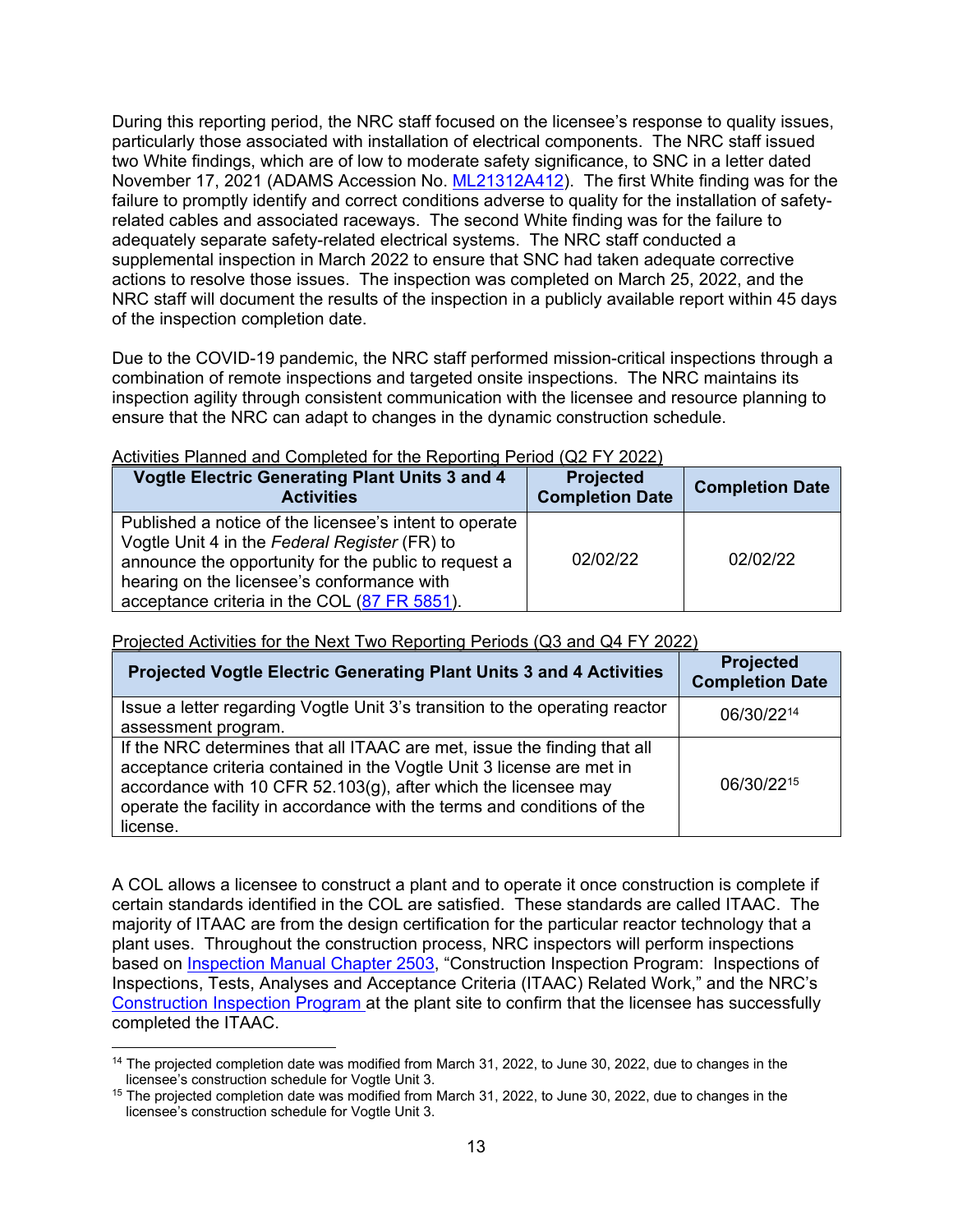Additional information on the ITAAC process as well as closure for Vogtle Units 3 and 4 is available at https://www.nrc.gov/reactors/new-reactors/oversight/itaac.html.

| <b>Unit</b> | <b>Number of ITAAC</b><br><b>Remaining Requiring</b><br><b>Inspection</b> | <b>Total Inspections</b><br>Completed <sup>16</sup> | <b>ITAAC</b><br>Inspected <sup>17</sup> | <b>ITAAC</b><br><b>Inspections</b><br>Closed <sup>18</sup> |
|-------------|---------------------------------------------------------------------------|-----------------------------------------------------|-----------------------------------------|------------------------------------------------------------|
| Vogtle 3    | 43                                                                        |                                                     | 42                                      | 23                                                         |
| Vogtle 4    | 125                                                                       |                                                     |                                         |                                                            |

#### ITAAC Reviews Completed for the Reporting Period (Q2 FY 2022)19

The table below provides ITAAC closure notification reviews completed during the reporting period for Vogtle Units 3 and 4, including the date when the NRC received the ITAAC closure notice and the date when the review was completed.

| <b>Unit</b> | <b>ITAAC No.</b> | <b>Received Date</b> | <b>Approval Date</b> |
|-------------|------------------|----------------------|----------------------|
| Vogtle 3    | 2.1.03.07.i      | 12/21/21             | 01/04/22             |
| Vogtle 4    | 2.2.03.08c.xii   | 12/30/21             | 01/04/22             |
| Vogtle 3    | 2.3.06.02a       | 01/21/22             | 01/24/22             |
| Vogtle 3    | 2.3.29.04        | 01/21/22             | 01/24/22             |
| Vogtle 3    | 2.3.09.02b       | 02/04/22             | 02/09/22             |
| Vogtle 3    | 2.6.01.02.i      | 02/14/22             | 02/15/22             |
| Vogtle 3    | 2.1.03.03        | 02/16/22             | 02/17/22             |
| Vogtle 3    | 2.7.02.03a       | 02/17/22             | 02/18/22             |
| Vogtle 3    | 2.6.02.02c       | 02/21/22             | 02/22/22             |
| Vogtle 3    | 2.6.09.13a       | 02/16/22             | 02/22/22             |
| Vogtle 3    | 2.6.09.08        | 02/16/22             | 02/22/22             |
| Vogtle 3    | 3.3.00.16        | 02/16/22             | 02/22/22             |
| Vogtle 3    | 2.3.11.03b       | 02/22/22             | 02/23/22             |
| $Vogtle$ 3  | 2.6.09.05c       | 02/18/22             | 02/24/22             |
| Vogtle 3    | 2.6.09.06        | 02/18/22             | 02/24/22             |
| Vogtle 3    | 2.6.09.13c       | 01/21/22             | 02/24/22             |
| Vogtle 3    | 2.6.09.15a       | 01/27/22             | 02/24/22             |
| Vogtle 3    | 2.3.10.11a       | 02/23/22             | 02/24/22             |
| Vogtle 3    | 2.3.07.06a       | 02/23/22             | 02/24/22             |

<sup>&</sup>lt;sup>16</sup> This column includes all inspections related to Vogtle Units 3 and 4 completed during the reporting period; the column is not limited to ITAAC (e.g., quality assurance inspections).

<sup>&</sup>lt;sup>17</sup> "ITAAC Inspected" refers to the number of ITAAC that were inspected as part of ongoing inspections and does not indicate that all inspections were completed for those ITAAC. Only "targeted ITAAC" – ITAAC selected for inspection by the NRC staff – are included in this count.

 $18$  "ITAAC Inspection Closed" refers to the number of ITAAC for which all associated inspections have been completed during the reporting period.<br><sup>19</sup> This table accounts for the total number of ITAAC that SNC provided closure notifications for and that the NRC

verified. This includes both ITAAC that were selected for inspection by the NRC staff (targeted ITAAC) and ITAAC that were not selected for inspection by the NRC staff (non-targeted ITAAC). This differs from the previous table, where the "ITAAC Inspected" column is the number of targeted ITAAC that were inspected during the designated reporting period.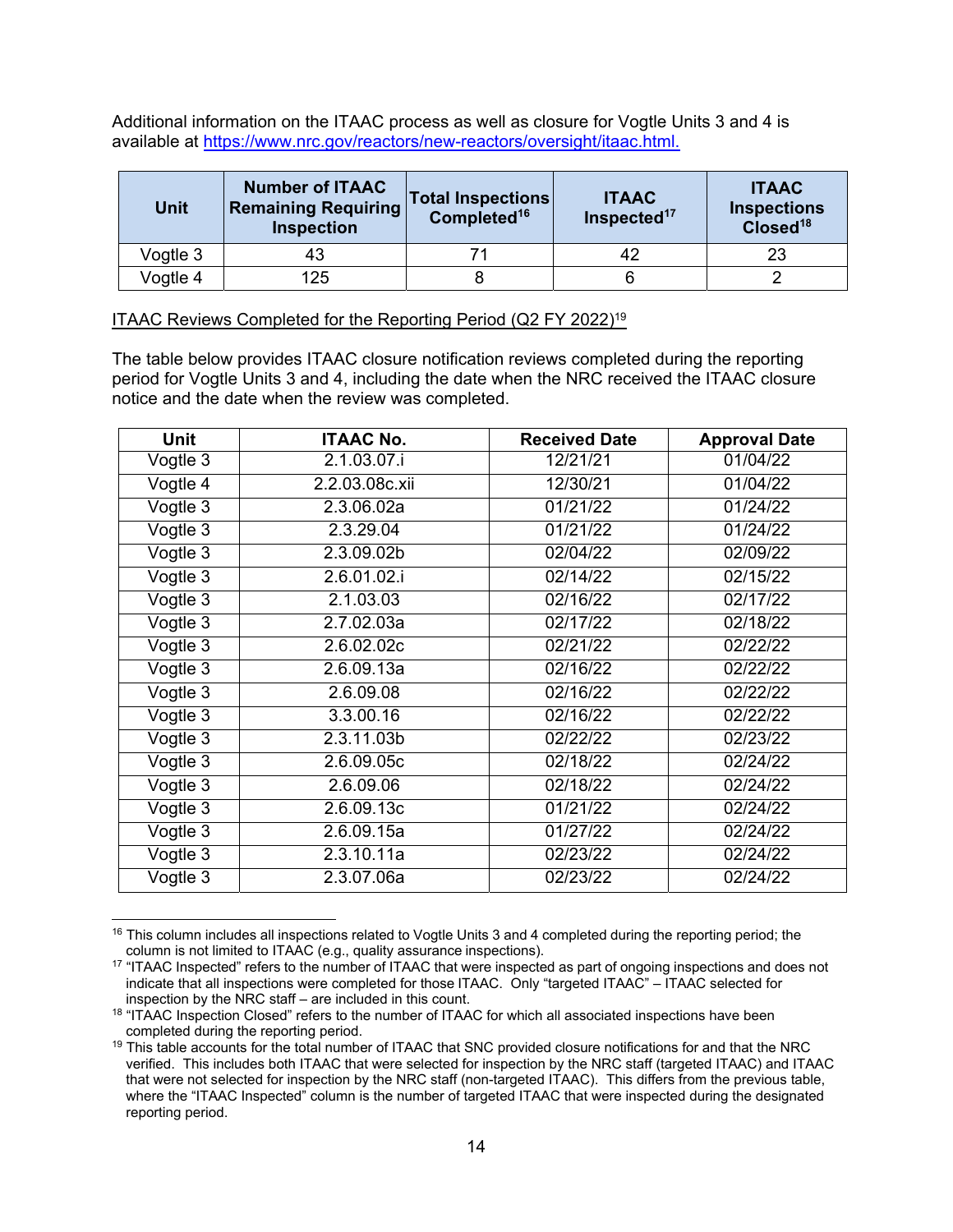| Vogtle 3    | 2.6.02.02a             | 02/21/22 | 02/24/22 |
|-------------|------------------------|----------|----------|
| Vogtle 3    | 3.3.00.02a.i.b         | 02/23/22 | 02/25/22 |
| Vogtle 3    | 2.6.01.03a             | 02/24/22 | 02/28/22 |
| Vogtle 3    | 2.7.01.06a             | 02/28/22 | 02/28/22 |
| Vogtle 3    | 2.1.02.02a             | 02/21/22 | 02/28/22 |
| Vogtle 3    | 2.6.03.07              | 02/25/22 | 02/28/22 |
| Vogtle 3    | 2.6.02.02b             | 02/25/22 | 02/28/22 |
| Vogtle 3    | 2.3.11.03c             | 02/24/22 | 02/28/22 |
| $V$ ogtle 3 | 2.1.03.12              | 02/28/22 | 03/01/22 |
| Vogtle 3    | 2.3.04.04.ii           | 02/28/22 | 03/01/22 |
| Vogtle 3    | 2.3.13.06b             | 02/28/22 | 03/01/22 |
| Vogtle 3    | 2.2.05.06a             | 02/28/22 | 03/02/22 |
| Vogtle 3    | 2.2.02.06b             | 02/28/22 | 03/02/22 |
| Vogtle 3    | 2.3.02.06b             | 02/28/22 | 03/02/22 |
| Vogtle 3    | 3.5.00.06              | 03/02/22 | 03/03/22 |
| Vogtle 3    | 2.2.01.09              | 02/28/22 | 03/04/22 |
| Vogtle 3    | 3.3.00.05c             | 02/28/22 | 03/04/22 |
| Vogtle 3    | 3.5.00.01.i            | 03/07/22 | 03/08/22 |
| Vogtle 3    | 3.3.00.02 <sub>b</sub> | 03/07/22 | 03/08/22 |
| Vogtle 3    | 2.3.09.02a             | 03/07/22 | 03/08/22 |
| Vogtle 3    | 2.3.05.02.i            | 03/08/22 | 03/09/22 |
| Vogtle 3    | 2.3.10.07a.ii          | 03/11/22 | 03/15/22 |
| $V$ ogtle 3 | 2.2.02.07f.i           | 03/14/22 | 03/15/22 |
| Vogtle 3    | 2.2.03.10              | 03/08/22 | 03/15/22 |
| Vogtle 3    | C.2.6.09.07            | 03/14/22 | 03/17/22 |
| Vogtle 3    | C.2.6.09.08a           | 03/11/22 | 03/17/22 |
| Vogtle 3    | 3.3.00.17              | 03/11/22 | 03/17/22 |
| Vogtle 3    | 2.5.02.05a             | 03/15/22 | 03/17/22 |
| Vogtle 3    | 2.2.01.06b             | 03/17/22 | 03/18/22 |
| Vogtle 3    | 2.1.03.06.i            | 03/18/22 | 03/21/22 |
| Vogtle 3    | 2.2.02.05a.i           | 03/25/22 | 03/28/22 |
| Vogtle 3    | 2.6.04.02a             | 03/28/22 | 03/30/22 |
| Vogtle 3    | 3.3.00.14              | 03/28/22 | 03/31/22 |
| Vogtle 3    | E.3.9.03.00.02         | 03/30/22 | 03/31/22 |

# Vogtle Units 3 and 4 License Amendment Request Reviews Completed (Q2 FY 2022)

| Number of License Amendment Request     | Number of License Amendment Request          |
|-----------------------------------------|----------------------------------------------|
| Reviews Forecast to be Completed in the | Reviews that Were Completed in the Reporting |
| <b>Reporting Period</b>                 | Period                                       |
|                                         |                                              |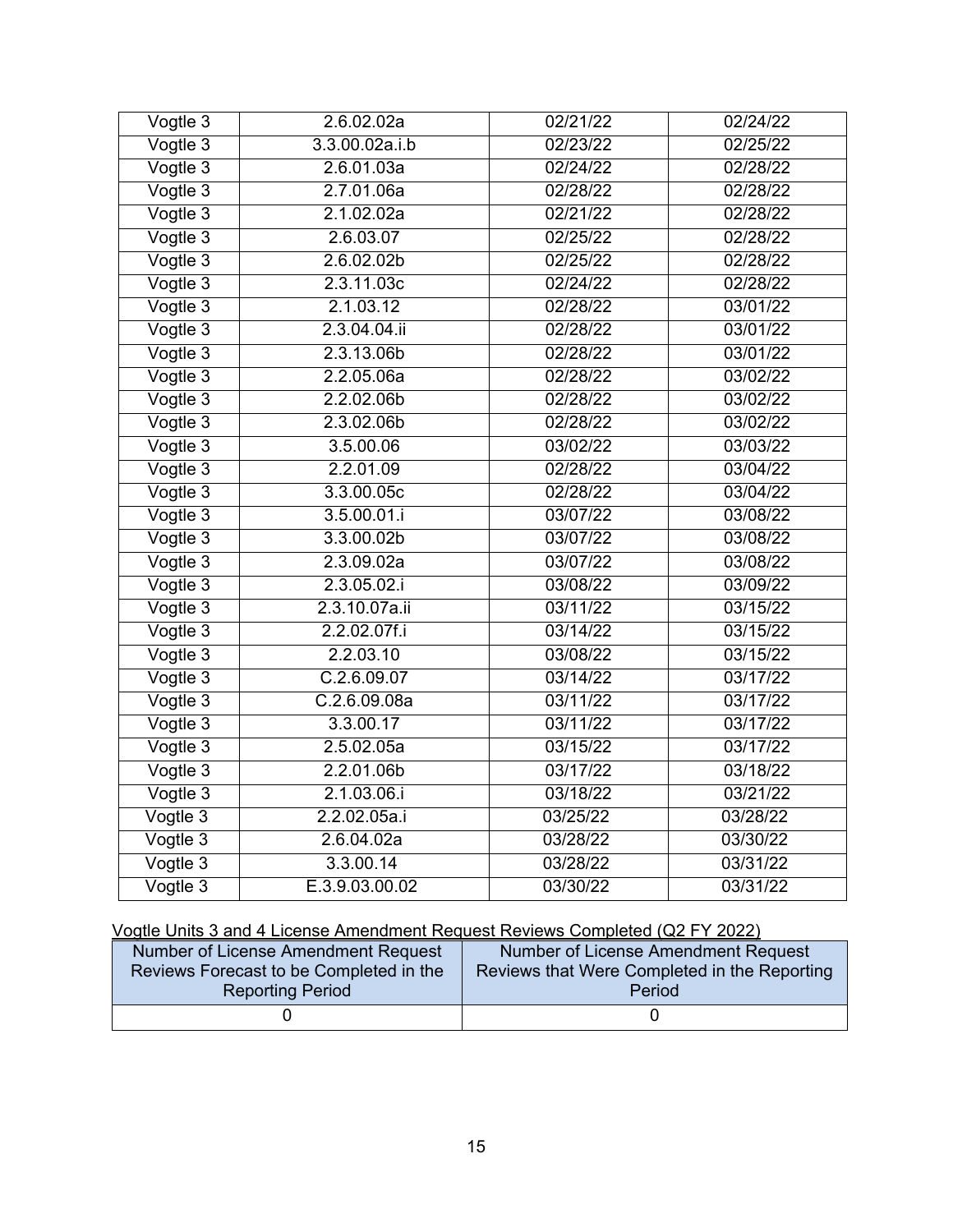# **2-6 NuScale Small Modular Reactor Design Certification**

On March 15, 2017, the NRC accepted the NuScale Power, LLC (NuScale) application for a small modular reactor (SMR) design certification review. The NRC staff completed the final Safety Evaluation Report on August 28, 2020 (ADAMS Package No. ML20023A318), and issued a standard design approval to NuScale on September 11, 2020 (ADAMS Accession No. ML20247J564). On January 14, 2021, the NRC staff provided the Commission with a draft proposed rule that proposes certifying the design for its consideration (ADAMS Package No. ML19353A003). On May 6, 2021, the Commission approved the publication of the proposed rule (ADAMS Package No. ML21126A153), and on July 1, 2021, the proposed rule was published for public comment in the FR (86 FR 34999) with a comment period ending August 30, 2021. During the public comment period, the staff received a request, submitted on behalf of two public interest groups, to extend the public comment period (ADAMS Accession No. ML21209A763). On August 24, 2021, the NRC staff published a FR notice extending the public comment period by 45 days to October 14, 2021 (86 FR 47251). The NRC staff was scheduled to provide the draft final rule to the Commission by March 25, 2022. Due to additional time needed to resolve technical comments, the schedule for providing the draft final rule to the Commission is being revised.

Activities Planned and Completed for the Reporting Period (Q2 FY 2022)

| <b>NuScale Small Modular Reactor Design</b><br><b>Certification Activities</b> | <b>Projected</b><br><b>Completion Date</b> | <b>Completion Date</b> |
|--------------------------------------------------------------------------------|--------------------------------------------|------------------------|
| None                                                                           |                                            |                        |

Projected Activities for the Next Two Reporting Periods (Q3 and Q4 FY2022)

| <b>Projected NuScale Small Modular Reactor Design Certification</b> | <b>Projected</b>       |
|---------------------------------------------------------------------|------------------------|
| <b>Activities</b>                                                   | <b>Completion Date</b> |
| Provide the Commission the draft final rule for its consideration.  | $TBD^{20}$             |

# **2-7 Advanced Nuclear Reactor Technologies**

The NRC continues to make significant progress in preparation for reviewing non-light-waterreactor (non-LWR) designs, consistent with the NRC staff's vision and strategy (ADAMS Accession No. ML16356A670) and implementation action plans to achieve non-LWR safety review readiness.21 During this reporting period, the NRC staff continued its extensive stakeholder engagement, including holding several public meetings and workshops regarding various advanced reactor topics, development of the 10 CFR Part 53 proposed rule, and development of guidance for the content of advanced reactor licensing applications.

In addition, the NRC staff continues to release for public comment various subparts for the 10 CFR Part 53 preliminary proposed rule, including technical, licensing, and administrative requirements on an iterative basis. During the reporting period, the NRC staff issued a consolidated version of the latest iteration of the preliminary proposed rule language, covering subparts for (A) definitions, (B) safety criteria, (C) design and analyses, (D) siting, (E) construction and manufacturing, (F) operational programs, (G) decommissioning, (H) siting and

<sup>&</sup>lt;sup>20</sup> The projected completion date was modified because the schedule for providing the draft final rule to the

Commission is being revised to resolve technical comments.<br><sup>21</sup> The NRC's public Web site lists the implementation action plans and is updated periodically to show the status of these activities (https://www.nrc.gov/reactors/new-reactors/advanced/details.html#visStrat).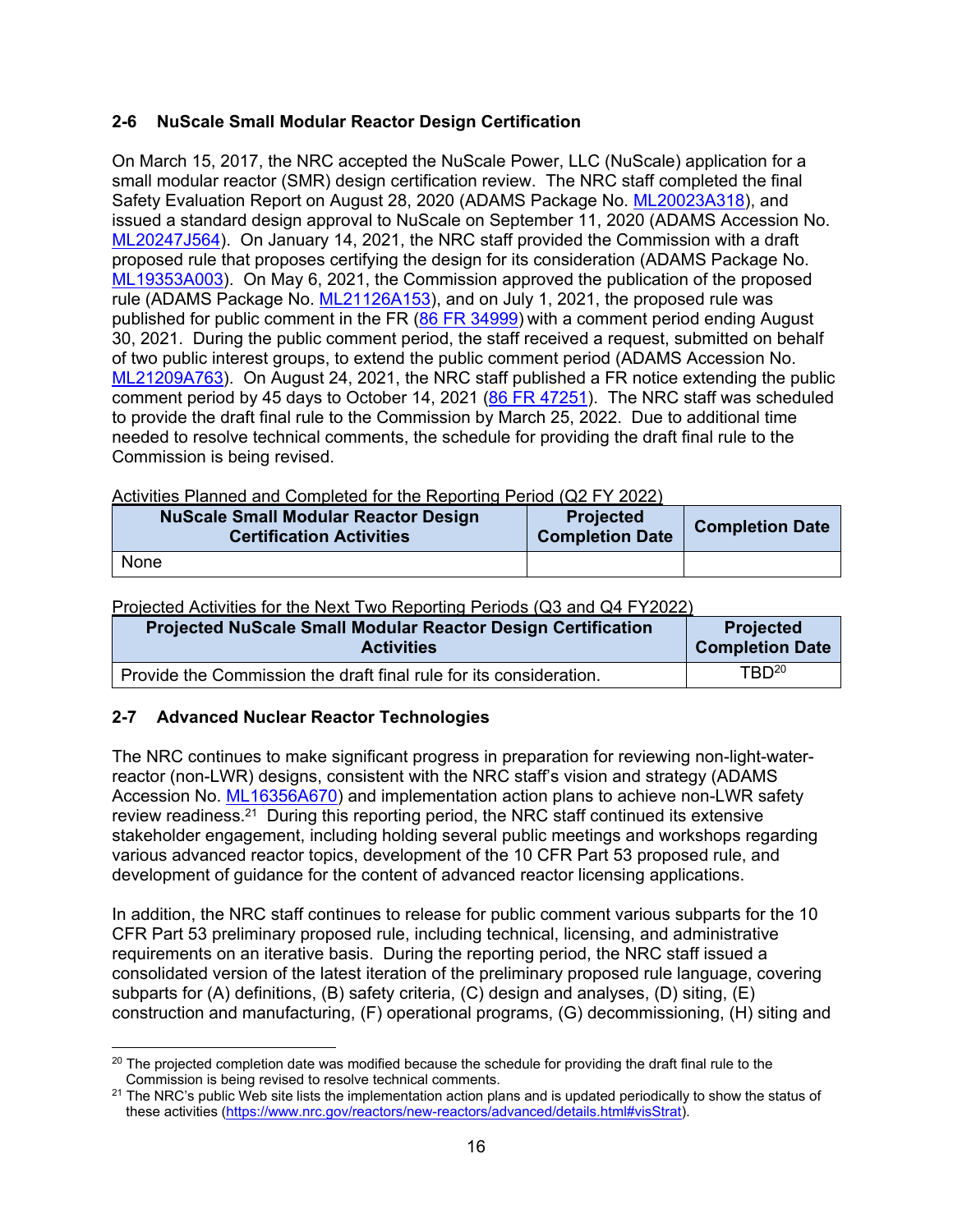design approval processes, (I) maintenance of the licensing basis, (J) reporting requirements, and (K) quality assurance, as well as sections related to security, access authorization, and fitness-for-duty (ADAMS Accession No. ML22024A066). The consolidated preliminary proposed rule language also included language for a more traditional, risk-informed option. The NRC staff discussed portions of the released preliminary proposed rule language with stakeholders during public meetings on January 6, February 8, and March 29, 2022 (ADAMS Accession Nos. ML21355A270, ML22027A377, and ML22077A766). On February 2, the NRC staff briefed the ACRS full committee on preliminary proposed rule language in Subpart F related to staffing, personnel qualifications, training, and human factors. Details of this ACRS meeting can be found on the NRC's public Web site (https://www.nrc.gov/reading-rm/doccollections/acrs/agenda/index.html).

The NRC staff is scheduled to provide the Commission the Part 53 draft proposed rule package by February 2023 and the draft final rule package, including key guidance, by December 2024. The NRC staff's goal is to issue the final rule by July 2025. Further details about the staff's basis for the schedule extension can be found on the NRC's public Web site (https://www.nrc.gov/reactors/new-reactors/advanced/rulemaking-and-guidance/part-53.html).

The NRC holds periodic stakeholder meetings to discuss non-LWR topics of interest. A list of the meetings that the NRC has conducted to date can be found on the NRC's public Web site (https://www.nrc.gov/reactors/new-reactors/advanced/details.html#stakeholder). The NRC also holds frequent public meetings regarding the Advanced Reactor Content of Application Project (ARCAP). A list of these meetings and related preliminary draft guidance documents to support the meetings can be found on the NRC's public Web site (https://www.nrc.gov/reactors/newreactors/advanced/details.html#advRxContentAppProj).

Additionally, the NRC staff is preparing, through early interactions with reactor designers, to review specific advanced reactor designs. These pre-application interactions provide predictability in the licensing process through early identification and resolution of technical and policy issues that could affect licensing. Information on the reactor designers that have formally notified the NRC of their intent to engage in regulatory interactions can be found on the NRC's public Web site (https://www.nrc.gov/reactors/new-reactors/advanced/ongoing-licensingactivities/pre-application-activities.html).

| <b>Advanced Nuclear Reactor Technologies</b><br><b>Activities</b>                                                                                          | <b>Projected</b><br><b>Completion Date</b> | <b>Completion Date</b> |
|------------------------------------------------------------------------------------------------------------------------------------------------------------|--------------------------------------------|------------------------|
| Issued final safety evaluation (SE) to TerraPower<br>for its topical report on quality assurance program<br>description (ADAMS Accession No. ML22018A301). | 02/28/22                                   | 01/21/22               |
| Issued annual paper to the Commission on the<br>status of advanced reactor readiness activities<br>(ADAMS Accession No. ML21337A377).                      | 02/28/22                                   | 01/31/22               |
| Issued consolidated preliminary proposed rule<br>language for 10 CFR Part 53 technical requirements<br>(ADAMS Accession No. ML22024A066).                  | 01/31/22                                   | 02/04/2222             |

#### Activities Planned and Completed for the Reporting Period (Q2 FY 2022)

<sup>&</sup>lt;sup>22</sup> Issuance delayed from the previous projected date of January 31, 2022, to provide additional time for the staff to reach alignment on the preliminary proposed rule language.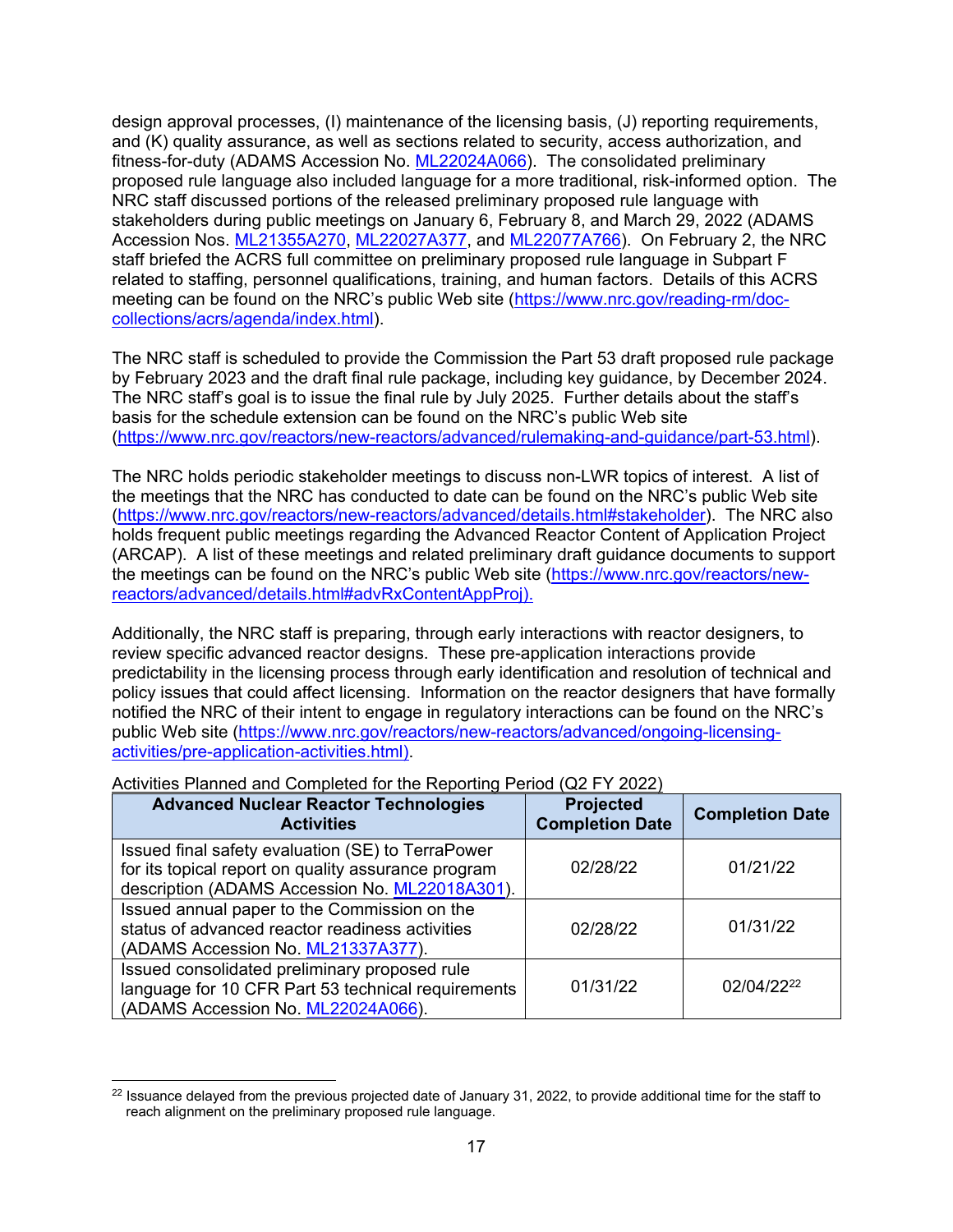| <b>Advanced Nuclear Reactor Technologies</b><br><b>Activities</b>                                                                                                                                                                                                                           | Projected<br><b>Completion Date</b> | <b>Completion Date</b> |
|---------------------------------------------------------------------------------------------------------------------------------------------------------------------------------------------------------------------------------------------------------------------------------------------|-------------------------------------|------------------------|
| Issued final SE to Abilene Christian University for its<br>topical report on quality assurance program<br>description (ADAMS Accession No. ML22031A078).                                                                                                                                    | 01/31/22                            | 02/14/22 <sup>23</sup> |
| Published FR notice with supplemental information<br>for draft RG DG-1380 for potential endorsement of<br>ASME Section III, Division 5 Code Cases N-872<br>and N-898 for Alloy 617 (87 FR 11490).                                                                                           | 03/31/22                            | 02/23/22               |
| Published final NUREG-2246, "Fuel Qualification for<br>Advanced Reactors," with fuel qualification<br>methodology to provide guidance for non-LWR<br>developers on qualification of fuel under the Nuclear<br>Energy Innovation and Modernization Act (ADAMS<br>Accession No. ML22063A131). | 02/28/22                            | 03/04/2224             |
| Published trial use RG 1.247 for potential<br>endorsement of the ASME/American Nuclear<br>Society standard on non-LWR probabilistic risk<br>assessment (ADAMS Accession No.<br>ML21235A008).                                                                                                | 03/31/22                            | 03/21/22               |
| Issued final SE to Kairos for its topical report on fuel<br>performance methodology (ADAMS Accession No.<br>ML21354A676).                                                                                                                                                                   | 03/31/22                            | 03/31/22               |

| <u>1996 todi / toti filter the HoAt Time Hoperting Fonoae (QO and QTT TESEE)</u><br><b>Projected Advanced Nuclear Reactor Technologies Activities</b>                              | <b>Projected Completion</b><br><b>Date</b> |
|------------------------------------------------------------------------------------------------------------------------------------------------------------------------------------|--------------------------------------------|
| Issue final SE to Kairos for its topical report on regulatory<br>analysis.                                                                                                         | 04/30/22 <sup>25</sup>                     |
| Issue final SE to Kairos for its topical report on mechanistic<br>source term.                                                                                                     | 04/30/22 <sup>26</sup>                     |
| Issue Technology-Inclusive Content of Application (TICAP)<br>Guidance and ARCAP Guidance for public comment.                                                                       | 05/31/22                                   |
| Submit draft proposed rule providing the alternative physical<br>security requirements for advanced reactors to the Commission<br>for its consideration.                           | 06/28/22                                   |
| Release preliminary proposed rule language for 10 CFR Part 53<br>traditional, risk-informed alternatives.                                                                          | 06/30/22                                   |
| Publish the final RG (RG 1.246) for potential endorsement of the<br>ASME Boiler and Pressure Vessel Code Section XI, Division 2,<br>Reliability and Integrity Management standard. | 06/30/22                                   |

 $^{23}$  Issuance delayed from the previous projected date of January 31, 2022, to provide additional time for the staff to review supplemental information provided by the applicant.

<sup>&</sup>lt;sup>24</sup> Issuance delayed from the previous projected date of February 28, 2022, to provide additional time for the staff to reach alignment on the technical content of the report.

<sup>&</sup>lt;sup>25</sup> The draft SE was issued in March 2022. The projected completion date was revised from March 31, 2022, to April<br>30, 2022, to allow time for staff review of Revision 4 of the topical report submitted by Kairos on Janua

<sup>&</sup>lt;sup>26</sup> The projected completion date was modified from March 31, 2022, to April 30, 2022, because the staff is awaiting receipt of revised proprietary markings from the vendor.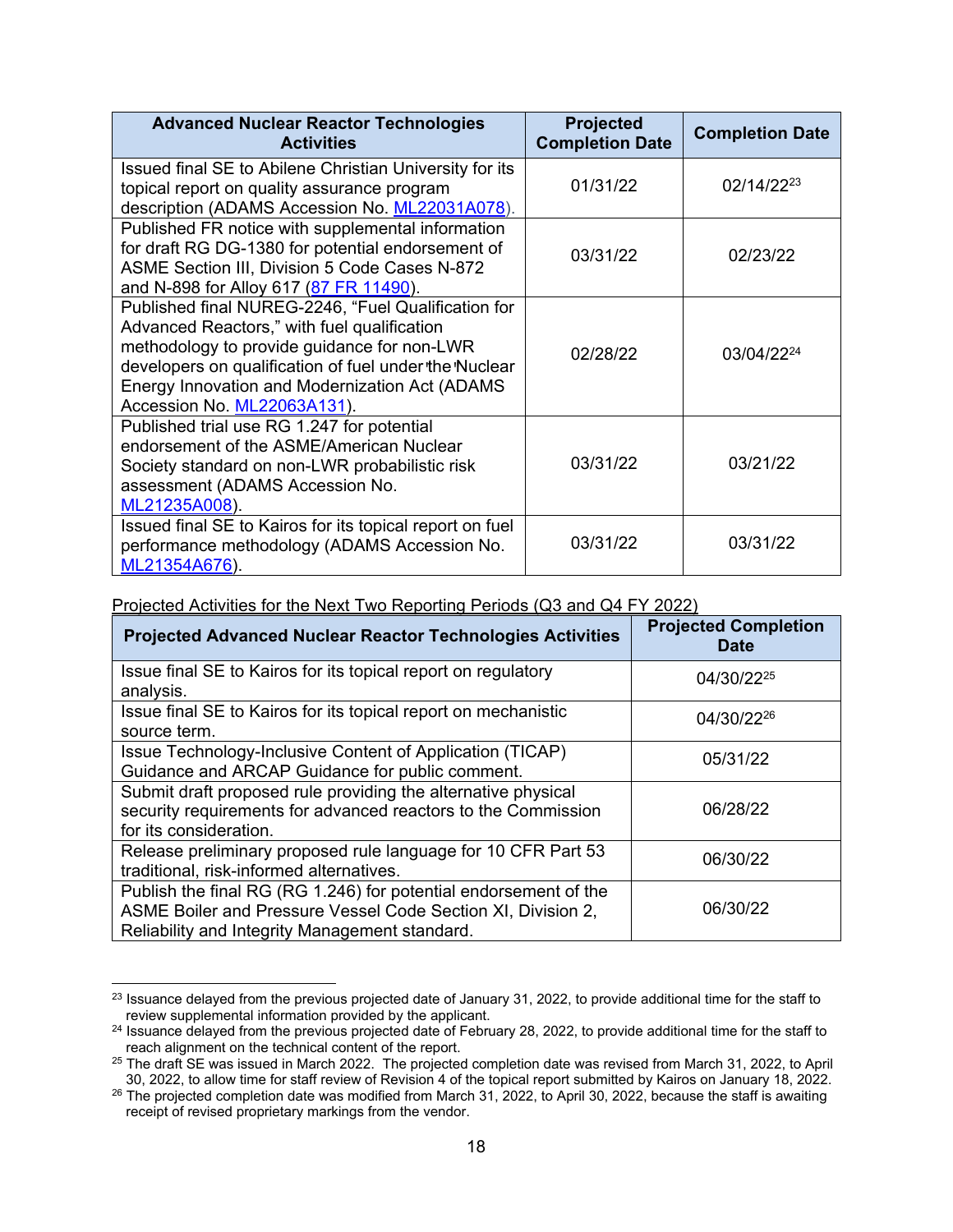| <b>Projected Advanced Nuclear Reactor Technologies Activities</b>                                 | <b>Projected Completion</b><br><b>Date</b> |
|---------------------------------------------------------------------------------------------------|--------------------------------------------|
| Issue final SE to X-energy for its topical report on risk-informed<br>performance-based approach. | 08/01/22                                   |
| Issue final SE to Kairos for its topical report on fuel qualification<br>methodology.             | 08/31/2227                                 |
| Issue final SE to Kairos for its topical report on metallic material<br>qualification program.    | 09/30/2228                                 |
| Issue final SE to Kairos for its topical report on graphite materials<br>qualification.           | 09/30/22                                   |

# **2-8 Advanced Reactor Licensing Reviews**

### Kairos Hermes Construction Permit Application Review

Kairos Power LLC (Kairos) submitted an application for a construction permit for the Kairos Power Fluoride Salt-Cooled, High Temperature Non-Power Reactor (Hermes). Kairos submitted applications documents to the NRC by letters dated September 29, 2021 (submitting the Preliminary Safety Analysis Report) (ADAMS Package No. ML21272A375) and October 31, 2021 (submitting the Environmental Report) (ADAMS Accession No. ML21306A131).

The NRC staff performed an acceptance review of the Hermes construction permit application and docketed the application on November 29, 2021 (ADAMS Accession No. ML21319A354). On December 15, 2021, the staff issued a letter to Kairos (ADAMS Accession No. ML21343A214) providing the schedule and resource estimates for the review. The NRC staff is currently conducting a detailed technical review of the safety of the Hermes design, which will lead to a safety evaluation report. The NRC staff is also conducting a review of the effects of Hermes design on the environment and will document the review in a draft environmental impact statement. Application documents and information on the review are available on the NRC's public Web site (https://www.nrc.gov/reactors/non-power/hermes-kairos.html).

| Activities Figuried and Completed for the Reporting Ferrod (QZ FT 2022)                            |                                            |                        |
|----------------------------------------------------------------------------------------------------|--------------------------------------------|------------------------|
| <b>Advanced Reactor Licensing Review Activities</b>                                                | <b>Projected</b><br><b>Completion Date</b> | <b>Completion Date</b> |
| Completed draft safety evaluation report for the<br>Kairos Hermes construction permit application. | 02/28/22                                   | 03/25/2229             |

Activities Planned and Completed for the Reporting Period (Q2 FY 2022)

<sup>&</sup>lt;sup>27</sup> The projected completion date was extended from March 31, 2022, to September 30, 2022, in anticipation of the vendor submitting revision 2 of the topical report.

 $^{28}$  The date has been extended in anticipation of the submittal of revision 2 of the topical report.<br><sup>29</sup> Issuance delayed from the previous projected completion date of February 28, 2022, to include additional review time due to Kairos submitting design changes on February 10 and 18, 2022. The NRC staff is making good progress on the next major milestone due in November 2022 and is obtaining additional information from Kairos to close gaps identified during the application review. The overall review remains on schedule to be completed in accordance with what was outlined in the NRC staff's December 15, 2021, letter to Kairos.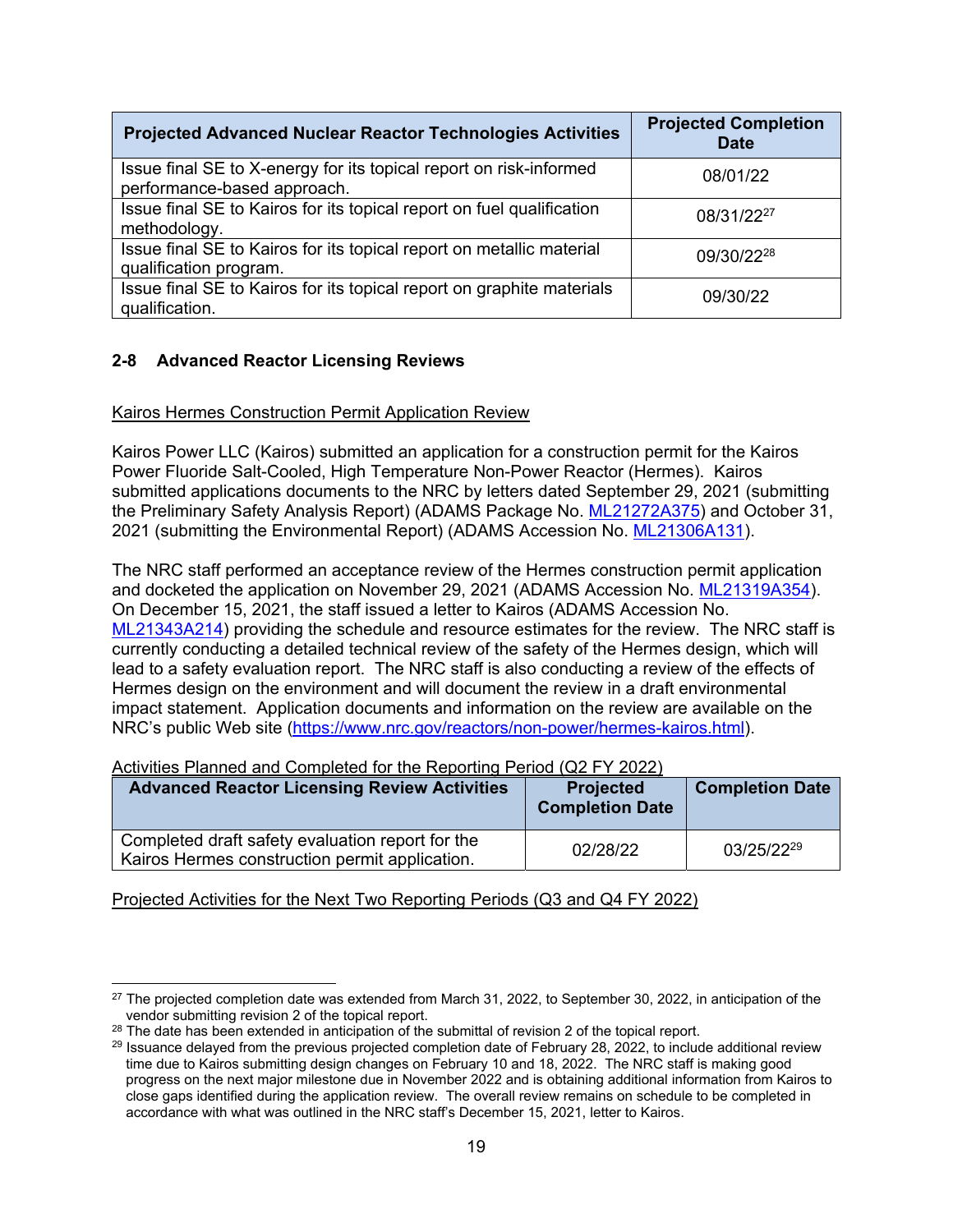| <b>Projected Advanced Reactor Licensing Review Activities</b>                                                                                                                             | <b>Projected</b><br><b>Completion Date</b> |
|-------------------------------------------------------------------------------------------------------------------------------------------------------------------------------------------|--------------------------------------------|
| Identify if any need for additional information on the Kairos Hermes<br>construction permit application, prepare requests for additional<br>information (RAIs), and issue RAIs to Kairos. | TBD depending<br>on need                   |

# **2-9 Reactor Oversight Process**

The Reactor Oversight Process (ROP) is a risk-informed, performance-based oversight program that contains provisions for continuous self-assessment and improvement. The NRC staff developed recommendations for proposed changes to the ROP in SECY-18-0113, "Recommendations for Modifying the Reactor Oversight Process Engineering Inspections" (ADAMS Accession No. ML18144A567), and SECY-19-0067, "Recommendations for Enhancing the Reactor Oversight Process" (ADAMS Accession No. ML19070A050). The staff requested to withdraw these papers, and on August 5, 2021, the Commission approved the staff's proposed withdrawal (ADAMS Accession No. ML21217A284). The staff plans to revisit the recommendations in these withdrawn papers prior to the end of FY 2022, as discussed with external stakeholders at a public meeting on January 26, 2022. The staff also continues to assess and improve the ROP as part of its normal work practices through the NRC's transformation activities, stakeholder correspondence, feedback from ROP public meetings, and the ROP self-assessment program. The staff will seek Commission approval of changes to the ROP, or provide the Commission with notification of changes, in accordance with Management Directive/Directive Handbook 8.13, "Reactor Oversight Process" (ADAMS Accession No. ML17347B670).

# Activities Planned and Completed for the Reporting Period (Q2 FY 2022)

| <b>Reactor Oversight Process Activities</b> | <b>Projected</b><br><b>Completion Date</b> | <b>Completion Date</b> |
|---------------------------------------------|--------------------------------------------|------------------------|
| None                                        |                                            |                        |

| <b>Projected Reactor Oversight Process Activities</b>                                                                                                                                                                                          | <b>Projected</b><br><b>Completion Date</b> |
|------------------------------------------------------------------------------------------------------------------------------------------------------------------------------------------------------------------------------------------------|--------------------------------------------|
| Complete CY 2021 ROP Self-Assessment and send information paper to<br>the Commission.                                                                                                                                                          | 04/15/22                                   |
| Send a paper to the Commission recommending whether a revision<br>should be made to the frequency of engineering inspections.                                                                                                                  | 05/13/22                                   |
| Send a paper to the Commission with options for the frequency of<br>problem identification and resolution team inspections.                                                                                                                    | 06/30/22                                   |
| Send a paper to the Commission recommending whether a revision<br>should be made to the emergency preparedness significance<br>determination process.                                                                                          | 08/31/22                                   |
| Send a paper to the Commission recommending whether the minimum<br>four quarter requirement for greater-than-green findings, coupled with a<br>revision to the treatment of greater-than-green performance indicators<br>should be eliminated. | 09/30/22                                   |
| Complete an effectiveness review of the incorporation of safety culture<br>oversight into the ROP.                                                                                                                                             | 09/30/22                                   |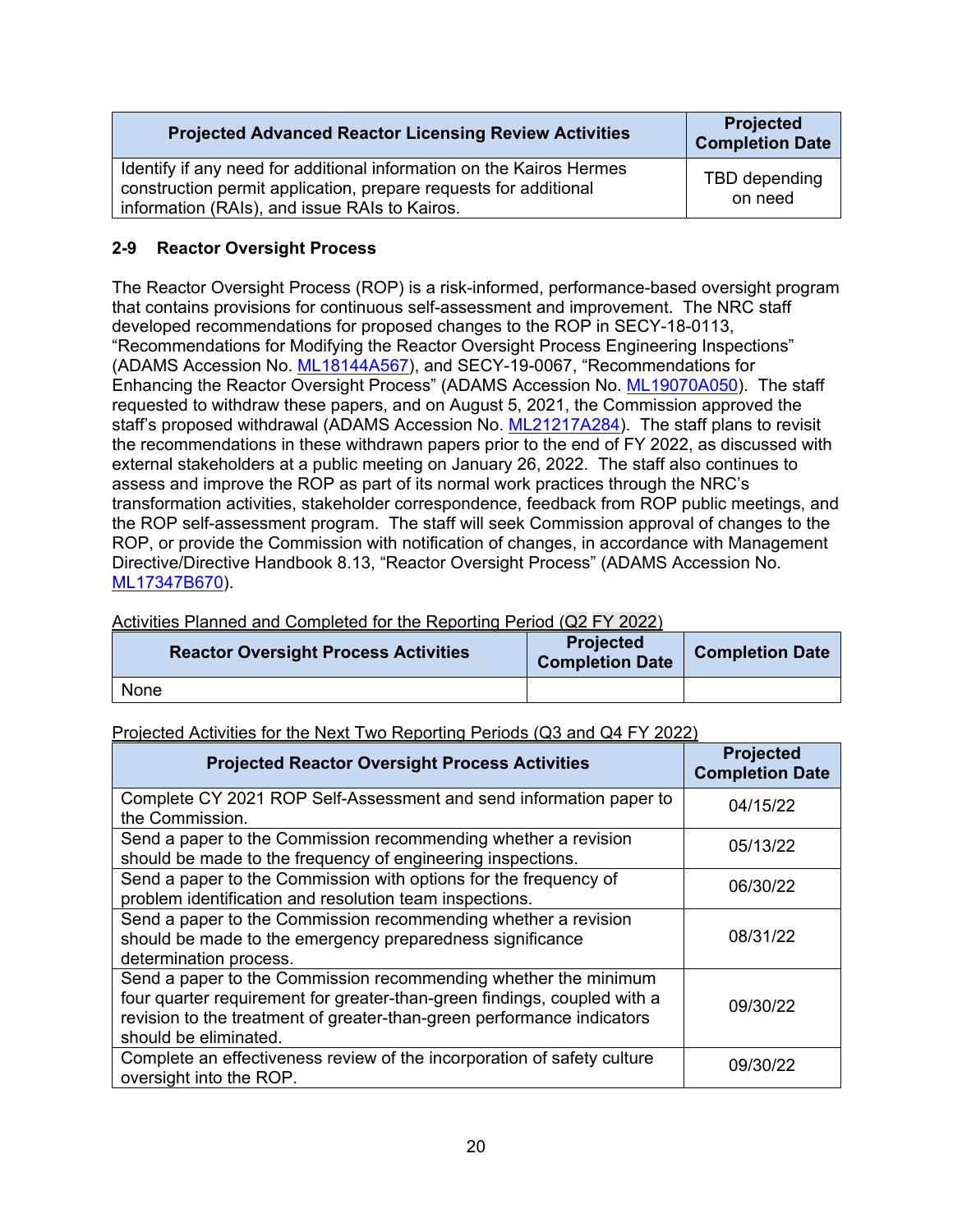| <b>Projected Reactor Oversight Process Activities</b>                                           | <b>Projected</b><br><b>Completion Date</b> |
|-------------------------------------------------------------------------------------------------|--------------------------------------------|
| Complete a ROP program area evaluation on the Significance<br>Determination Process timeliness. | 09/30/22                                   |

# **2-10 Backfit**

The NRC's backfitting rules are codified in 10 CFR 50.109, 70.76, 72.62, and 76.76. The backfitting rules define backfitting "as the modification of or addition to systems, structures, components, or design of a facility; or the design approval or manufacturing license for a facility; or the procedures or organization required to design, construct or operate a facility; any of which may result from a new or amended provision in the Commission's regulations or the imposition of a regulatory staff position interpreting the Commission's regulations that is either new or different from a previously applicable staff position…."30 The rules require, in the absence of an applicable exception, an analysis showing that the backfit would result in a substantial increase in the overall protection of the public health and safety or the common defense and security and that the increased protection warrants the direct and indirect costs of implementation. There are similar requirements, referred to as "issue finality," that apply when there are new or amended requirements for licenses, permits, and design approvals and certifications issued under 10 CFR Part 52.

The Commission changed its backfitting and issue finality policy as well as its policy on "forward fits," which it defined as requirements or staff interpretations of requirements imposed as a condition of agency approval of a licensee request that result in the modification of or addition to systems, structures, components, or design of a facility, in NRC Management Directive 8.4, "Management of Backfitting, Forward Fitting, Issue Finality, and Information Requests" (ADAMS Accession No. ML18093B087). The NRC completed draft NUREG-1409, "Backfitting Guidelines," Revision 1, in March 2020 and issued a notice of availability in the FR for public comment (ADAMS Accession No. ML18109A498). This revision would provide additional guidance for the NRC staff on how to implement the Commission's backfitting and issue finality regulations and policies and forward fitting policy, including how to process violations that are contested based on claims of unjustified backfitting. The NRC received approximately 250 individual comments from members of the public, licensees, and industry representatives. The NRC staff evaluated the comments, updated the draft NUREG, and provided the Commission with the staff's proposed NUREG-1409, Revision 1 (Final Report) (ADAMS Package No. ML21006A431). This revised document is currently before the Commission for its consideration.

| <b>Backfit Activities</b>                                                                                                                                                                                                                                                                       | <b>Projected</b><br><b>Completion Date</b> | <b>Completion Date</b> |
|-------------------------------------------------------------------------------------------------------------------------------------------------------------------------------------------------------------------------------------------------------------------------------------------------|--------------------------------------------|------------------------|
| Published, for public comment, a proposed rule that<br>contains a proposed change to NRC regulations<br>that would constitute backfitting if issued as a final<br>rule: Regulatory Improvements for Production and<br>Utilization Facilities Transitioning to<br>Decommissioning (87 FR 12254). | 03/04/22                                   | 03/03/22               |

Activities Planned and Completed for the Reporting Period (Q2 FY 2022)

 $30$  10 CFR 50.109(a)(1). Substantially similar definitions are provided in § 70.76, "Backfitting," § 72.62, "Backfitting," and § 76.76, "Backfitting," for non-reactor facilities.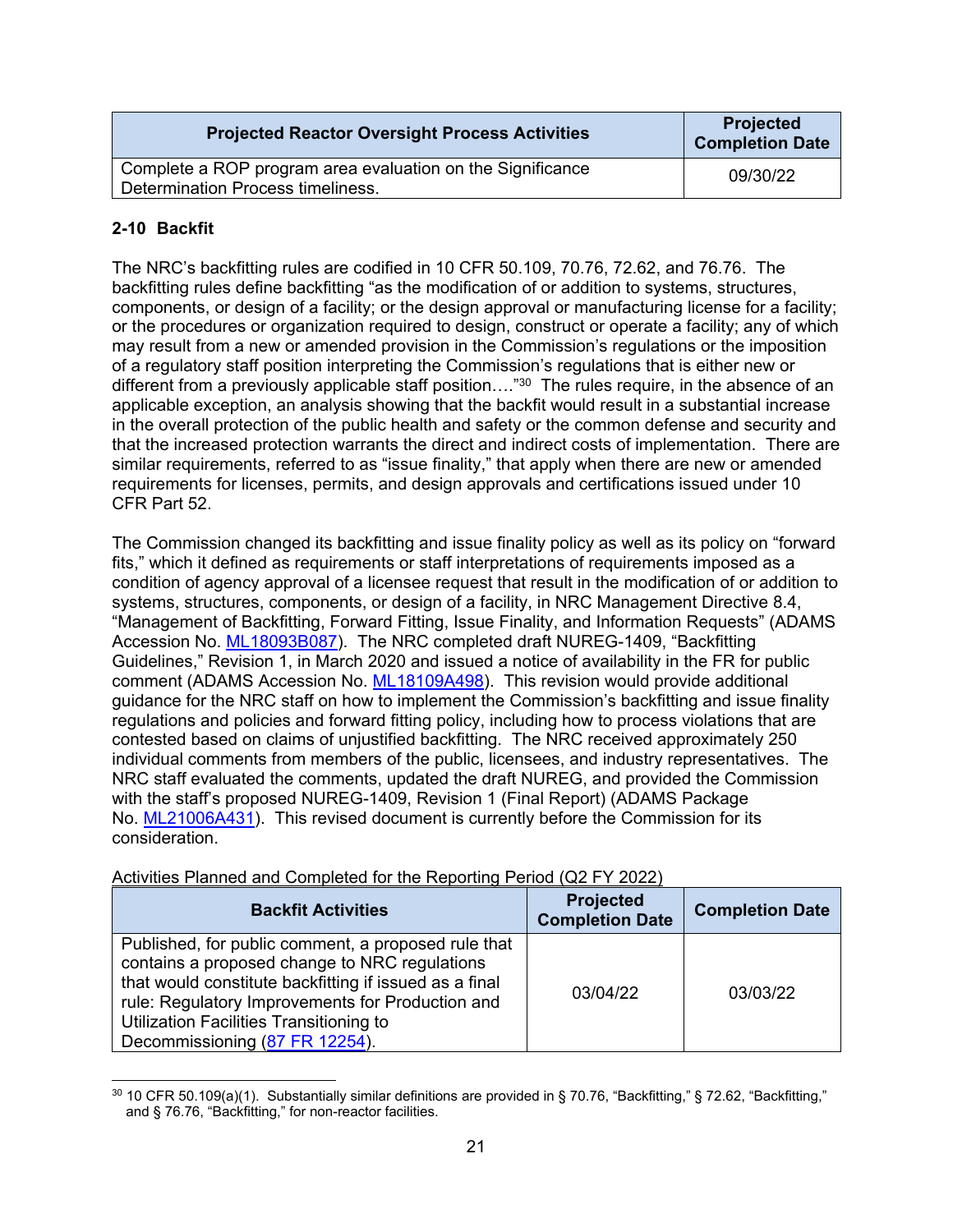| Projected Activities for the Next Two Neporthly Periods (QJ and Q4 FT 2022)                                                                                                                                                                               |                                            |
|-----------------------------------------------------------------------------------------------------------------------------------------------------------------------------------------------------------------------------------------------------------|--------------------------------------------|
| <b>Projected Backfit Activities</b>                                                                                                                                                                                                                       | <b>Projected</b><br><b>Completion Date</b> |
| Provide to the Commission a draft proposed rule that contains a<br>proposed change to NRC regulations that would constitute backfitting if<br>issued as a final rule: Alignment of Licensing Processes and Lessons<br>Learned from New Reactor Licensing. | 05/26/22                                   |

# Projected Activities for the Next Two Reporting Periods (Q3 and Q4 FY 2022)

# **2-11 Risk-informed Activities**

The NRC staff continues to make progress to advance the use of risk insights more broadly to inform decision-making. There are numerous activities ranging in scope from agencywide initiatives, such as the "Be riskSMART" initiative, which is part of the transformation efforts discussed in section 2-1, to the advanced reactor risk-informed activities listed in section 2-7, to individual undertakings in program and corporate offices. $31$  The NRC staff continues to implement and track the use of the agencywide Be riskSMART risk-informed decision-making framework to inform a broad range of decisions spanning technical, legal, and corporate arenas. For example, the NRC staff continues to review and approve applications to adopt advanced risk management programs such as 10 CFR 50.69, "Risk-informed categorization and treatment of structures, systems and components for nuclear power reactors" and Risk-Informed Technical Specifications Initiative 4b,<sup>32</sup> that provide for operational flexibilities that enhance safety by ensuring that power reactor licensees and the NRC prioritize the most risk significant issues.

| <b>Risk-Informed Activities</b>                                                                                                                                                                                                                                                                                                                                                                                    | <b>Projected</b><br><b>Completion Date</b> | <b>Completion Date</b> |
|--------------------------------------------------------------------------------------------------------------------------------------------------------------------------------------------------------------------------------------------------------------------------------------------------------------------------------------------------------------------------------------------------------------------|--------------------------------------------|------------------------|
| Completed the acceptance review for the first-of-a-<br>kind Risk-informed Process for Evaluations (RIPE)<br>submittal from Arizona Public Service Company<br>(APS) for an exemption from 10 CFR $50.62(c)(1)$ to<br>remove the diverse auxiliary feedwater actuation<br>system (DAFAS) from the Palo Verde Nuclear<br>Generating Station licensing basis for all three units<br>(ADAMS Accession No. ML22032A031). | 02/04/22                                   | 01/31/22               |
| Issued an exemption to APS for the RIPE submittal<br>to remove the DAFAS from the Palo Verde Nuclear<br>Generating Station licensing basis for all three units<br>(ADAMS Accession No. ML22054A004).                                                                                                                                                                                                               | 04/15/2233                                 | 03/23/22               |

### Activities Planned and Completed for the Reporting Period (Q2 FY 2022)

<sup>31</sup> The NRC maintains a listing of risk-informed activities that is updated annually at https://www.nrc.gov/aboutnrc/regulatory/risk-informed/rpp.html.<br><sup>32</sup> A description of these and other operating reactors risk-informed initiatives is available at

https://www.nrc.gov/about-nrc/regulatory/risk-informed/rpp/reactor-safety-operating.html. To date, the NRC has approved 24 and 17 applications enabling licensees to adopt 10 CFR 50.69 and Risk-Informed Technical Specifications Initiative 4b, respectively.<br><sup>33</sup> The schedule for this exemption was not yet established when the previous quarterly report was issued.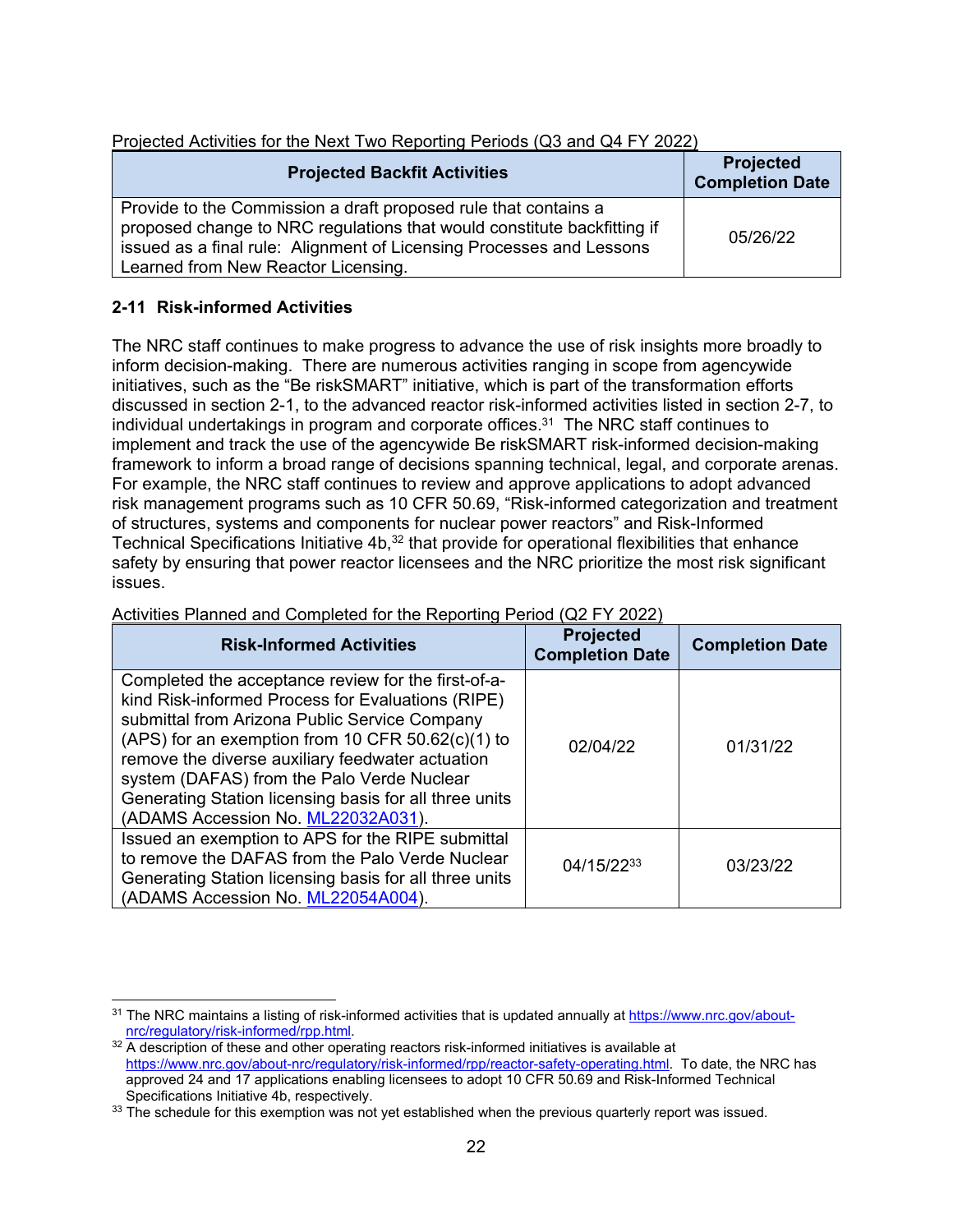| <b>Risk-Informed Activities</b>                                                                                                                                                                                                                                                                                                                                                                                                            | <b>Projected</b><br><b>Completion Date</b> | <b>Completion Date</b> |
|--------------------------------------------------------------------------------------------------------------------------------------------------------------------------------------------------------------------------------------------------------------------------------------------------------------------------------------------------------------------------------------------------------------------------------------------|--------------------------------------------|------------------------|
| Completed report summarizing the Office of Nuclear<br>Reactor Regulation (NRR) activities regarding the<br>use of risk-informed decision-making (RIDM) for<br>licensing reviews. The report details NRR's efforts<br>to increase the use of RIDM and provides<br>recommendations on how to proceed into the next<br>phase of realizing NRR's goal to enhance process<br>efficiency and effectiveness (ADAMS Accession No.<br>ML22090A108). | 02/28/22                                   | 03/30/2234             |

# Projected Activities for the Next Two Reporting Periods (Q3 and Q4 FY 2022)

| <b>Projected Risk-Informed Activities</b>                                                                                                                                                                                                                                          | <b>Projected</b><br><b>Completion Date</b> |
|------------------------------------------------------------------------------------------------------------------------------------------------------------------------------------------------------------------------------------------------------------------------------------|--------------------------------------------|
| Complete pilot program of risk tool to risk-inform technical reviews for<br>spent fuel dry storage (ADAMS Accession No. ML20318A269).                                                                                                                                              | 04/30/2235                                 |
| Complete the revision of 10 materials inspection procedures (IPs)<br>associated with Inspection Manual Chapter 2800. The NRC staff<br>developed risk modules in each IP, with each module focusing on the<br>risks of the relevant types of radioactive materials and their usage. | 05/31/2236                                 |
| Develop guidance for expanding the use of RIPE to Technical<br><b>Specification LARs.</b>                                                                                                                                                                                          | 06/30/22                                   |
| Complete LIC-504 assessment of the risk significance of high energy<br>arcing faults and issue report with recommendations for any regulatory<br>actions based on the risk insights from the assessment.                                                                           | 07/22/22                                   |

# **2-12 Coronavirus Disease (COVID-19) Pandemic**

The NRC COVID-19 Coordination Team (including a COVID-19 Task Force and Working Group) continues to develop and implement precautionary measures in response to the pandemic to help protect the health and safety of our workforce consistent with guidance provided by the Federal Government, including the Centers for Disease Control and Prevention (CDC), as well as considerations of State and local conditions around NRC facilities. In addition, the NRC continues to protect public health and safety and the environment. The NRC is monitoring the effects of the COVID-19 pandemic on NRC-licensed activities as well as actions taken in response to State, local, and site-specific conditions. The NRC is poised to take additional steps as warranted.

#### NRC Occupancy of Facilities

During this reporting period, the NRC continued to operate in a hybrid work environment at all locations, combining telework and in-office staff presence. The guidance for inspection program

<sup>&</sup>lt;sup>34</sup> Issuance was delayed from the projected date of February 28, 2022, to provide additional time for staff to resolve

comments on recommendations for future activities.<br><sup>35</sup> The projected completion date was changed from January 31, 2022, to April 30, 2022, to capture technical review<br>feedback, develop the report, and submit to management

<sup>&</sup>lt;sup>36</sup> The projected completion date was changed from March 31, 2022, to May 31, 2022, to allow for coordination of deployment between the NRC and the Agreement States.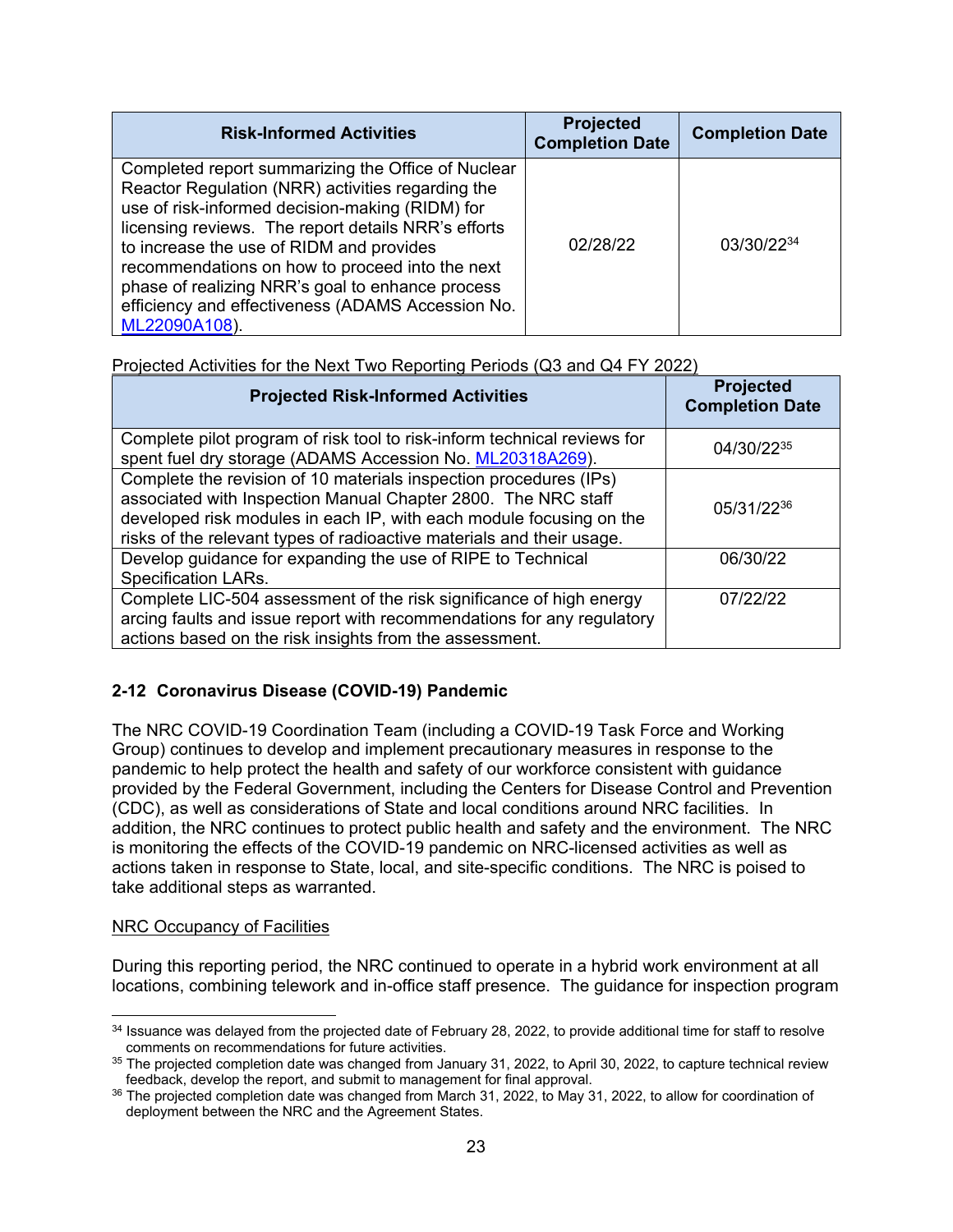implementation remains in effect in accordance with memorandum, "Implementation of Inspection Programs Following Re-Entry from the Public Health Emergency for the Reactor Safety Program" (ADAMS Accession No. ML21295A302). The agency continues to closely monitor guidance from the Federal Government's Safer Federal Workforce Taskforce, the CDC, and the Occupational Safety and Health Administration to facilitate a healthy and safe physical workspace.

#### Licensing and Oversight Items of Interest

The NRC staff has taken steps to identify areas of our regulations that are challenging during the pandemic, and the areas where temporary flexibilities, such as exemptions, would not compromise the ability of licensees to maintain the safe and secure operation of NRC-licensed facilities. The NRC staff continues to communicate the processes available to licensees for requesting these flexibilities in a transparent way through public communications, such as teleconferences, webcasts, and letters. In addition, these processes and the approved flexibilities are posted and updated on the NRC public Web site (https://www.nrc.gov/aboutnrc/covid-19/).

The NRC has also developed portions of its Web site devoted to the regulatory activities taken in response to the COVID-19 pandemic. Specific posts related to nuclear power plant licensees, nuclear materials licensees, and security and emergency preparedness have been developed to keep the public informed on how the NRC is adapting its regulatory approach during the pandemic. Between January 1 and March 31, 2022, the NRC approved nine licensing actions granting temporary flexibilities to maintain the safe and secure operation of nuclear reactor and nuclear materials licensees. A complete list of licensing requests approved by the NRC in response to the COVID-19 pandemic is available on the NRC public Web site at https://www.nrc.gov/about-nrc/covid-19/.

| י טווט<br><b>Licensee Type</b>                                                               | <b>Number of COVID-19</b><br><b>Requests Approved During</b><br>the Reporting Period | <b>Average Number of</b><br><b>Days to Review</b><br><b>COVID-19</b><br>Requests <sup>37</sup> |
|----------------------------------------------------------------------------------------------|--------------------------------------------------------------------------------------|------------------------------------------------------------------------------------------------|
| <b>Power Reactor</b>                                                                         |                                                                                      | 5                                                                                              |
| Non-Power Reactor                                                                            |                                                                                      | N/A                                                                                            |
| Other (e.g., topical reports)                                                                |                                                                                      | N/A                                                                                            |
| Decommissioning of Nuclear<br><b>Facilities and Uranium Recovery</b>                         | 0                                                                                    | N/A                                                                                            |
| Storage and Transportation of<br><b>Spent Nuclear Fuel</b>                                   | 0                                                                                    | N/A                                                                                            |
| <b>Fuel Cycle Facilities</b>                                                                 |                                                                                      |                                                                                                |
| Medical, Industrial and Academic<br>Uses of Nuclear Materials and<br><b>Agreement States</b> |                                                                                      | 6                                                                                              |

Regulatory Activities Taken in Response to the COVID-19 Pandemic During the Reporting Period

 $37$  This average is calculated based on the dates the request is received and the review is completed; review time may be longer in cases where a supplement to a request is received after the initial submission date.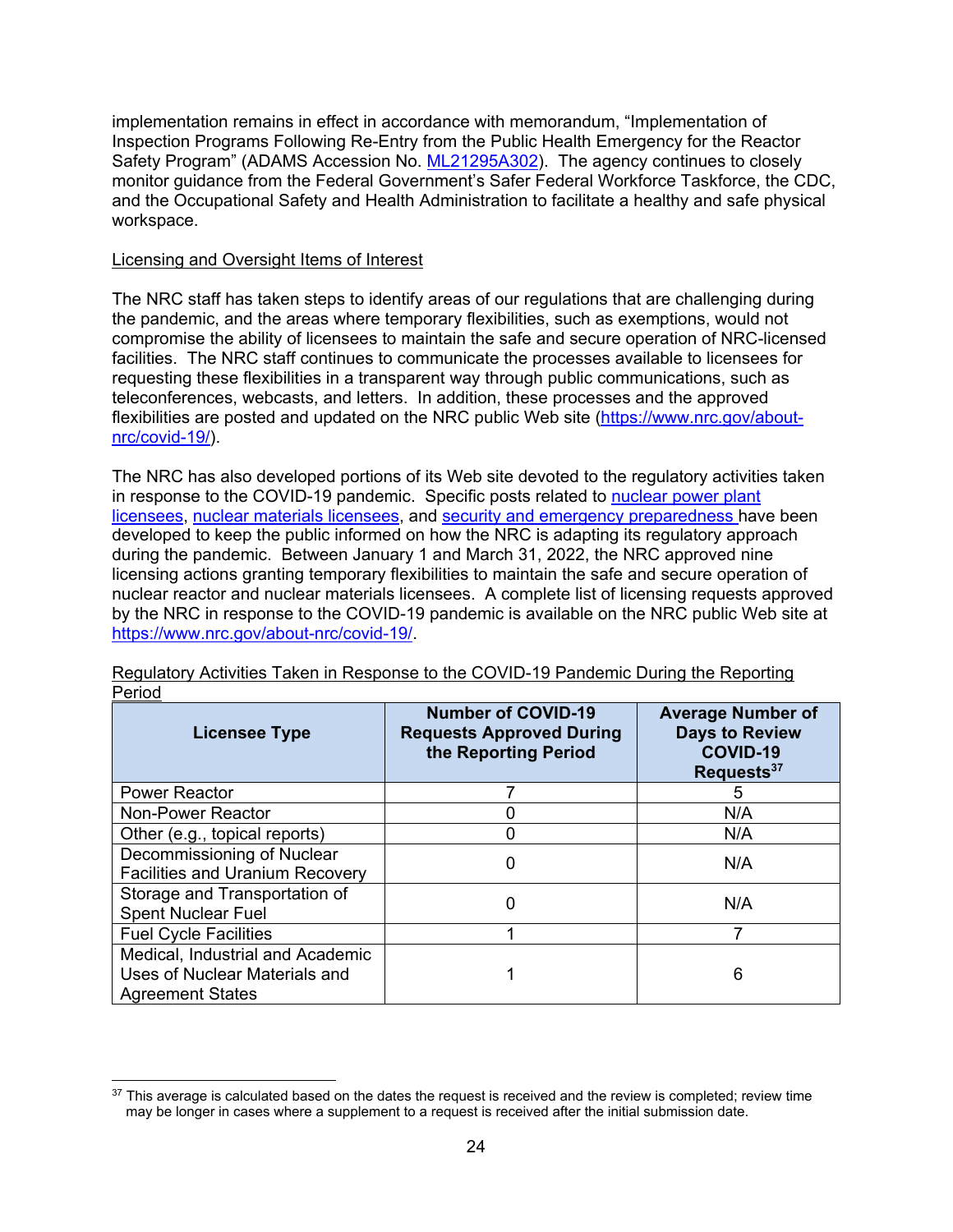#### **Enclosure 3 – Summary of Activities**

#### **3-1 Reactor Oversight Process Findings**

| Location          | $m$ and $m$ and $m$ and $m$ and $m$ and $m$ $m$ and $m$ $m$ and $m$ $m$ and $m$ $m$<br>Number of Findings   CY 2019 |                | <b>CY 2020</b> | <b>CY2021</b>  | <b>CY2022</b>  |
|-------------------|---------------------------------------------------------------------------------------------------------------------|----------------|----------------|----------------|----------------|
|                   |                                                                                                                     |                |                |                | 7439           |
| <b>Nationally</b> | <b>Total</b>                                                                                                        | 440            | 291            | 27838          |                |
|                   | Green                                                                                                               | 95             | 50             | 61             | 28             |
|                   | White                                                                                                               | 0              | $\overline{0}$ | 1              | $\mathbf 0$    |
|                   | Yellow                                                                                                              | 0              | $\overline{0}$ | $\mathbf 0$    | $\mathsf 0$    |
|                   | Red                                                                                                                 | 0              | $\mathbf 0$    | 0              | $\mathbf 0$    |
| <b>Region I</b>   | <b>Greater Than Green</b><br>Security                                                                               | 0              | $\overline{0}$ | 0              | 0              |
|                   | <b>Total</b>                                                                                                        | 95             | 50             | 62             | 28             |
|                   | No. of Units<br><b>Operating During CY</b>                                                                          | 24             | 2140           | 21             | $20^{41}$      |
| <b>Region II</b>  | Green                                                                                                               | 110            | 77             | 69             | 14             |
|                   | White                                                                                                               | 1              | $\overline{2}$ | 0              | $\mathbf 0$    |
|                   | Yellow                                                                                                              | 0              | $\overline{0}$ | $\mathbf 0$    | $\overline{0}$ |
|                   | Red                                                                                                                 | 0              | $\overline{0}$ | $\mathbf 0$    | 0              |
|                   | <b>Greater Than Green</b><br>Security                                                                               | 0              | 1              | 0              | 0              |
|                   | <b>Total</b>                                                                                                        | 111            | 80             | 69             | 14             |
|                   | No. of Units<br><b>Operating During CY</b>                                                                          | 33             | 33             | 33             | 33             |
|                   | Green                                                                                                               | 96             | 51             | 65             | 11             |
|                   | White                                                                                                               | 1              | $\overline{0}$ | 0              | $\overline{1}$ |
|                   | Yellow                                                                                                              | 0              | $\overline{0}$ | $\overline{0}$ | $\mathbf 0$    |
|                   | Red                                                                                                                 | $\mathbf 0$    | $\overline{0}$ | 0              | $\mathbf 0$    |
| <b>Region III</b> | <b>Greater Than Green</b><br>Security                                                                               | 0              | 0              | 1              | $\mathbf 1$    |
|                   | <b>Total</b>                                                                                                        | 97             | 51             | 66             | 13             |
|                   | No. of Units<br><b>Operating During CY</b>                                                                          | 23             | 2242           | 22             | 22             |
|                   | Green                                                                                                               | 137            | 110            | 81             | 19             |
| <b>Region IV</b>  | White                                                                                                               | $\overline{0}$ | $\overline{0}$ | $\overline{0}$ | $\overline{0}$ |

The table below provides the calendar year (CY) Reactor Oversight Process (ROP) findings for the year-to-date (YTD) and 3-year rolling metrics.

<sup>38</sup> For the purposes of this report, the total number of findings per calendar year is based on the year in which an inspection report was issued instead of the year in which a finding was identified. The latter approach was used to describe the inspection finding trend in SECY-22-0029, "Reactor Oversight Process Self-Assessment for Calendar Year 2021" (ADAMS Accession No. ML22033A288) which shows the first year-over-year increase in green inspection findings since CY 2011.

 $39$  The inspection reports for the first quarter of CY 2022 will continue to be finalized through May 15, 2022. The report for the next reporting period will be updated to include any additional findings from the first quarter of CY

<sup>2022.&</sup>lt;br><sup>40</sup> The reduction of three units for CY 2020 reflects the permanent shutdown of Pilgrim Nuclear Station on May 31, 2019; Three Mile Island, Unit 1, on September 20, 2019; and Indian Point Nuclear Generating Unit 2 on

April 30, 2020.<br><sup>41</sup> The reduction of one unit for CY 2022 reflects the permanent shutdown of Indian Point Nuclear Generating Unit 3<br>on April 30, 2021.

<sup>&</sup>lt;sup>42</sup> The reduction of one unit for CY 2020 reflects the permanent shutdown of Duane Arnold on August 10, 2020.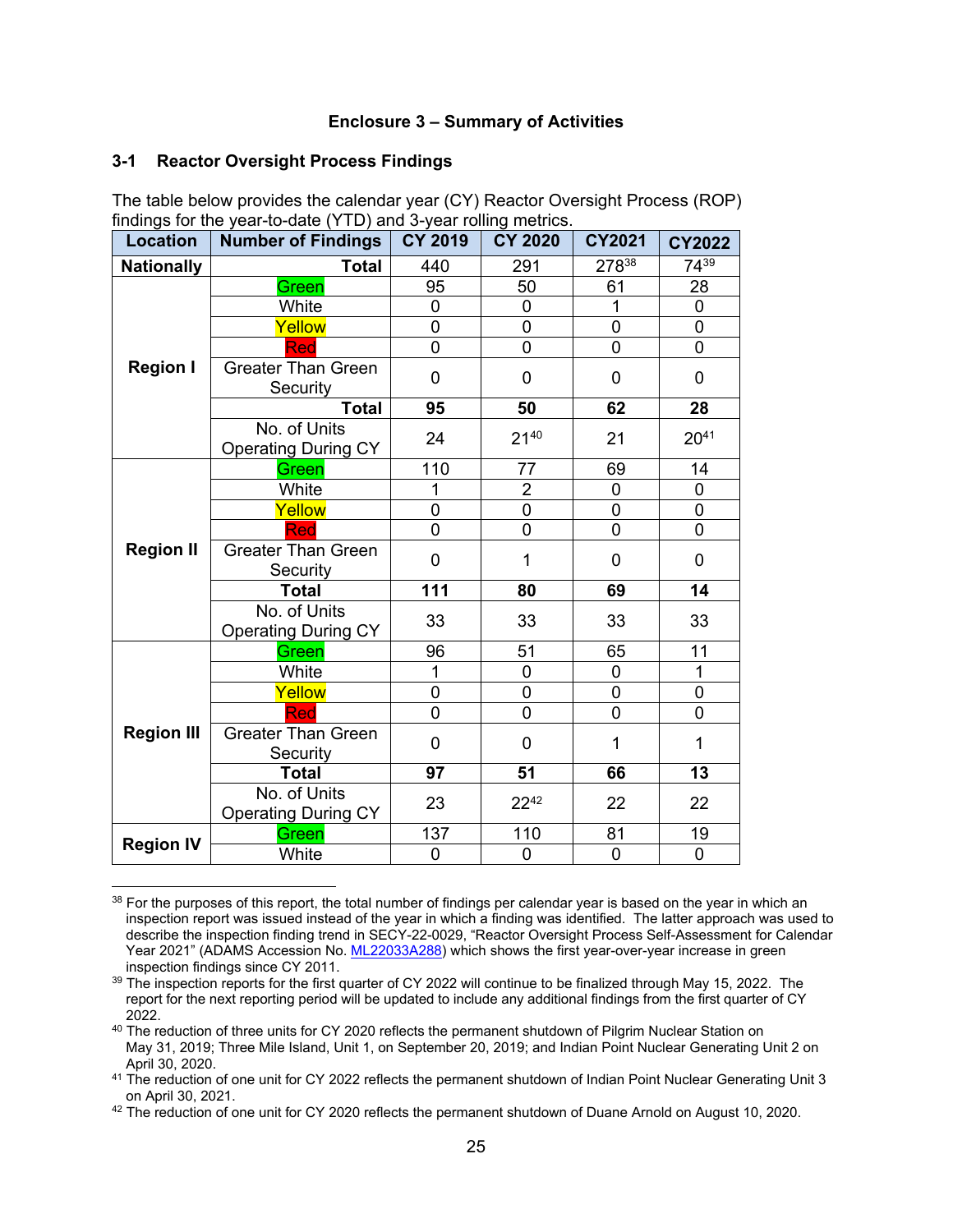| Location | <b>Number of Findings</b>                  | <b>CY 2019</b> | <b>CY 2020</b> | <b>CY2021</b> | <b>CY2022</b> |
|----------|--------------------------------------------|----------------|----------------|---------------|---------------|
|          | Yellow                                     |                |                |               |               |
|          | Red                                        |                |                |               |               |
|          | <b>Greater Than Green</b><br>Security      |                |                |               |               |
|          | <b>Total</b>                               | 137            | 110            | 81            | 19            |
|          | No. of Units<br><b>Operating During CY</b> | 18             | 18             | 18            | 18            |

# **3-2 Licensing Actions**

The tables below provide the status of licensing actions organized by licensing program. Consistent with Section 102(c) of NEIMA, the licensing actions referenced in this section include "requested activities of the Commission" for which the U.S. Nuclear Regulatory Commission (NRC) staff issues a final safety evaluation (SE). These totals do not include license amendment requests (LARs), as they are addressed separately in section 3-3. "Total Inventory" refers to the total number of licensing actions that are open and accepted by the NRC at the end of the quarter. "Licensing Actions Initiated During the Reporting Period" are the number of licensing actions (regardless of acceptance) that are received by the NRC during the reporting period.

### Operating Reactors

| <b>Reporting</b><br><b>Period</b> | <b>Total</b><br><b>Inventory</b> | Licensing<br><b>Actions</b><br><b>Initiated</b><br>During the<br><b>Reporting</b><br><b>Period</b> | Licensing<br><b>Actions</b><br><b>Completed</b><br>During the<br><b>Reporting</b><br><b>Period</b> | Percentage<br>of Licensing<br><b>Actions</b><br><b>Completed</b><br><b>Prior to the</b><br><b>Generic</b><br><b>Milestone</b><br><b>Schedule</b> | Percentage of<br><b>Licensing</b><br><b>Actions</b><br><b>Completed</b><br><b>Prior to the</b><br><b>Established</b><br>Schedule <sup>43</sup> |
|-----------------------------------|----------------------------------|----------------------------------------------------------------------------------------------------|----------------------------------------------------------------------------------------------------|--------------------------------------------------------------------------------------------------------------------------------------------------|------------------------------------------------------------------------------------------------------------------------------------------------|
| Q3 FY 2021                        | 223                              | 58                                                                                                 | 76                                                                                                 | 100%                                                                                                                                             | 100%                                                                                                                                           |
| Q4 FY 2021                        | 207                              | 83                                                                                                 | 95                                                                                                 | 100%                                                                                                                                             | 94%                                                                                                                                            |
| Q1 FY 2022                        | 132                              | 33                                                                                                 | 107                                                                                                | 100%                                                                                                                                             | 94%                                                                                                                                            |
| Q2 FY 2022                        | 144                              | 103                                                                                                | 93                                                                                                 | 100%                                                                                                                                             | 95%                                                                                                                                            |

New Reactors

| <b>Reporting</b><br><b>Period</b> | Total<br><b>Inventory</b> | Licensing<br><b>Actions</b><br><b>Initiated</b><br><b>During the</b><br><b>Reporting</b><br><b>Period</b> | Licensing<br><b>Actions</b><br><b>Completed</b><br>During the<br><b>Reporting</b><br><b>Period</b> | <b>Percentage</b><br>of Licensing<br><b>Actions</b><br><b>Completed</b><br><b>Prior to the</b><br><b>Generic</b><br><b>Milestone</b><br><b>Schedule</b> | Percentage<br>of Licensing<br><b>Actions</b><br><b>Completed</b><br><b>Prior to the</b><br><b>Established</b><br><b>Schedule</b> |
|-----------------------------------|---------------------------|-----------------------------------------------------------------------------------------------------------|----------------------------------------------------------------------------------------------------|---------------------------------------------------------------------------------------------------------------------------------------------------------|----------------------------------------------------------------------------------------------------------------------------------|
| Q3 FY 2021                        | $\overline{2}$            |                                                                                                           |                                                                                                    | 100%                                                                                                                                                    | 100%                                                                                                                             |
| Q4 FY 2021                        | 2                         |                                                                                                           |                                                                                                    | 100%                                                                                                                                                    | 100%                                                                                                                             |
| Q1 FY 2022                        | $\overline{2}$            | 3                                                                                                         | 3                                                                                                  | 100%                                                                                                                                                    | 100%                                                                                                                             |

<sup>43</sup> The "established schedule" is the schedule communicated to the licensee and made publicly available at the completion of the acceptance review.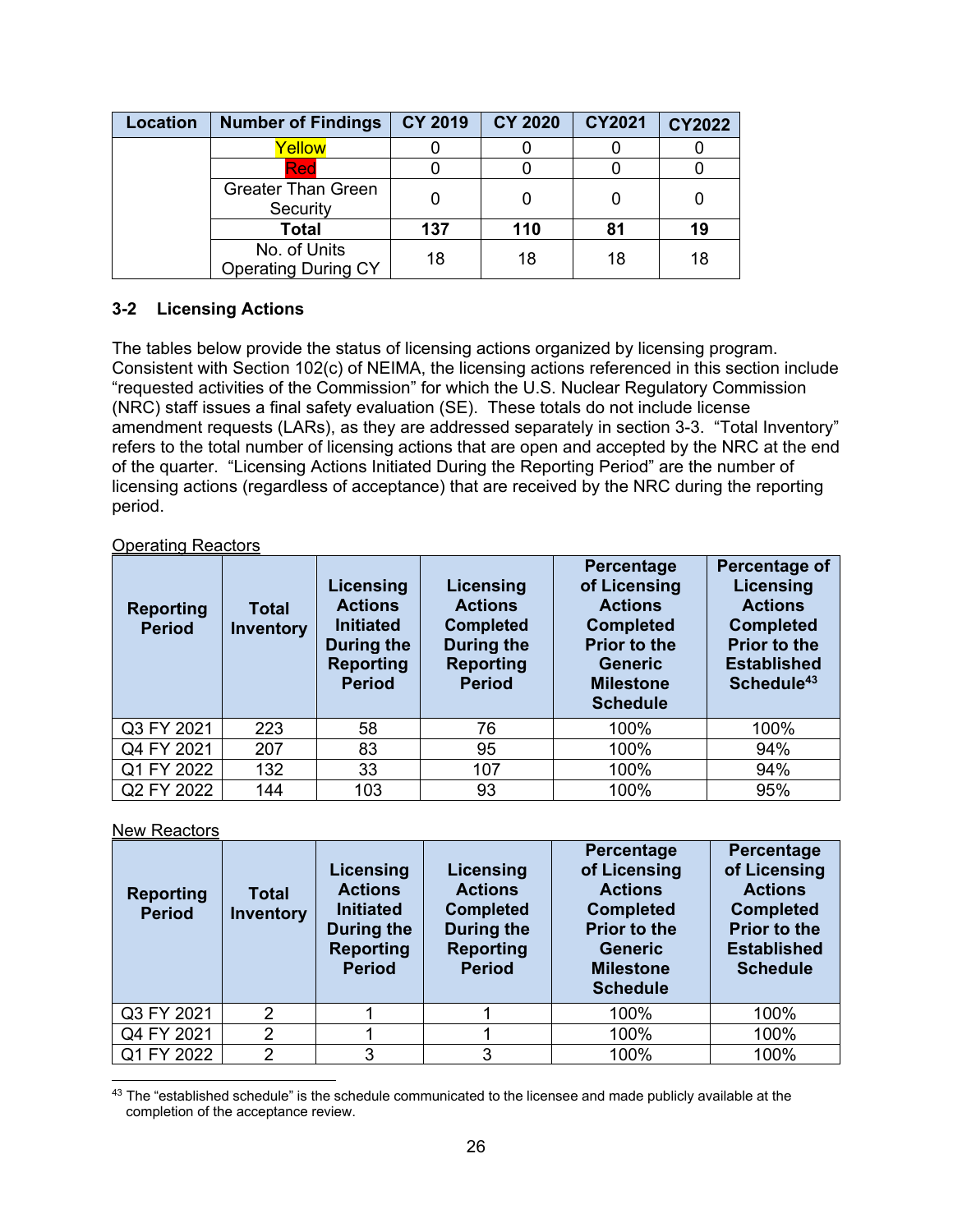| <b>Reporting</b><br><b>Period</b> | <b>Total</b><br><b>Inventory</b> | Licensing<br><b>Actions</b><br><b>Initiated</b><br>During the<br><b>Reporting</b><br><b>Period</b> | Licensing<br><b>Actions</b><br><b>Completed</b><br>During the<br><b>Reporting</b><br><b>Period</b> | Percentage<br>of Licensing<br><b>Actions</b><br><b>Completed</b><br><b>Prior to the</b><br><b>Generic</b><br><b>Milestone</b><br><b>Schedule</b> | Percentage<br>of Licensing<br><b>Actions</b><br><b>Completed</b><br><b>Prior to the</b><br><b>Established</b><br><b>Schedule</b> |
|-----------------------------------|----------------------------------|----------------------------------------------------------------------------------------------------|----------------------------------------------------------------------------------------------------|--------------------------------------------------------------------------------------------------------------------------------------------------|----------------------------------------------------------------------------------------------------------------------------------|
| Q2 FY 2022                        |                                  |                                                                                                    | 144                                                                                                | N/A                                                                                                                                              | N/A                                                                                                                              |

Fuel Facilities

| <b>Reporting</b><br><b>Period</b> | <b>Total</b><br><b>Inventory</b> | Licensing<br><b>Actions</b><br><b>Initiated</b><br>During the<br><b>Reporting</b><br><b>Period</b> | Licensing<br><b>Actions</b><br><b>Completed</b><br>During the<br><b>Reporting</b><br><b>Period</b> | <b>Percentage of</b><br>Licensing<br><b>Actions</b><br><b>Completed Prior</b><br>to the Generic<br><b>Milestone</b><br><b>Schedule</b> | <b>Percentage of</b><br><b>Licensing</b><br><b>Actions</b><br><b>Completed</b><br><b>Prior to the</b><br><b>Established</b><br><b>Schedule</b> |
|-----------------------------------|----------------------------------|----------------------------------------------------------------------------------------------------|----------------------------------------------------------------------------------------------------|----------------------------------------------------------------------------------------------------------------------------------------|------------------------------------------------------------------------------------------------------------------------------------------------|
| Q3 FY 2021                        | 4                                | 3                                                                                                  |                                                                                                    | 100%                                                                                                                                   | 100%                                                                                                                                           |
| Q4 FY 2021                        |                                  | 3                                                                                                  | 3                                                                                                  | 100%                                                                                                                                   | $0\%$ <sup>45</sup>                                                                                                                            |
| Q1 FY 2022                        | $\overline{2}$                   | 11                                                                                                 | 13                                                                                                 | 100%                                                                                                                                   | 92%46                                                                                                                                          |
| Q2 FY 2022                        | 6                                | 8                                                                                                  |                                                                                                    | 100%                                                                                                                                   | 75%                                                                                                                                            |

### **3-3 Licensing Amendment Request Reviews**

The tables below provide the status of LARs organized by licensing program. Consistent with Section 102(c) of NEIMA, the LARs referenced in this section include "requested activities of the Commission" for which the NRC staff issue a final SE. The total inventory is the number of open LARs at the end of the quarter. LARs are included in the total inventory after they have been accepted by the NRC (the acceptance review period is generally 30 days after the application is submitted).

<sup>44</sup> During the reporting period, the NRC staff denied, without prejudice, the Oklo Aurora COL application and terminated all review activities.

 $45$  One licensing action was complex; the other three actions were completed within 13 days of the established schedule. All the licensing actions were completed within the generic milestone schedule.

<sup>&</sup>lt;sup>46</sup> One licensing action was complex due to security issues, which resulted in it exceeding the established schedule by 17 days.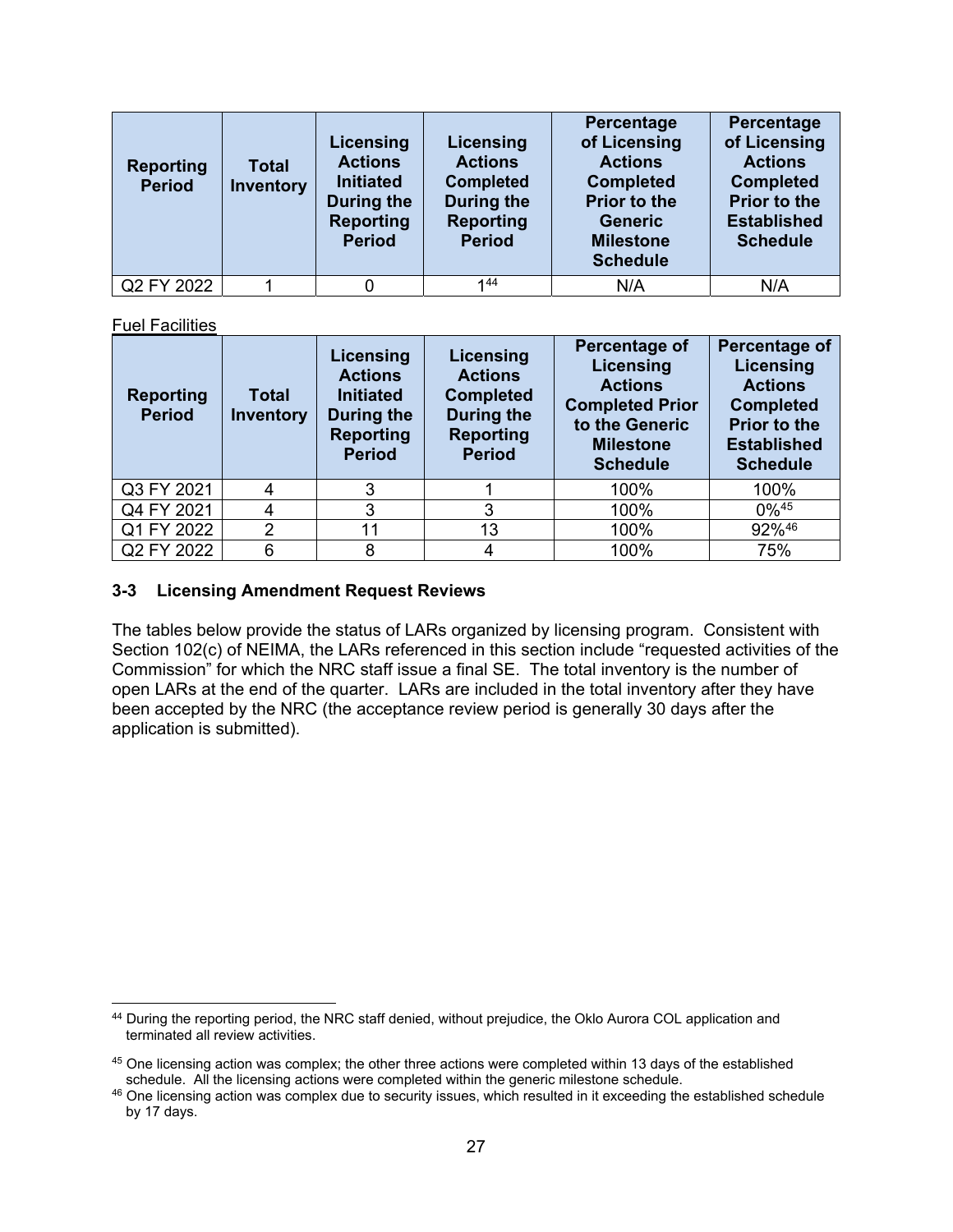### Operating Reactors

| <b>Reporting</b><br><b>Period</b> | <b>Total</b><br><b>Inventory</b> | <b>LARs</b><br><b>Submitted</b><br>During the<br><b>Reporting</b><br><b>Period</b> | <b>LAR</b><br><b>Reviews</b><br><b>Completed</b><br>During the<br><b>Reporting</b><br><b>Period</b> | Percentage of<br><b>LAR Reviews</b><br><b>Completed Prior</b><br>to the Generic<br><b>Milestone</b><br><b>Schedule</b> | Percentage of<br><b>LAR Reviews</b><br><b>Completed</b><br><b>Prior to the</b><br><b>Established</b><br>Schedule <sup>47</sup> |
|-----------------------------------|----------------------------------|------------------------------------------------------------------------------------|-----------------------------------------------------------------------------------------------------|------------------------------------------------------------------------------------------------------------------------|--------------------------------------------------------------------------------------------------------------------------------|
| Q3 FY 2021                        | 286                              | 103                                                                                | 82                                                                                                  | 100%                                                                                                                   | 98%48                                                                                                                          |
| Q4 FY 2021                        | 293                              | 106                                                                                | 102                                                                                                 | 100%                                                                                                                   | 91%                                                                                                                            |
| Q1 FY 2022                        | 317                              | 105                                                                                | 81                                                                                                  | 99%                                                                                                                    | 95%49                                                                                                                          |
| Q2 FY 2022                        | 304                              | 72                                                                                 | 94                                                                                                  | 100%                                                                                                                   | 99%                                                                                                                            |

#### New Reactors

| <b>Reporting</b><br><b>Period</b> | <b>Total</b><br><b>Inventory</b> | <b>LARs</b><br><b>Submitted</b><br>During the<br><b>Reporting</b><br><b>Period</b> | <b>LAR</b><br><b>Reviews</b><br><b>Completed</b><br>During the<br><b>Reporting</b><br><b>Period</b> | Percentage of<br><b>LAR Reviews</b><br><b>Completed Prior</b><br>to the Generic<br><b>Milestone</b><br><b>Schedule</b> | Percentage of<br><b>LAR Reviews</b><br><b>Completed</b><br><b>Prior to the</b><br><b>Established</b><br><b>Schedule</b> |
|-----------------------------------|----------------------------------|------------------------------------------------------------------------------------|-----------------------------------------------------------------------------------------------------|------------------------------------------------------------------------------------------------------------------------|-------------------------------------------------------------------------------------------------------------------------|
| Q3 FY 2021                        |                                  | 0                                                                                  | 0                                                                                                   | N/A                                                                                                                    | N/A                                                                                                                     |
| Q4 FY 2021                        |                                  |                                                                                    |                                                                                                     | 100%                                                                                                                   | 100%                                                                                                                    |
| Q1 FY 2022                        | 0                                | 0                                                                                  |                                                                                                     | 100%                                                                                                                   | 100%                                                                                                                    |
| Q2 FY 2022                        | 0                                | 0                                                                                  |                                                                                                     | N/A                                                                                                                    | N/A                                                                                                                     |

#### Fuel Facilities

| <b>Reporting</b><br><b>Period</b> | <b>Total</b><br><b>Inventory</b> | <b>LARs</b><br><b>Submitted</b><br><b>During the</b><br><b>Reporting</b><br><b>Period</b> | <b>LAR</b><br><b>Reviews</b><br><b>Completed</b><br><b>During the</b><br><b>Reporting</b><br><b>Period</b> | Percentage of<br><b>LAR Reviews</b><br><b>Completed Prior</b><br>to the Generic<br><b>Milestone</b><br><b>Schedule</b> | Percentage of<br><b>LAR Reviews</b><br><b>Completed</b><br><b>Prior to the</b><br><b>Established</b><br><b>Schedule</b> |
|-----------------------------------|----------------------------------|-------------------------------------------------------------------------------------------|------------------------------------------------------------------------------------------------------------|------------------------------------------------------------------------------------------------------------------------|-------------------------------------------------------------------------------------------------------------------------|
| Q3 FY 2021                        | 10                               | 8                                                                                         | 8                                                                                                          | 100%                                                                                                                   | 83%                                                                                                                     |
| Q4 FY 2021                        | 13                               |                                                                                           |                                                                                                            | 100%                                                                                                                   | 100%                                                                                                                    |
| Q1 FY 2022                        | 5                                | 5                                                                                         | 13                                                                                                         | 100%                                                                                                                   | 100%                                                                                                                    |
| Q2 FY 2022                        | 11                               | 12                                                                                        |                                                                                                            | 100%                                                                                                                   | 100%                                                                                                                    |

# **3-4 Research Activities<sup>50</sup>**

 $47$  The "established schedule" is the schedule communicated to the licensee and made publicly available at the completion of the acceptance review.

 $48$  One review of an LAR exceeded the established schedule by 180 days, due to the NRC staff identifying an issue that resulted in the licensee submitting a supplement that changed the scope of the request. Given the change in scope, a supplemental *Federal Register* Notice was published, providing for a new 30-day public comment period

and a 60-day opportunity to request a hearing. The staff completed its review in September 2021.<br><sup>49</sup> One review of an LAR that proposed a first-of-a-kind design exceeded the established schedule by 180 days. The NRC staff identified an issue that resulted in the licensee submitting an update that expanded the licensee's proposed submission and extended the staff's review. The staff issued the SE on February 28, 2022.

 $50$  This section provides information about projects that were started or completed during the reporting period that exceeded 300 staff hours or \$500K of program support for the total duration of the project.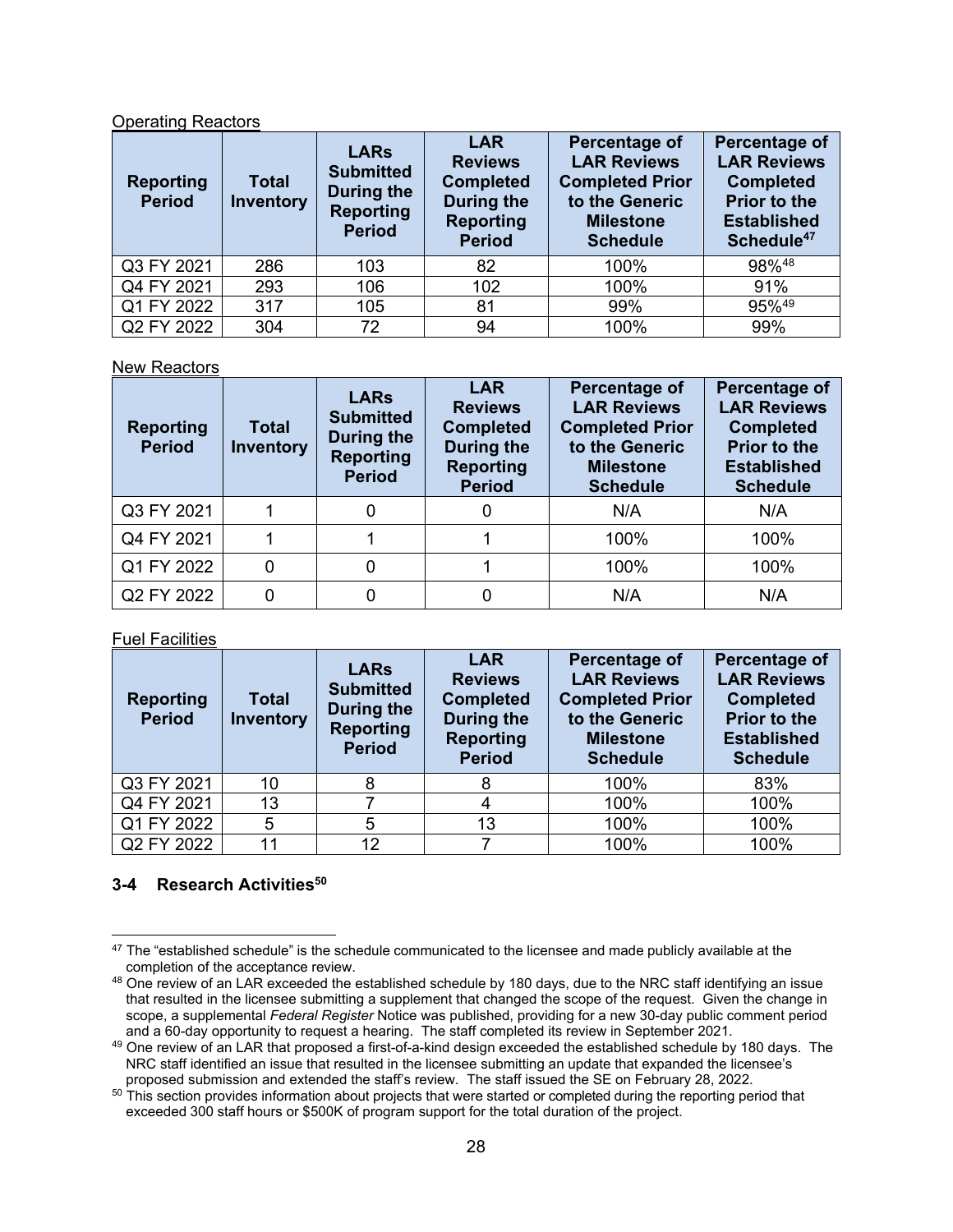# Summary of New Research Projects

During the reporting period, the Office of Nuclear Regulatory Research (RES) initiated research on or substantially revised the following projects:

| Support to Develop, Update, and Maintain Technical Guidance Related to |                                                                                                                                                                                                                                                                                                                                                                                                                                                                                                                                                                                                                                                                                                                                                                                                                                                                                                        |  |  |  |  |
|------------------------------------------------------------------------|--------------------------------------------------------------------------------------------------------------------------------------------------------------------------------------------------------------------------------------------------------------------------------------------------------------------------------------------------------------------------------------------------------------------------------------------------------------------------------------------------------------------------------------------------------------------------------------------------------------------------------------------------------------------------------------------------------------------------------------------------------------------------------------------------------------------------------------------------------------------------------------------------------|--|--|--|--|
|                                                                        | Implementation of Risk-Informed Activities (NRR-2022-004)                                                                                                                                                                                                                                                                                                                                                                                                                                                                                                                                                                                                                                                                                                                                                                                                                                              |  |  |  |  |
| Importance to<br>the NRC<br><b>Mission</b>                             | The activities include updates to NRC guidance and development of tools<br>for diverse risk-informed applications as the current status does not<br>represent the state-of knowledge needed to effectively support the<br>Probabilistic Risk Assessment (PRA) policy statement and related efforts,<br>consistent with a modern risk-informed regulatory agency. Outcomes<br>include achieving greater technical consistency across all reactor designs<br>and providing the NRC staff with improved resources to review licensing<br>submittals effectively and efficiently.                                                                                                                                                                                                                                                                                                                          |  |  |  |  |
| <b>Planned</b><br><b>Activities:</b>                                   | Activities include development of regulatory guidance on PRA<br>acceptability, enhancement of guidance on the treatment of uncertainties,<br>update of the NRC's glossary of risk-related terms, development of a PRA<br>standards and methods database, revisions to or development of<br>regulatory guidance on risk-informed decision-making, and development<br>of guidance on the performance of internal fire PRA for low-power and<br>shutdown-types of plant operating states for non-light-water reactors. The<br>staff plans to develop and/or enhance the guidance on the uses of risk<br>results and insights, the methodologies for risk-informed activities, and the<br>associated technical acceptability of PRA to address the needs of light-<br>water reactors, advanced light-water reactors, and non-light water<br>reactors. This activity supersedes prior request NRR-2011-009. |  |  |  |  |
| <b>Requesting</b><br><b>Business Line</b>                              | <b>Operating Reactors and New Reactors</b>                                                                                                                                                                                                                                                                                                                                                                                                                                                                                                                                                                                                                                                                                                                                                                                                                                                             |  |  |  |  |
| <b>Estimated</b><br><b>Completion</b>                                  | FY 2027                                                                                                                                                                                                                                                                                                                                                                                                                                                                                                                                                                                                                                                                                                                                                                                                                                                                                                |  |  |  |  |
| <b>Estimate of</b><br><b>Total Research</b><br><b>Resources</b>        | 17.6 FTE and \$2.35M over a 5-year period                                                                                                                                                                                                                                                                                                                                                                                                                                                                                                                                                                                                                                                                                                                                                                                                                                                              |  |  |  |  |

### **User Need Request for Evaluating the Reliability of Nondestructive Examinations (NRR-2022-007)**

| Importance to<br>the NRC<br><b>Mission</b> | Nondestructive examinations (NDE) are used to help maintain the<br>structural integrity of passive nuclear power components. The technology<br>and the qualification methods have changed significantly in the past 10<br>years. The research being conducted under this user need request will<br>allow the NRC staff to proactively assess and identify the capabilities,<br>effectiveness, reliability, interchangeability, and deficiencies of advanced<br>NDE methods and techniques. The staff will use the findings to provide<br>justifications for NRC regulatory decisions related to NDE and in-service<br>inspection. Further, this work will enable the staff to evaluate licensees'<br>alternatives to American Society of Mechanical Engineers (ASME) Code<br>requirements as well as proposed changes to the ASME Code. |
|--------------------------------------------|-----------------------------------------------------------------------------------------------------------------------------------------------------------------------------------------------------------------------------------------------------------------------------------------------------------------------------------------------------------------------------------------------------------------------------------------------------------------------------------------------------------------------------------------------------------------------------------------------------------------------------------------------------------------------------------------------------------------------------------------------------------------------------------------------------------------------------------------|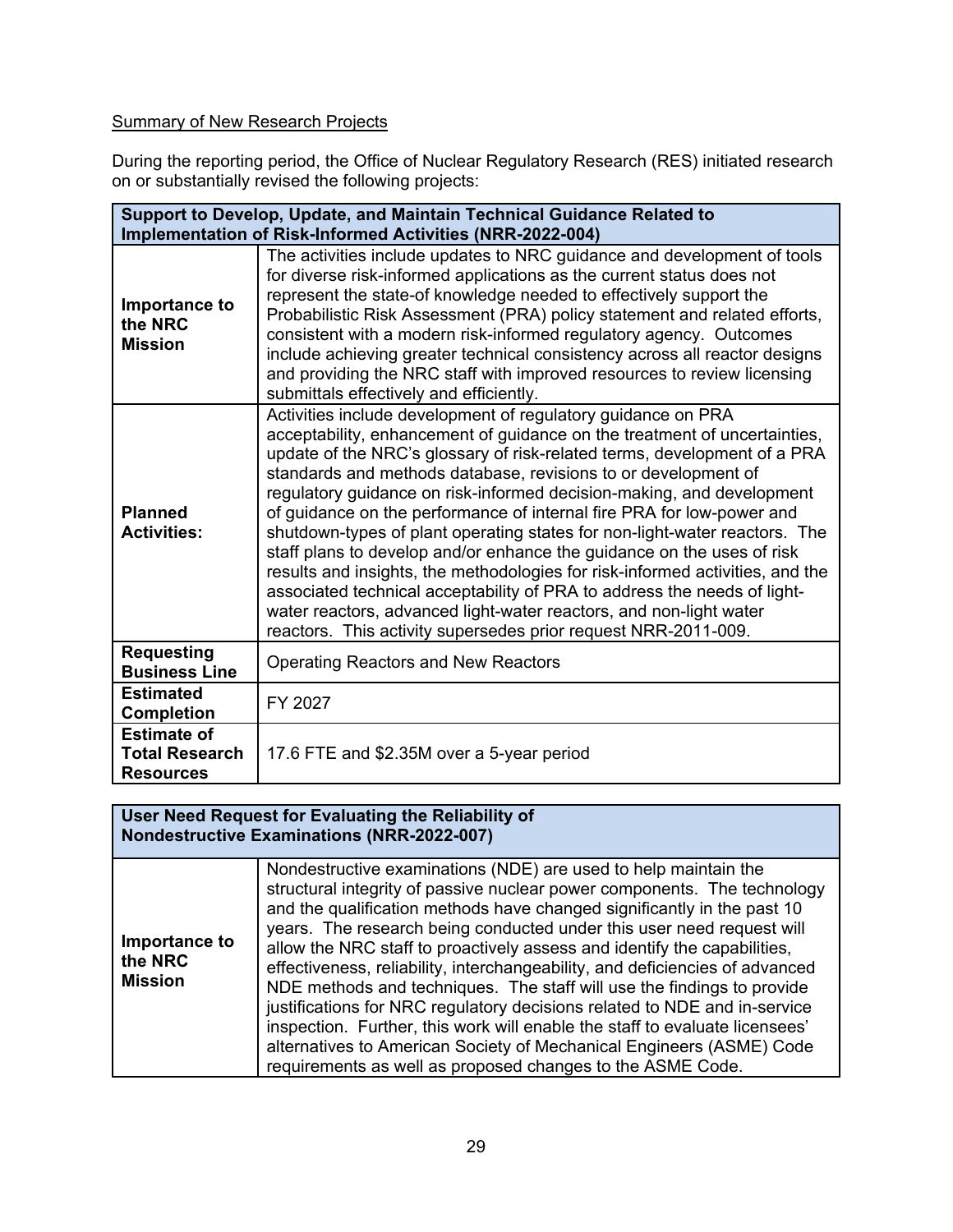# **User Need Request for Evaluating the Reliability of Nondestructive Examinations (NRR-2022-007)**

| <b>Planned</b><br><b>Activities:</b>                            | This activity provides confirmatory research and analyses of the industry's<br>efforts to implement new NDE technologies and applications of ultrasonic<br>simulation used for the examination of new construction and operating<br>power plants. This request also covers the NDE of novel materials and<br>the use of machine learning and automated data analysis. |
|-----------------------------------------------------------------|-----------------------------------------------------------------------------------------------------------------------------------------------------------------------------------------------------------------------------------------------------------------------------------------------------------------------------------------------------------------------|
| <b>Requesting</b><br><b>Business Line</b>                       | <b>Operating Reactors</b>                                                                                                                                                                                                                                                                                                                                             |
| <b>Estimated</b><br><b>Completion</b>                           | FY 2026                                                                                                                                                                                                                                                                                                                                                               |
| <b>Estimate of</b><br><b>Total Research</b><br><b>Resources</b> | 12.5 FTE and \$7.65M over a 5-year period                                                                                                                                                                                                                                                                                                                             |

# **Molten Salt Reactor Materials and Fuel Performance (NRR-2022-002)**

| Importance to<br>the NRC Mission                                | The purpose of the requested assistance is to support NRC efforts related to<br>advanced reactors, including those related to pre-application and potential<br>licensing actions involving molten salt reactors. The research activities<br>described in this request will support pre-application and licensing activities<br>involving various molten salt reactor technologies, which include the use of<br>both fluoride and chloride salts. The work products developed aim to<br>provide the necessary information and tools needed for the NRC to review<br>technical submittals related to molten salt reactor technologies. |
|-----------------------------------------------------------------|--------------------------------------------------------------------------------------------------------------------------------------------------------------------------------------------------------------------------------------------------------------------------------------------------------------------------------------------------------------------------------------------------------------------------------------------------------------------------------------------------------------------------------------------------------------------------------------------------------------------------------------|
| <b>Planned</b><br><b>Activities:</b>                            | Activities include development of technical letter reports on salt<br>compatibility, evaluation of electrochemical methods to monitor and control<br>salt chemistry, and off-gas system management. This activity will enable<br>RES to continue ongoing engagement with the Department of Energy<br>regarding molten salt reactor coordination efforts.                                                                                                                                                                                                                                                                             |
| <b>Requesting</b><br><b>Business Line</b>                       | <b>New Reactors</b>                                                                                                                                                                                                                                                                                                                                                                                                                                                                                                                                                                                                                  |
| <b>Estimated</b><br><b>Completion</b>                           | FY 2025                                                                                                                                                                                                                                                                                                                                                                                                                                                                                                                                                                                                                              |
| <b>Estimate of Total</b><br><b>Research</b><br><b>Resources</b> | 3.6 FTE and \$1.05M over a 3.5-year period                                                                                                                                                                                                                                                                                                                                                                                                                                                                                                                                                                                           |

Summary of Completed Research Projects<sup>51</sup>

During the reporting period, there were no research projects completed.

# **3-5 Fees Billed**

<sup>51</sup> The research project resources are estimates of staff hours and program support costs based on inspection of project records, including staffing plans and contract spending plans.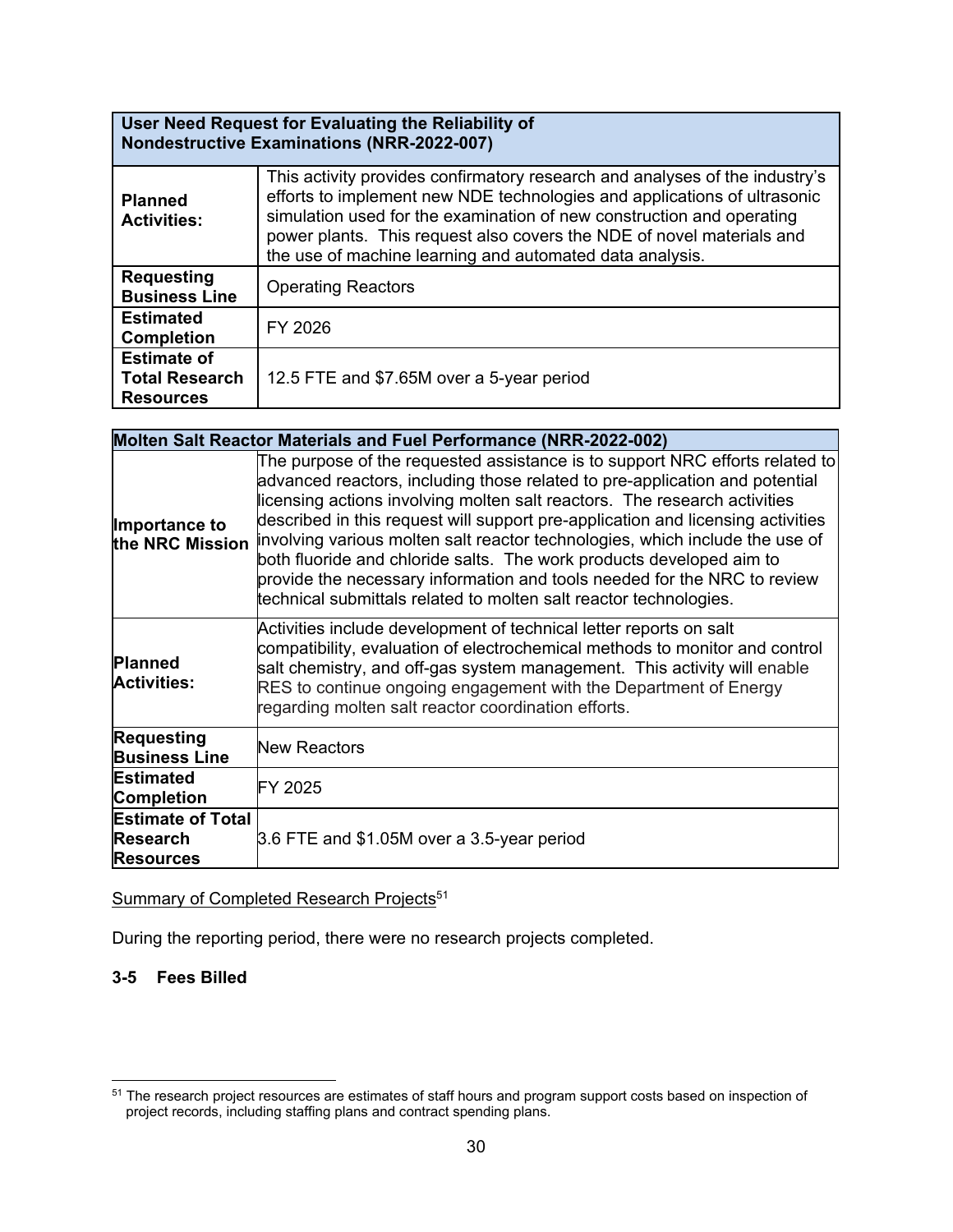The tables below provide information on Part 170 fees billed for each fee class. For each fee class, the NRC staff compared the fees billed to the receipts estimated in the annual fee rule.<sup>52</sup>

| <b>Fee Class</b>                                          | FY 2022 Part 170<br><b>Receipts Estimated -</b><br><b>Annual Fee Rule (\$M)</b> | Part 170 Billed in<br>Q2 FY 2022 (\$M) | <b>Total Part 170 - Billed</b><br>in FY 2022 (\$M) |
|-----------------------------------------------------------|---------------------------------------------------------------------------------|----------------------------------------|----------------------------------------------------|
| <b>Fuel Facilities</b>                                    | \$7.8                                                                           | \$1.8                                  | \$4.1                                              |
| Generic<br>Decommissioning                                | \$0.7                                                                           | \$0.7                                  | \$1.5                                              |
| Materials Users <sup>53</sup>                             | \$0.9                                                                           | \$0.3                                  | \$0.5                                              |
| <b>Operating Power</b><br><b>Reactors</b>                 | \$160.0                                                                         | \$37.0                                 | \$81.5                                             |
| Research and<br><b>Test Reactors</b>                      | \$5.8                                                                           | \$0.6                                  | \$1.3                                              |
| <b>Spent Fuel</b><br>Storage / Reactor<br>Decommissioning | \$10.3                                                                          | \$2.9                                  | \$6.8                                              |
| <b>Rare Earth</b>                                         | \$0.1                                                                           | \$0                                    | \$0                                                |
| Transportation                                            | \$2.8                                                                           | \$0.7                                  | \$1.7                                              |
| <b>Uranium Recovery</b>                                   | \$0.5                                                                           | \$0.2                                  | \$0.2                                              |

### Significant Ongoing Licensing Actions

The following table includes a comparison of the fees billed to projected resources for subsequent license renewal application reviews, the SHINE Medical Technologies, LLC (SHINE) operating license application review, and the Kairos Hermes construction permit application review.

| <b>Docket</b>                                  | <b>Project Name</b>                                                                                            | <b>Projected</b><br><b>Resources</b><br>$$M)^{54}$ | <b>Fees Billed</b><br>to Date<br>$($M)^{55}$ |
|------------------------------------------------|----------------------------------------------------------------------------------------------------------------|----------------------------------------------------|----------------------------------------------|
| Point Beach Units 1 and 2<br>05000266/05000301 | Point Beach Units 1 and 2<br><b>Subsequent License Renewal</b><br>Application - Safety Review                  | \$5.0 <sup>56</sup>                                | \$3.2                                        |
| Point Beach Units 1 and 2<br>05000266/05000301 | Point Beach Units 1 and 2<br><b>Subsequent License Renewal</b><br>Application - Environmental<br><b>Review</b> | \$1.4                                              | \$1.1                                        |

<sup>&</sup>lt;sup>52</sup> The FY 2022 Proposed Fee Rule estimated collections are being used until the FY 2022 Final Fee Rule is published. The FY 2022 Proposed Fee Rule was published on February 23, 2022 ( $\frac{87 \text{ FR } 10081}$ ).

 $53$  Materials Users—Billed as flat fee applications and included in the estimates and billed.

 $54$  Projected resources are calculated based on the FTE estimates provided to applicants in the acceptance letters.<br>Dollar amounts are obtained by multiplying the hours estimate by the professional hourly rate.

<sup>&</sup>lt;sup>55</sup> The NRC bills its licensees/applicants in the first month of the quarter following the timeframe in which the work was performed. For example, NRC work performed in January, February, and March would be invoiced to the licensee/applicant in April. Therefore, the total billed amounts listed in Table 3-5 reflects costs for NRC work

performed through December 2021.<br><sup>56</sup> When the formal acceptance letter for the Point Beach subsequent license renewal application was sent to the licensee on January 15, 2021 (Agencywide Documents Access and Management System (ADAMS) Accession No. ML21006A417), the NRC estimated that it would take approximately \$6.4M to complete the application review.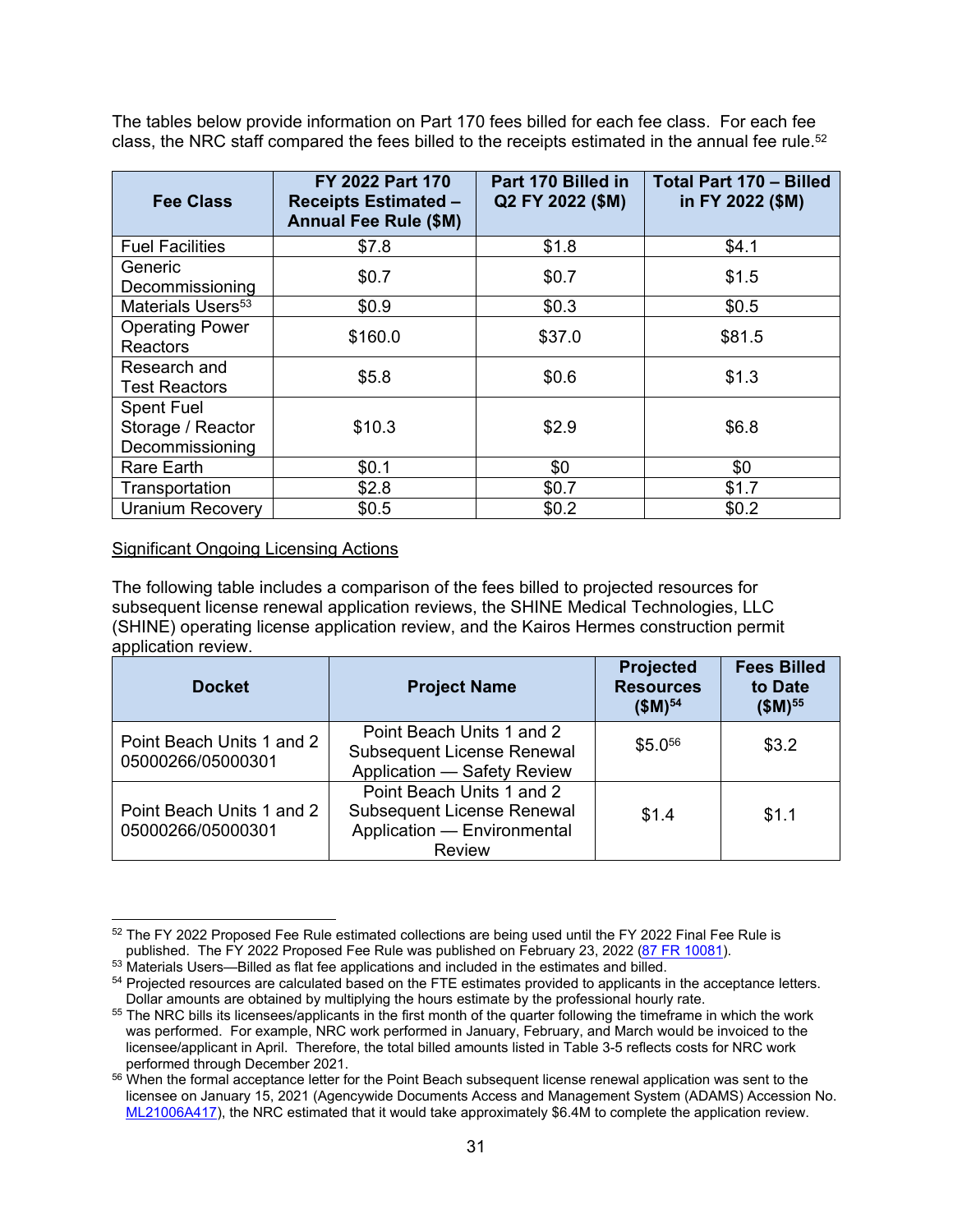| <b>Docket</b>                                              | <b>Project Name</b>                                                                                                                                       | <b>Projected</b><br><b>Resources</b><br>$$M)^{54}$ | <b>Fees Billed</b><br>to Date<br>$($M)^{55}$ |
|------------------------------------------------------------|-----------------------------------------------------------------------------------------------------------------------------------------------------------|----------------------------------------------------|----------------------------------------------|
| North Anna Units 1 and 2<br>05000338/05000339              | North Anna Units 1 and 2<br><b>Subsequent License Renewal</b><br>Application - Safety Review                                                              | \$5.057                                            | \$3.0                                        |
| North Anna Units 1 and 2<br>05000338/05000339              | North Anna Units 1 and 2<br><b>Subsequent License Renewal</b><br>Application - Environmental<br><b>Review</b>                                             | \$1.4                                              | \$1.4                                        |
| Oconee Units 1, 2, and 3<br>05000269/05000270/<br>05000287 | Oconee Units 1, 2, and 3<br><b>Subsequent License Renewal</b><br>Application - Safety Review                                                              | \$5.058                                            | \$2.4                                        |
| Oconee Units 1, 2, and 3<br>05000269/05000270/<br>05000287 | Oconee Units 1, 2, and 3<br><b>Subsequent License Renewal</b><br>Application - Environmental<br><b>Review</b>                                             | \$1.4                                              | \$0.5                                        |
| <b>SHINE Medical</b><br>Technologies, LLC<br>05000608      | <b>SHINE Medical Isotope</b><br><b>Production Facility Operating</b><br><b>License Application Review</b><br>- Safety and Environmental<br><b>Reviews</b> | \$6.259                                            | \$5.5                                        |
| St. Lucie Units 1 and 2<br>05000335/05000389               | St. Lucie Units 1 and 2<br><b>Subsequent License</b><br>Renewal Application -<br><b>Safety Review</b>                                                     | \$5.060                                            | \$1.1                                        |
| St. Lucie Units 1 and 2<br>05000335/05000389               | St. Lucie Units 1 and 2<br><b>Subsequent License</b><br>Renewal Application -<br><b>Environmental Review</b>                                              | \$1.4                                              | \$0.1                                        |
| Kairos Hermes 05007513                                     | Kairos Hermes-<br><b>Construction Permit - Safety</b><br>and Environmental Reviews                                                                        | $$5.5^{61}$                                        | \$0.1                                        |

#### **3-6 Requests for Additional Information**

The table below provides information on requests for additional information (RAIs) associated with licensing actions that are considered "requested activities of the Commission" for which the

<sup>57</sup> When the formal acceptance letter for the North Anna subsequent license renewal application was sent to the licensee on October 13, 2020 (ADAMS Accession No. ML20258A284), the NRC estimated that it would take approximately \$6.4M to complete the application review.

<sup>58</sup> When the formal acceptance letter for the Oconee subsequent license renewal application was sent to the licensee on July 22, 2021 (ADAMS Accession No. ML21194A245), the NRC estimated that it would take approximately \$6.4M to complete the application review.

 $59$  The projected resource estimate was provided to SHINE by letter dated April 30, 2020 (ADAMS Accession No.<br>ML20114E315).

 $60$  When the formal acceptance letter for the St. Lucie subsequent license renewal application was sent to the licensee on September 24, 2021 (ADAMS Accession No. ML21246A091), the NRC estimated that it would take

approximately \$6.4M to complete the application review.<br><sup>61</sup> The projected resource estimate was provided to Kairos Power LLC by letter dated December 15, 2021 (ADAMS Accession No. ML21343A214).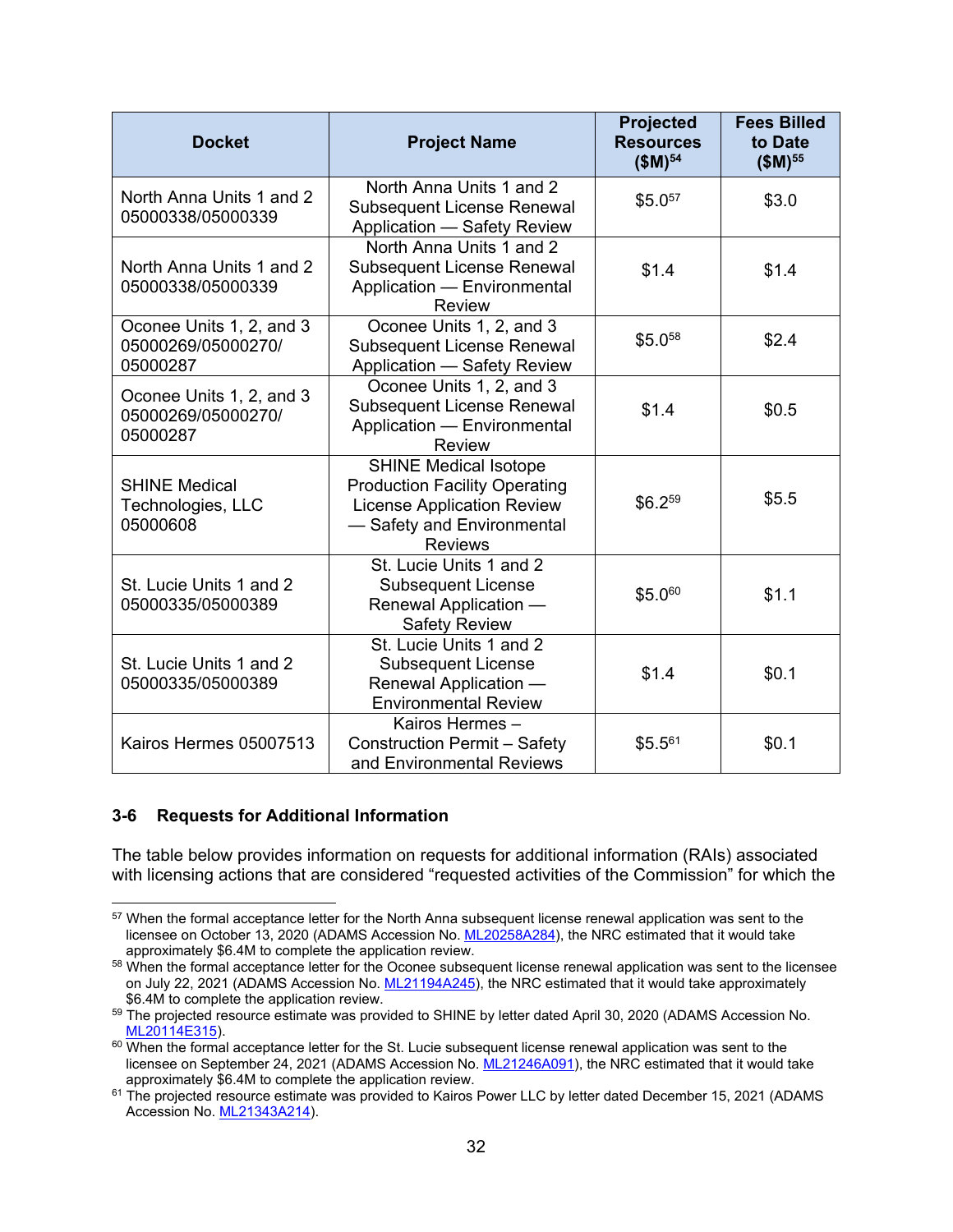NRC staff issues a final SE, consistent with Section 102(c) of NEIMA. While Section 102(c) of NEIMA only applies to licensing actions accepted after July 13, 2019, the RAI data also include licensing actions accepted prior to July 13, 2019, to provide a complete inventory.

| <b>Type of Facility or</b><br><b>Activity Type</b>                                                                            | <b>Total</b><br><b>Inventory of</b><br><b>Open RAIs as</b><br>of the End of<br><b>Reporting</b><br><b>Period</b> | <b>Total</b><br><b>Number of</b><br><b>RAIs Issued</b><br>in Reporting<br><b>Period</b> | <b>Total Number</b><br>of RAIs<br><b>Responded</b><br>to in<br><b>Reporting</b><br><b>Period</b> | <b>Total Number of</b><br><b>RAIs Closed in</b><br><b>Reporting Period</b> <sup>62</sup> |
|-------------------------------------------------------------------------------------------------------------------------------|------------------------------------------------------------------------------------------------------------------|-----------------------------------------------------------------------------------------|--------------------------------------------------------------------------------------------------|------------------------------------------------------------------------------------------|
| <b>Operating Reactors</b>                                                                                                     | 241                                                                                                              | 143                                                                                     | 122                                                                                              | 86                                                                                       |
| Non-Power<br>Production and<br><b>Utilization</b><br>Facilities <sup>63</sup>                                                 | 45364                                                                                                            | 27                                                                                      | 41                                                                                               | 178                                                                                      |
| Design<br>Certifications for<br>New Reactors <sup>65</sup>                                                                    | N/A                                                                                                              | N/A                                                                                     | N/A                                                                                              | N/A                                                                                      |
| <b>Early Site Permits</b><br>for New Reactors <sup>66</sup>                                                                   | N/A                                                                                                              | N/A                                                                                     | N/A                                                                                              | N/A                                                                                      |
| <b>Combined Licenses</b><br>for New Reactors                                                                                  | $0^{67}$                                                                                                         | 0                                                                                       | 0                                                                                                | $\overline{0}$                                                                           |
| Construction<br>Permits for New<br><b>Reactors or Non-</b><br><b>Power Production</b><br>and Utilization<br><b>Facilities</b> | 0                                                                                                                | 0                                                                                       | $\mathbf 0$                                                                                      | 0                                                                                        |
| <b>Fuel Facilities</b>                                                                                                        | 25                                                                                                               | 10                                                                                      | 5                                                                                                | 12                                                                                       |
| <b>Power Reactor</b><br>Decommissioning                                                                                       | 60                                                                                                               | 5                                                                                       | 13                                                                                               | 44                                                                                       |
| <b>Research and Test</b><br>Reactor<br>Decommissioning                                                                        | 0                                                                                                                | 0                                                                                       | 0                                                                                                | 0                                                                                        |
| <b>Spent Fuel</b>                                                                                                             | 720                                                                                                              | 48                                                                                      | 93                                                                                               | 8                                                                                        |
| <b>Materials</b>                                                                                                              | $\mathbf 0$                                                                                                      | $\mathbf 0$                                                                             | 0                                                                                                | $\mathbf 0$                                                                              |

 $62$  RAIs are considered closed once the final SE, environmental assessment, or environmental impact statement is finalized except for RAIs associated with new reactor application reviews. Due to the phased approach taken over several years for new reactor application reviews, RAIs are closed throughout the review process once the staff<br>has determined that no additional information is needed to resolve the issue.

<sup>63</sup> For the purposes of RAI reporting, non-power production and utilization facilities include all operating research and test reactors and medical radioisotope facilities licensed under 10 CFR Part 50, including the ongoing review of the

 $64$  11 RAIs inadvertently included in past reports for actions that are not considered "requested activities of the<br>Commission" under NEIMA were removed from the total open inventory in Q2 FY 2022.

 $65$  No design certification applications are currently under review by the NRC; therefore, there will be no RAI data to

report until an application is submitted and accepted by the NRC for review.<br><sup>66</sup> No early site permit applications are currently under review by the NRC; therefore, there will be no RAI data to<br>report until an applicatio

 $67$  The NRC staff ended its review of the Oklo Aurora COL application on January 6, 2022. Therefore, all RAIs associated with this review have been closed.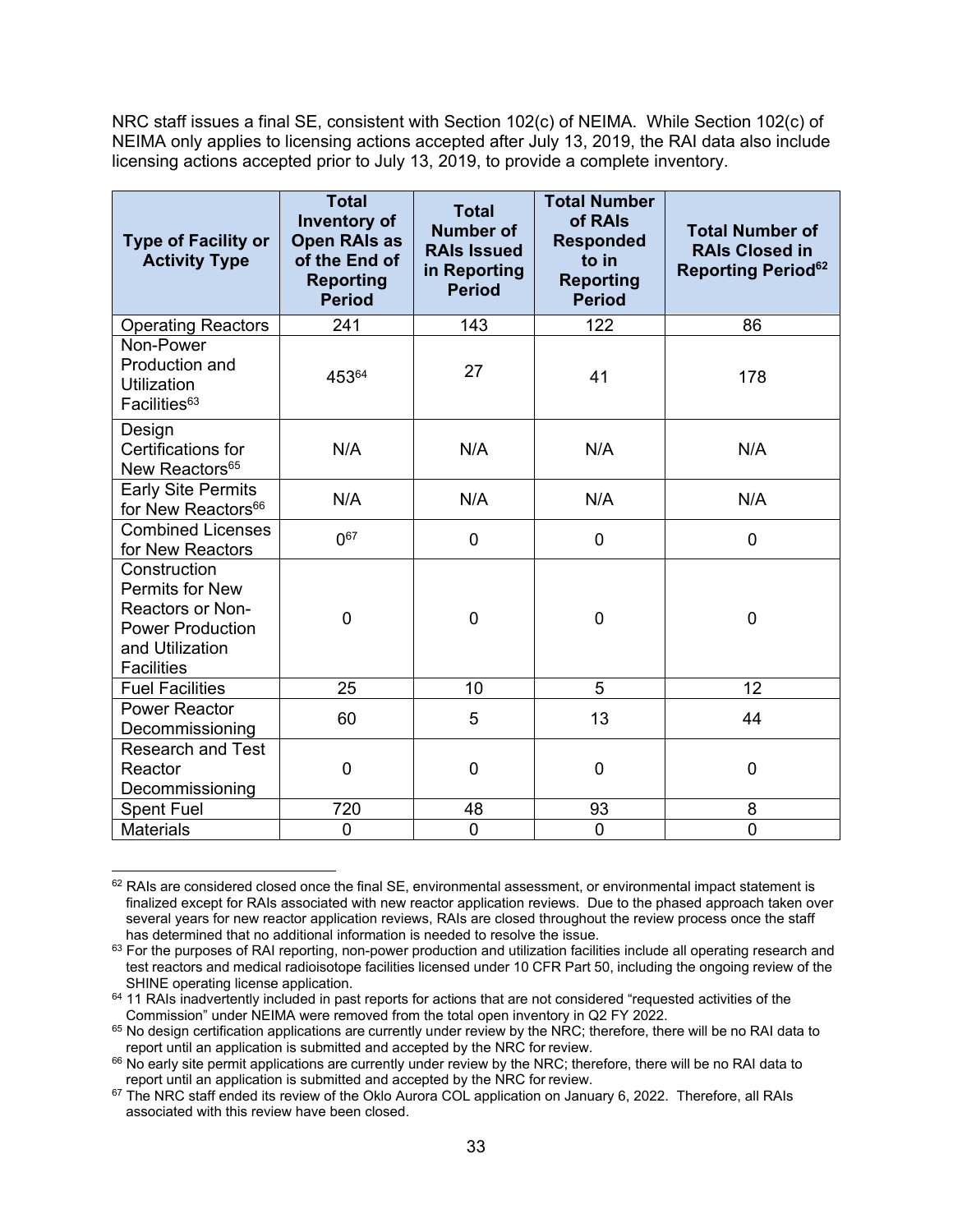| <b>Type of Facility or</b><br><b>Activity Type</b>                   | <b>Total</b><br>Inventory of<br><b>Open RAIs as</b><br>of the End of<br><b>Reporting</b><br><b>Period</b> | <b>Total</b><br><b>Number of</b><br><b>RAIs Issued</b><br>in Reporting<br><b>Period</b> | <b>Total Number</b><br>of RAIs<br><b>Responded</b><br>to in<br><b>Reporting</b><br><b>Period</b> | <b>Total Number of</b><br><b>RAIs Closed in</b><br><b>Reporting Period</b> <sup>62</sup> |
|----------------------------------------------------------------------|-----------------------------------------------------------------------------------------------------------|-----------------------------------------------------------------------------------------|--------------------------------------------------------------------------------------------------|------------------------------------------------------------------------------------------|
| Pre-Application<br><b>Activities for</b><br><b>Advanced Reactors</b> | 5                                                                                                         | 0                                                                                       | 5                                                                                                | 4                                                                                        |

# **3-7 Workforce Development and Management**

# FY 2022 Staffing by Office<sup>68</sup>

|                | <b>FY 2022</b><br><b>Budget</b> | <b>FTE</b><br><b>Utilization</b><br>12/19/21 -<br>01/29/22 | <b>FTE</b><br>1/30/22 -<br>02/26/22 | <b>FTE</b><br>Utilization Utilization<br>02/27/22 -<br>03/26/22 | <b>FTE</b><br><b>Utilization</b><br>as of<br>03/26/22 | Delta (Q2 FTE<br>Utilization -<br>FY 2022<br><b>Budget)</b> | <b>End of Year</b><br>$(EOY)^{69}$<br>Projection w/<br><b>Personnel</b><br><b>Actions</b> | Delta (EOY<br><b>Projection -</b><br>FY 2022<br><b>Budget)</b> |
|----------------|---------------------------------|------------------------------------------------------------|-------------------------------------|-----------------------------------------------------------------|-------------------------------------------------------|-------------------------------------------------------------|-------------------------------------------------------------------------------------------|----------------------------------------------------------------|
| <b>Totals</b>  | 2888.4                          | 309.1                                                      | 204.4                               | 204.6                                                           | 1347.4                                                | $-1541.0$                                                   | 2734.4                                                                                    | $-154.0$                                                       |
| <b>COMM</b>    | 45.0                            | 2.5                                                        | 1.7                                 | 1.8                                                             | 11.5                                                  | $-33.5$                                                     | 28.2                                                                                      | $-16.8$                                                        |
| OIG            | 63.0                            | 6.8                                                        | 4.5                                 | 4.5                                                             | 29.6                                                  | $-33.4$                                                     | 59.3                                                                                      | $-3.7$                                                         |
| <b>Totals</b>  |                                 |                                                            |                                     |                                                                 |                                                       |                                                             |                                                                                           |                                                                |
| <b>Other</b>   | 2780.4                          | 299.8                                                      | 198.2                               | 198.3                                                           | 1306.3                                                | $-1474.1$                                                   | 2646.9                                                                                    | $-133.5$                                                       |
| <b>Offices</b> |                                 |                                                            |                                     |                                                                 |                                                       |                                                             |                                                                                           |                                                                |
| <b>OCFO</b>    | 92.0                            | 10.4                                                       | 6.7                                 | 6.9                                                             | 44.1                                                  | $-47.9$                                                     | 90.0                                                                                      | $-2.0$                                                         |
| <b>OGC</b>     | 90.7                            | 10.8                                                       | 7.1                                 | 7.1                                                             | 47.2                                                  | $-43.5$                                                     | 93.7                                                                                      | 3.0                                                            |
| <b>OCA</b>     | 10.0                            | 1.3                                                        | 0.8                                 | 0.8                                                             | 5.2                                                   | $-4.8$                                                      | 10.2                                                                                      | 0.2                                                            |
| <b>OCAA</b>    | 7.0                             | 0.8                                                        | 0.4                                 | 0.4                                                             | $\overline{3.2}$                                      | $-3.8$                                                      | 6.1                                                                                       | $-0.9$                                                         |
| <b>OPA</b>     | 13.0                            | 1.5                                                        | 1.0                                 | 1.0                                                             | 6.5                                                   | $-6.5$                                                      | 13.0                                                                                      | 0.0                                                            |
| <b>SECY</b>    | 17.0                            | 1.8                                                        | 1.3                                 | 1.3                                                             | 8.2                                                   | $-8.8$                                                      | 16.5                                                                                      | $-0.5$                                                         |
| <b>OIP</b>     | 34.0                            | 3.7                                                        | 2.5                                 | 2.5                                                             | 16.3                                                  | $-17.7$                                                     | 34.1                                                                                      | 0.1                                                            |
| <b>ASLBP</b>   | 23.0                            | 2.3                                                        | 1.5                                 | 1.5                                                             | 9.9                                                   | $-13.1$                                                     | 20.4                                                                                      | $-2.6$                                                         |
| <b>ACRS</b>    | 23.5                            | 2.5                                                        | 1.9                                 | 1.9                                                             | 11.6                                                  | $-11.9$                                                     | 23.1                                                                                      | $-0.4$                                                         |
| <b>OEDO</b>    | 26.0                            | 3.0                                                        | 2.0                                 | 2.0                                                             | 13.1                                                  | $-12.9$                                                     | 26.5                                                                                      | 0.5                                                            |
| <b>NRR</b>     | 565.6                           | 59.4                                                       | 38.8                                | 39.0                                                            | 257.5                                                 | $-308.1$                                                    | 524.1                                                                                     | $-41.5$                                                        |
| <b>NMSS</b>    | 303.4                           | 33.4                                                       | 22.1                                | 21.5                                                            | 145.4                                                 | $-158.0$                                                    | 292.0                                                                                     | $-11.4$                                                        |
| <b>RES</b>     | 203.5                           | 21.6                                                       | 14.1                                | 14.3                                                            | 94.6                                                  | $-108.9$                                                    | 193.1                                                                                     | $-10.4$                                                        |
| <b>NSIR</b>    | 151.4                           | 16.3                                                       | 10.8                                | 11.0                                                            | 71.7                                                  | $-79.7$                                                     | 146.5                                                                                     | $-4.9$                                                         |
| $R-I$          | 173.2                           | 18.9                                                       | 12.3                                | 12.4                                                            | 82.6                                                  | $-90.6$                                                     | 163.5                                                                                     | $-9.7$                                                         |
| $R-II$         | 208.0                           | 22.3                                                       | 14.9                                | 15.0                                                            | 97.3                                                  | $-110.7$                                                    | 197.0                                                                                     | $-11.0$                                                        |
| $R-III$        | 170.7                           | 18.8                                                       | 12.9                                | 12.8                                                            | 82.4                                                  | $-88.3$                                                     | 167.6                                                                                     | $-3.1$                                                         |
| R-IV           | 160.9                           | 19.2                                                       | 12.7                                | 12.7                                                            | 83.5                                                  | $-77.4$                                                     | 165.6                                                                                     | 4.7                                                            |
| <b>OE</b>      | 31.5                            | $\overline{3.4}$                                           | $\overline{2.2}$                    | $\overline{2.2}$                                                | 15.0                                                  | $-16.5$                                                     | 29.7                                                                                      | $-1.8$                                                         |
| O <sub>l</sub> | 35.0                            | 3.7                                                        | 2.4                                 | 2.5                                                             | 16.8                                                  | $-18.2$                                                     | 33.5                                                                                      | $-1.5$                                                         |
| <b>OCIO</b>    | 169.0                           | 16.6                                                       | 11.0                                | 11.0                                                            | 72.4                                                  | $-96.6$                                                     | 151.1                                                                                     | $-17.9$                                                        |
| <b>ADM</b>     | 121.0                           | 13.1                                                       | 8.8                                 | 8.7                                                             | 57.0                                                  | $-64.0$                                                     | 116.4                                                                                     | $-4.6$                                                         |

<sup>68</sup> Some numbers might not add due to rounding.

<sup>69</sup> Based on FTE utilization as of March 26, 2022.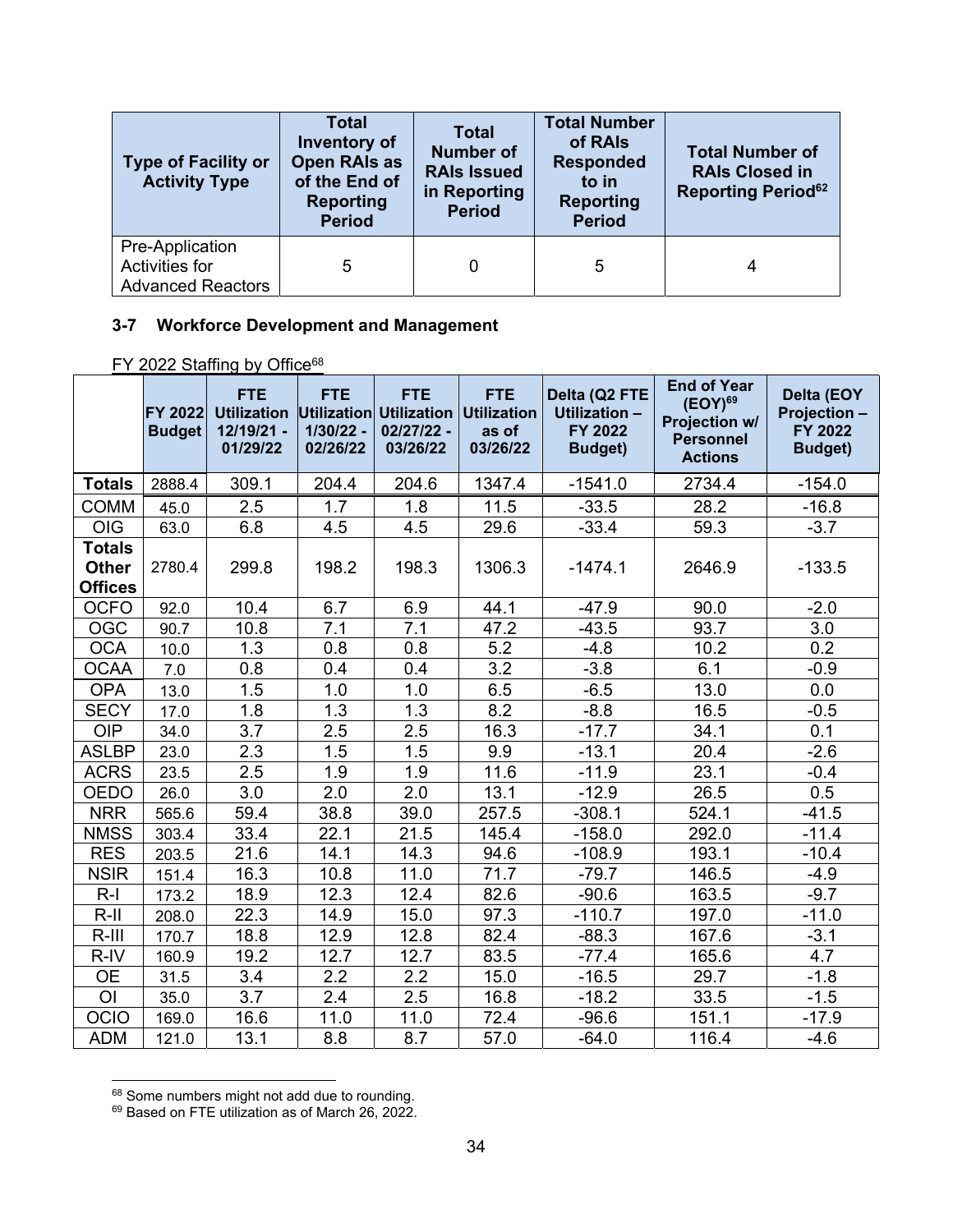|              | <b>Budget</b> | FTE.<br><b>FY 2022 Utilization Utilization Utilization Utilization</b><br>$12/19/21 -$<br>01/29/22 | <b>FTE</b><br>02/26/22 | FTE.<br>$1/30/22 - 02/27/22 -$<br>03/26/22 | <b>FTE</b><br>as of<br>03/26/22 | Delta (Q2 FTE<br>Utilization -<br>FY 2022<br><b>Budget</b> ) | <b>End of Year</b><br>$(EOY)^{69}$<br><b>Projection w/</b><br><b>Personnel</b><br><b>Actions</b> | <b>Delta (EOY</b><br><b>Projection -</b><br>FY 2022<br><b>Budget</b> ) |
|--------------|---------------|----------------------------------------------------------------------------------------------------|------------------------|--------------------------------------------|---------------------------------|--------------------------------------------------------------|--------------------------------------------------------------------------------------------------|------------------------------------------------------------------------|
| <b>SBCR</b>  | 13.0          | 1.5                                                                                                | 1.0                    | 1.0                                        | 6.5                             | $-6.5$                                                       | 13.2                                                                                             | 0.2                                                                    |
| <b>OCHCO</b> | 135.0         | 13.2                                                                                               | 8.7                    | 8.8                                        | 57.3                            | $-77.7$                                                      | 117.9                                                                                            | $-17.1$                                                                |
| <b>CSU</b>   | 3.0           | 0.2                                                                                                | 0.2                    | 0.2                                        | 1.0                             | $-2.0$                                                       | 2.0                                                                                              | $-1.0$                                                                 |

### **3-8 Inspection Activities**

The table below shows the average number of hours of direct inspection per plant in CY 2022.

| <b>Nationwide Per</b><br><b>Plant (unit)</b> | Column 1 of<br><b>ROP Action</b><br><b>Matrix</b> | Column 2 of<br><b>ROP Action</b><br><b>Matrix</b> | Column 3 of<br><b>ROP Action</b><br><b>Matrix</b> | Column 4 of<br><b>ROP Action</b><br><b>Matrix</b> |
|----------------------------------------------|---------------------------------------------------|---------------------------------------------------|---------------------------------------------------|---------------------------------------------------|
| 289 Hours                                    | 281 Hours                                         | 633 Hours <sup>70</sup>                           | No Plants in<br>Column 3                          | No Plants in<br>Column 4                          |

Average Reactor Oversight Process Direct Inspection Hours

The table below shows the staff hours expended for inspection-related effort at operating power reactor sites by CY.

| <b>Items</b> | <b>Description</b>                           | <b>CY 2021 (Hours)</b> | <b>CY 2022 (Hours)</b> |
|--------------|----------------------------------------------|------------------------|------------------------|
|              | <b>Baseline Inspection</b>                   | 230,383                | 47,398                 |
| ii.          | <b>Plant-Specific Inspection</b>             | 4,854                  | 3,220                  |
| iii.         | <b>Generic Safety Issue Inspections</b>      | 2,426                  |                        |
| iv.          | <b>Performance Assessment</b>                | 3,530                  | 1,825                  |
| v.           | <b>Other Activities</b>                      | 93,068                 | 21,191                 |
| vi.          | <b>Total Staff Effort</b>                    | 334,261                | 73,634                 |
| vii.         | <b>Total Staff Effort Per Operating Site</b> | 5.96971                | 1,33972                |

# **3-9 Backfit**

#### Facility-Specific Backfits

No facility-specific backfits were issued during the reporting period.

 $70$  As of December 31, 2021, Callaway Plant (one-unit Pressured Water Reactor (PWR)) was in Column 2 of the ROP Action Matrix (ROP Action Matrix). Surry Power Station Unit 2 (two-unit PWR) was in Column 2 in Q1 CY 2021 and returned to Column 1 on April 1, 2021 (ADAMS Accession No. ML20365A007). Clinton Power Station (oneunit Boiling Water Reactor (BWR)) was in Column 2 in Q1 and Q2 CY 2021 and returned to Column 1 on July 1, 2021 (ADAMS Accession No. ML21197A022). Turkey Point Nuclear Generating Unit 3 (two-unit PWR) was in Column 2 in Q1, Q2, and Q3 CY 2021 and returned to Column 1 on October 1, 2021 (ADAMS Accession No. ML21307A137). James A. Fitzpatrick (one-unit BWR) was in Column 2 in Q1, Q2, and Q3 CY 2021 and returned

to Column 1 on October 1, 2021 (ADAMS Accession No. ML21308A407).<br><sup>71</sup> Total staff effort is divided by 56 sites for CY 2021, due to Duane Arnold Unit 1 permanently ceasing operations in

August 2020.<br><sup>72</sup> Total staff effort is divided by 55 sites for CY 2022, due to Indian Point Unit 3 permanently ceasing operations in April 2021.